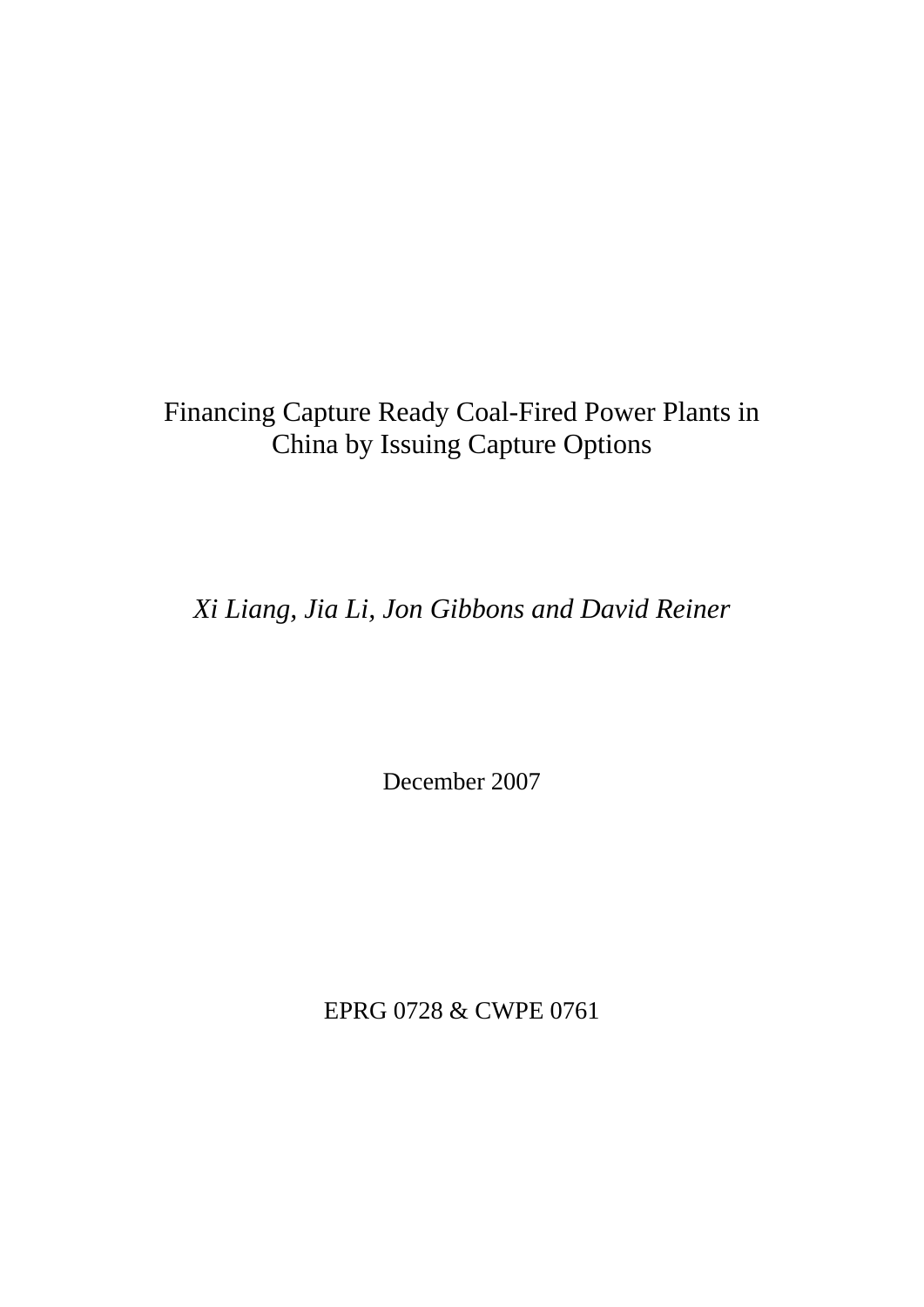# **FINANCING CAPTURE READY COAL-FIRED POWER PLANTS IN CHINA BY ISSUING CAPTURE OPTIONS**

*Xi Liang[\\*](#page-1-0) , David Reiner*  **Judge Business School, University of Cambridge** *Jon Gibbins, Jia Li* **Department of Mechanical Engineering, Imperial College London** 

**December 2007** 

## **Abstract**

'Capture Ready' is a design concept enabling fossil fuel plants to be retrofitted more economically with carbon dioxide capture and storage (CCS) technologies, however financing the cost of capture ready can be problematic, especially in the developing world. We propose that fossil fuel plants issue tradable Capture Options to acquire financing. The Capture Option concept could move CCS forward politically in countries such as China, speed up CCS technology development, help Capture Ready investors diversify risk, and offer global warming investors an alternative investment opportunity. As a detailed case study, we assess the value of a Capture Option and Capture Ready plant for a 600 MW supercritical pulverized coal power plant in China, using a cash flow model with Monte-Carlo simulations. The gross value of Capture Ready varies from CNY3m (\$0.4m) to CNY633m (\$84.4m) at an 8% discount rate and the Capture Option is valued at CNY113m (\$15.1m) to CNY1255m (\$167.3m) for two of the four scenarios analyzed.

Keywords: Capture Option, Capture Ready, Carbon Capture and Storage, Climate Change, Coal-fired Electricity, China

JEL Classification: O1, O3, Q5

1

<span id="page-1-0"></span><sup>\*</sup> Corresponding author: Judge Business School, University of Cambridge, Trumpington Street, Cambridge CB2 1AG, UK. Phone: +44-(0)1223-339616, Fax: +44-(0)1223-339701, Email xl260@cam.ac.uk

Acknowledgements: We are grateful for assistance and suggestions from Danny Ralph, Bill Nuttall, Chris Hodrien, Eric Brewster, Tao Zhang and an anonymous EPRG reviewer. X.L. thanks the CAPPCO project, the Supergen project and the Cambridge Trusts for financial support. We gratefully acknowledge finanical support from the ESRC under the Towards a Sustainable Energy Economy programme.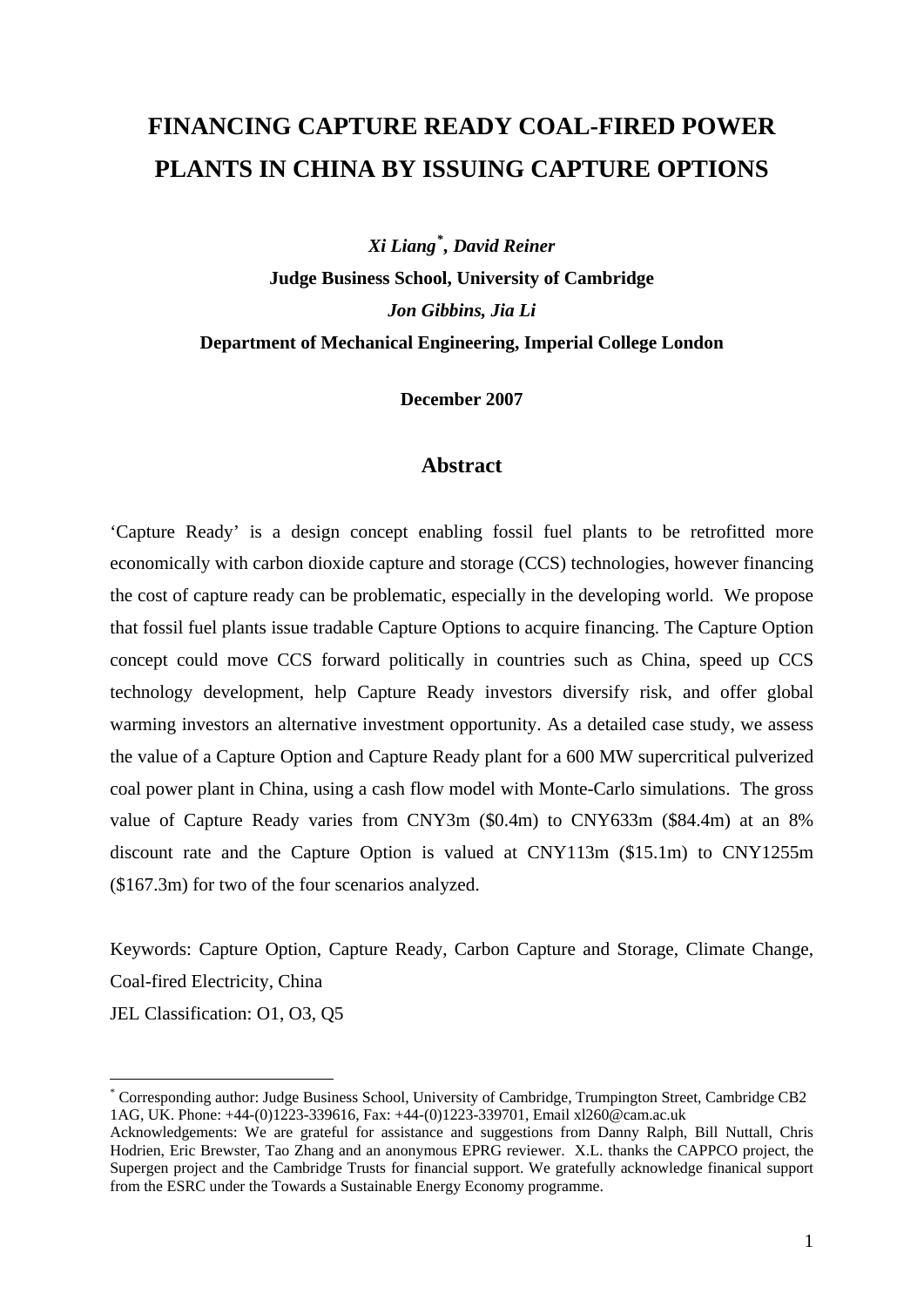# **List of Abbreviations**

CAPM (Capital Asset Pricing Model)

CCS (Carbon Capture and Storage)

CEC (China Electricity Council)

CER (Certified Emissions Reduction)

CDM (Clean Development Mechanism)

CHNG (China Huaneng Group)

CNY (Chinese Currency: Yuan)

DTI (Department of Trade and Industry in the UK)

EAF (Equivalent Availability Factor)

EBITDA (Earning Before Interest, Tax, Depreciation and Amortization)

EIA (Energy Information Administration)

EOR (Enhanced Oil Recovery)

ETS (Emissions Trading Scheme)

FGD (Flue Gas Desulphurisation)

FY (Financial Year)

Huaneng (Huaneng Power International, Inc.)

IEA (International Energy Agency)

IGCC (Integrated Gasification Combined Cycle)

IPCC (Intergovernmental Panel on Climate Change)

LHV (Low Heating Value)

Local EPA (Local Environment Protection Administration in China)

MLR (Ministry of Land and Resource in China)

MOF (Ministry of Finance in China)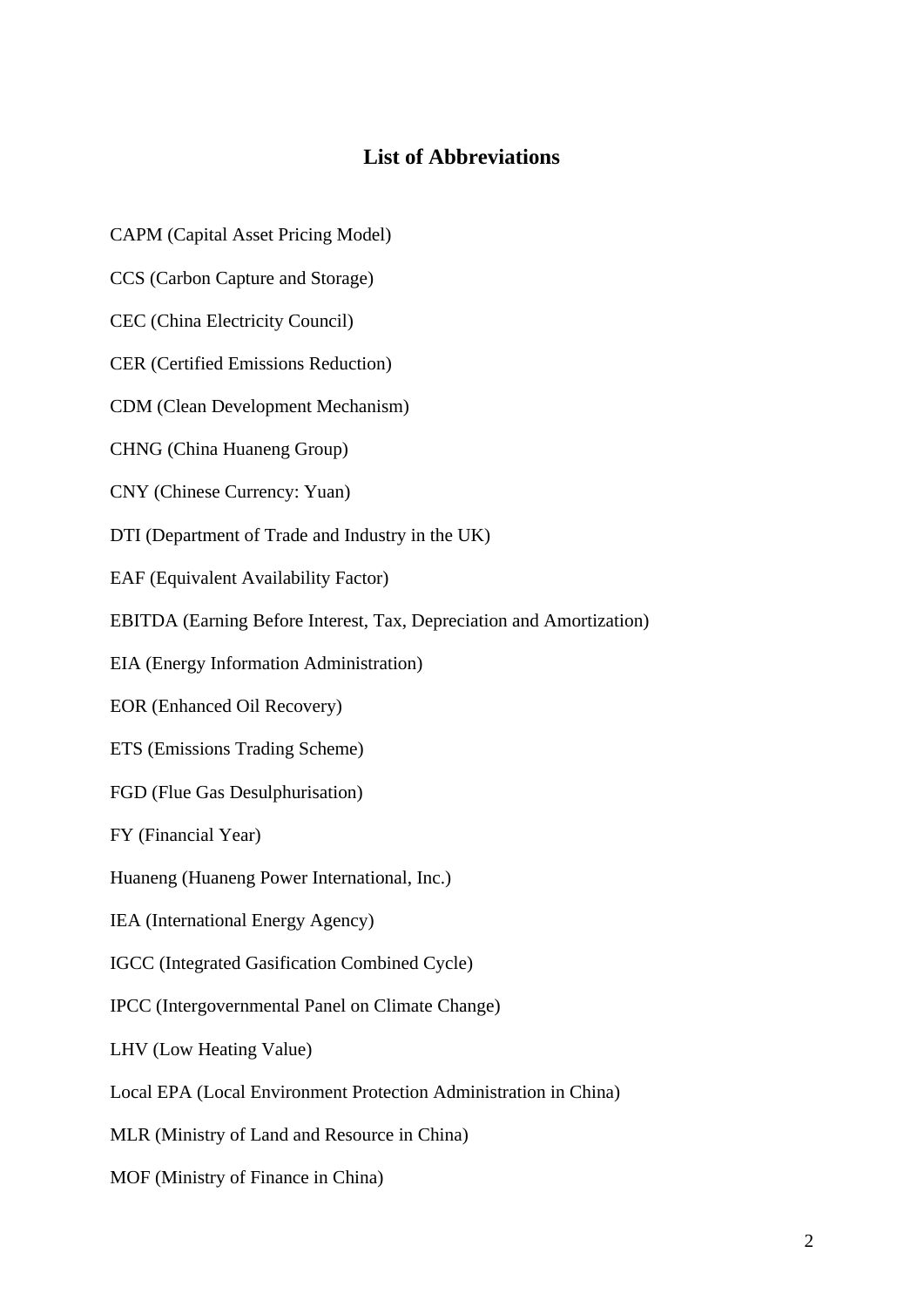NPV (Net Present Value)

NRDC (Natural Resources Defense Council)

O&M (Operating & Maintenance)

PC Power Plant (Pulverized Coal Fired Power Plant)

ROA (Real Options Analysis)

SAT (State Administration of Taxation in China)

SC-PC (Supercritical Pulverized Coal Fired Power Plant)

SEPA (State Environment Protection Administration in China)

SERC (State Electricity Regulatory Commission in China)

Solar PV Power (Solar Photovoltaic Power)

Std Dev (Standard Deviation)

USC-PC Power Plant (Ultra Supercritical Pulverized Coal Fired Power Plant)

WACC (Weighted Average Cost of Capital)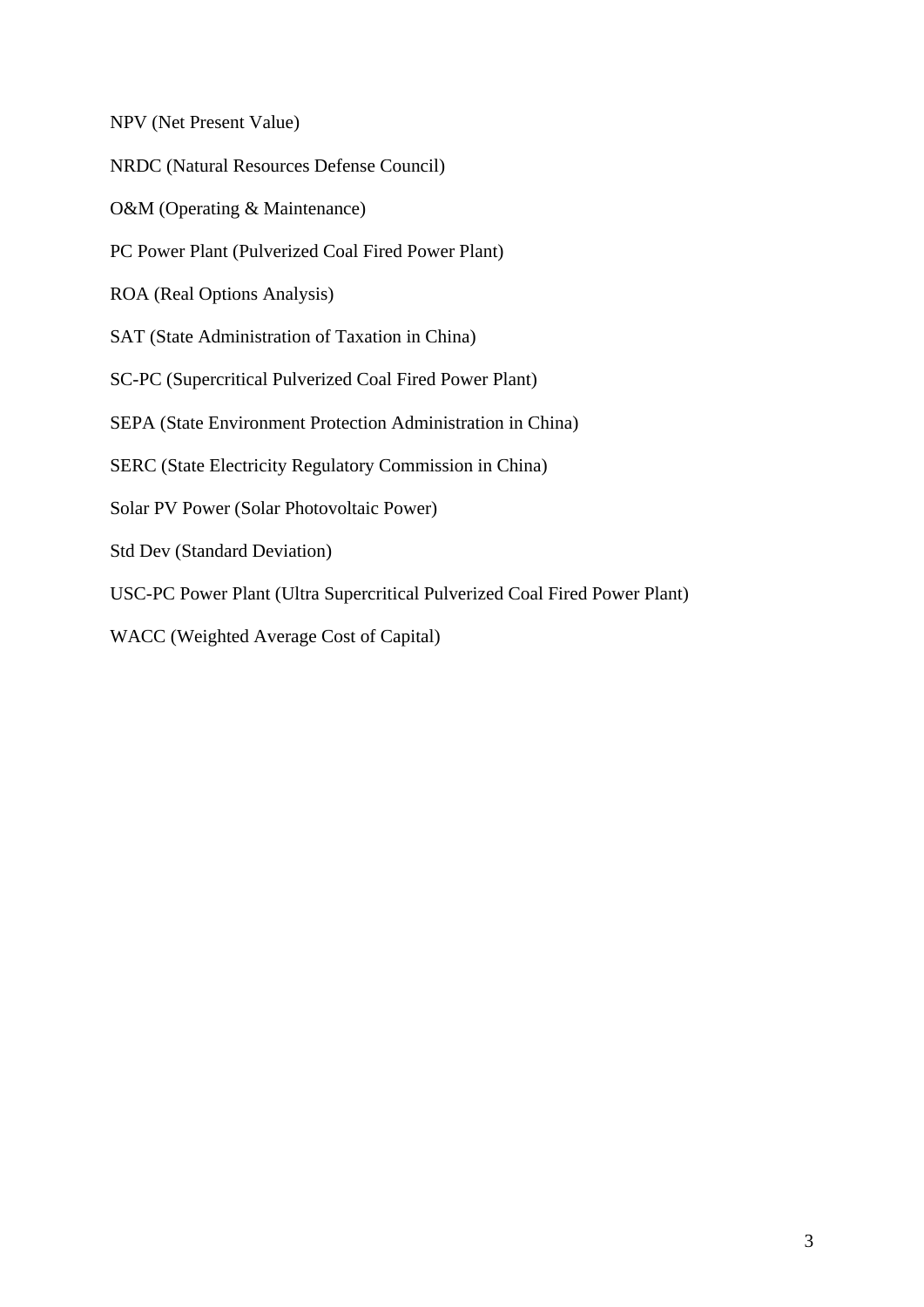## **1. Background**

#### *1.1 Background to Carbon Capture and Storage (CCS)*

In October 2006, the Stern Review, commissioned by the British government, described the economic impacts of climate change, as well as the business opportunities if action is taken. According to Stern, mitigating climate change is urgent and acting now could save more money in the future, so it *'must be treated as an investment, a cost spent now and the following years to avoid the risk of serious damages in the future*' (Stern, 2006: 171). According to the International Energy Agency, fossil fuel power plants are the single largest source of carbon dioxide, accounting for more than  $40\%$  of  $CO<sub>2</sub>$  emissions globally, and the trend is likely to continue through 2050 (IEA, 2006). The largest increase in emissions comes from the power sector.

The US Energy Information Administration (EIA) estimates that worldwide installed electricity generating capacity will grow from 3,710 GW in 2003 to 6,349 GW in 2030, of which coal-fired power plants will contribute 1997 GW in 2030, accounting for 31% of the total electricity capacity (EIA, 2006). The growth will increasingly come from the large emerging economies of the developing world. In China alone, more than 200 GW of new fossil fuel fired power generation (virtually all coal) capacity was added from 2004 to 2006 (NDRC, 2007). IEA projects that between 2006 and 2030 China and India will produce more CO2 emissions from energy than the US, EU and Japan combined (IEA, 2007). Moreover, this is not a problem that can be ignored for many years before being addressed; as seen in Figure 1, plants built over the next decade will produce emissions for many decades to come.

Thus, carbon dioxide capture and storage (CCS) technologies, by which  $CO_2$  is captured when generating power and injected underground for storage (as shown in Figure 2), is described by the UK Department of Trade and Industry (DTI) as '*the most promising way to stabilise greenhouse gas content in the atmosphere*' (DTI, 2003). In January 2007, the European Commission stated that CCS should be the standard in coal-fired power generation from 2020 (EC, 2007). Yet in spite of the great interest, CCS technologies are at a relatively early stage in terms of systems integration. The IEA Greenhouse Gas Programme lists a half-dozen "integrated systems demonstration projects" and almost 20 storage demonstration projects, but some have encountered difficulties and others are quite small in size (IEA GHG, 2007).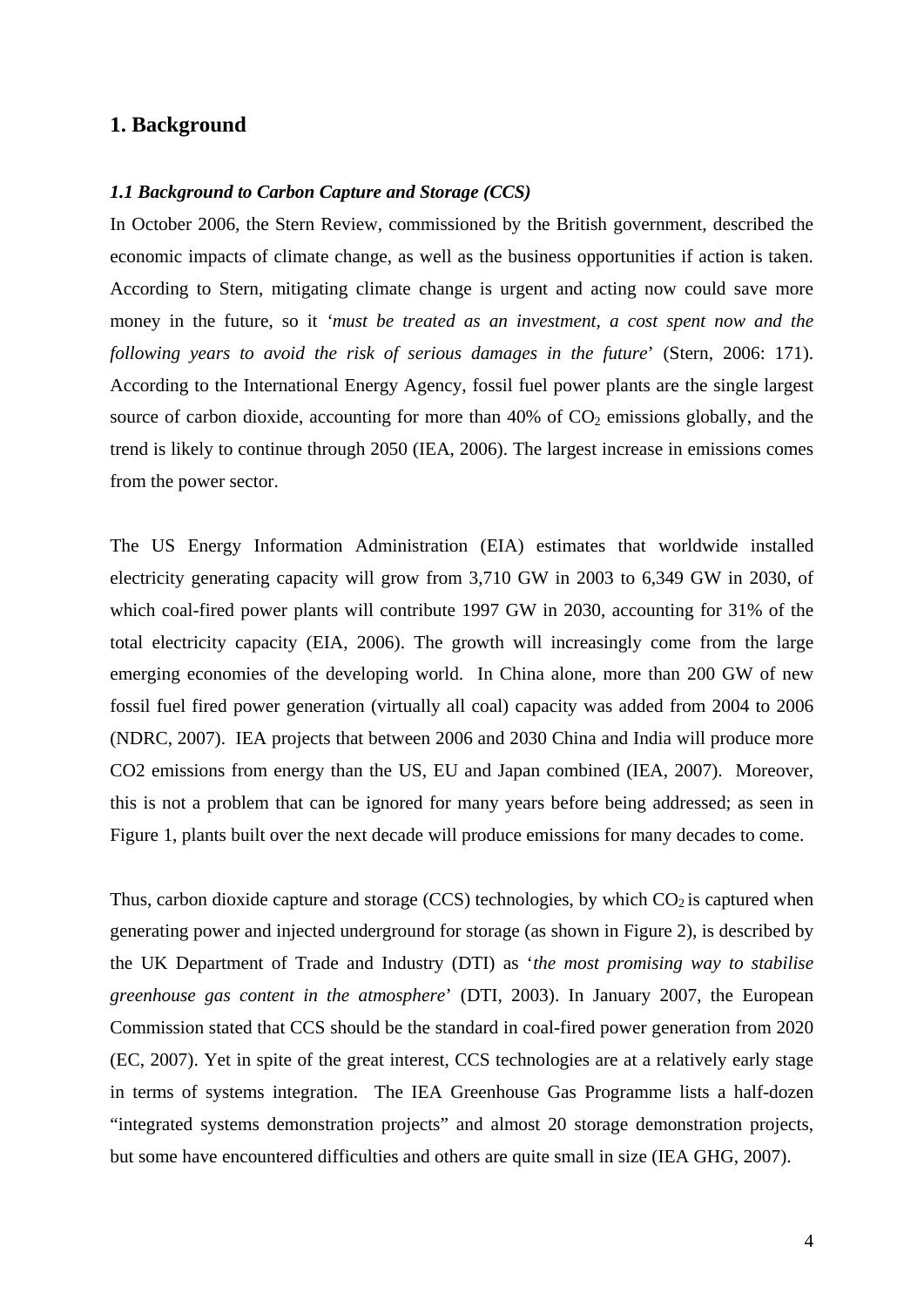

Figure 1 CO2 Emissions from Coal-Fired Power Stations built prior to 2015 in China & India (IEA, 2007)



Figure 2 Schematic Diagram of a CCS system

Source: http://www.co2captureproject.org/technologies/tech\_index.htm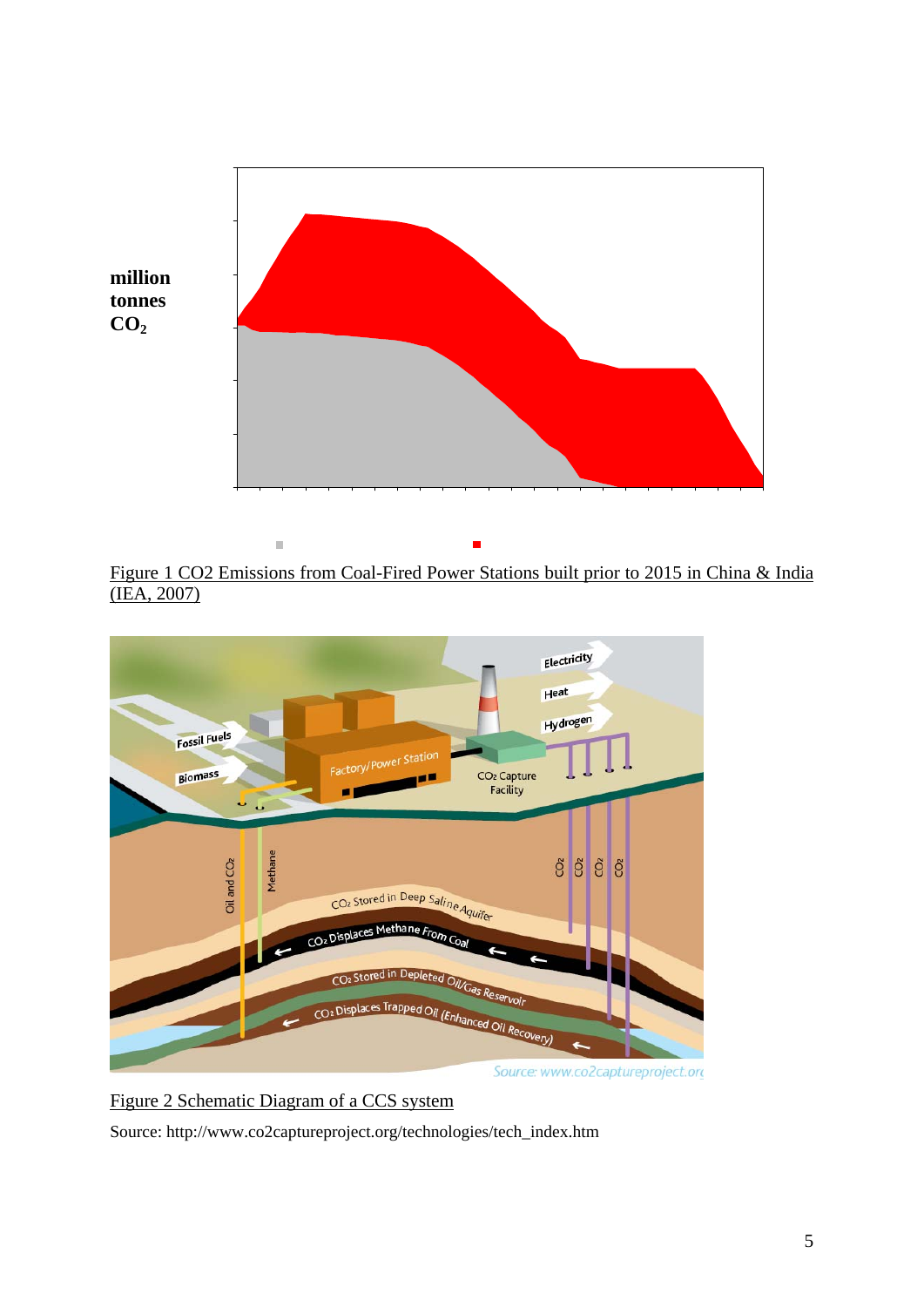Given the high costs (Table 1) and uncertainties over the technology (Table 2), currently, there is insufficient incentive to deploy CCS on a large scale before 2015 in most countries. In the long term, if deep cuts in carbon dioxide emissions become necessary, carbon prices may rise to levels that will make CCS economic (Venkataraman and Lundberg, 2007).

| CCS system components                                                | Cost range                       | <b>Remarks</b>                                                                                                      |
|----------------------------------------------------------------------|----------------------------------|---------------------------------------------------------------------------------------------------------------------|
| Capture from a coal- or gas-fired<br>power plant                     | 15-75 US\$/tCO, net captured     | Net costs of captured CO <sub>2</sub> , compared to the same plant<br>without capture.                              |
| Capture from hydrogen and<br>ammonia production or gas<br>processing | 5-55 US\$/tCO, net captured      | Applies to high-purity sources requiring simple drying and<br>compression.                                          |
| Capture from other industrial sources 25-115 US\$/tCO, net captured  |                                  | Range reflects use of a number of different technologies and<br>fuels.                                              |
| Transportation                                                       | 1-8 US\$/tCO, transported        | Per 250 km pipeline or shipping for mass flow rates of 5<br>(high end) to 40 (low end) MtCO, $yr1$ .                |
| Geological storage <sup>a</sup>                                      | 0.5-8 US\$/tCO, net injected     | Excluding potential revenues from EOR or ECBM.                                                                      |
| Geological storage: monitoring and<br>verification                   | 0.1-0.3 US\$/tCO, injected       | This covers pre-injection, injection, and post-injection<br>monitoring, and depends on the regulatory requirements. |
| Ocean storage                                                        | 5-30 US\$/tCO, net injected      | Including offshore transportation of 100-500 km, excluding<br>monitoring and verification.                          |
| Mineral carbonation                                                  | 50-100 US\$/tCO, net mineralized | Range for the best case studied. Includes additional energy<br>use for carbonation.                                 |

<sup>a</sup> Over the long term, there may be additional costs for remediation and liabilities.

## Table 1 2002 Cost Ranges for components of CCS systems. (IPCC, 2007: 43, Table TS.9)

| CCS technology                                                     | a,<br>Research phase | Demonstration phase <sup>b</sup> | ٠<br>specific conditions<br><b>Economically</b> feasible<br>under: | Mature market <sup>d</sup> |
|--------------------------------------------------------------------|----------------------|----------------------------------|--------------------------------------------------------------------|----------------------------|
| Post-combustion                                                    |                      |                                  | X                                                                  |                            |
| Pre-combustion                                                     |                      |                                  | X                                                                  |                            |
| Oxyfuel combustion                                                 |                      | X                                |                                                                    |                            |
| Industrial separation (natural gas processing, ammonia production) |                      |                                  |                                                                    | х                          |
| Pipeline                                                           |                      |                                  |                                                                    | x                          |
| Shipping                                                           |                      |                                  | х                                                                  |                            |
| Enhanced Oil Recovery (EOR)                                        |                      |                                  |                                                                    | $X^e$                      |
| Gas or oil fields                                                  |                      |                                  | X                                                                  |                            |
| Saline formations                                                  |                      |                                  | X                                                                  |                            |
| Enhanced Coal Bed Methane recovery (ECBM) <sup>5</sup>             |                      | X                                |                                                                    |                            |
| Direct injection (dissolution type)                                | х                    |                                  |                                                                    |                            |
| Direct injection (lake type)                                       | х                    |                                  |                                                                    |                            |
| Natural silicate minerals                                          | х                    |                                  |                                                                    |                            |
| Waste materials                                                    |                      | X                                |                                                                    |                            |
|                                                                    |                      |                                  |                                                                    | X                          |
|                                                                    |                      |                                  |                                                                    |                            |

Research phase means that the basic science is understood, but the technology is currently in the stage of conceptual design or testing at the laboratory or bench scale, and has not been demonstrated in a pilot plant.

Economically feasible under specific conditions means that the technology is well understood and used in selected commercial applications, for instance if there is a favourable tax regime or a niche market, or processing on in the order of 0.1 MtCO<sub>2</sub> yr<sup>1</sup>, with few (less than 5) replications of the technology.

<sup>4</sup> Mature market means that the technology is now in operation with multiple replications of the technology worldwide.

CO<sub>3</sub> injection for EOR is a mature market technology, but when used for CO<sub>3</sub> storage, it is only economically feasible under specific conditions.

 $ECBM$  is the use of  $CO_2$  to enhance the recovery of the methane present in unminable coal beds through the preferential adsorption of  $CO_2$  on coal Unminable coal beds are unlikely to ever be mined, because they are too deep or too thin. If subsequently mined, the stored CO<sub>2</sub> would be released.

## Table 2 Maturity of CCS Components

An 'X' indicates the component is considered mature (IPCC, 2006: 21, Table TS.1)

Demonstration phase means that the technology has been built and operated at the scale of a pilot plant, but further development is required before the technology is required before the technology is ready for the design and construction of a full-scale system.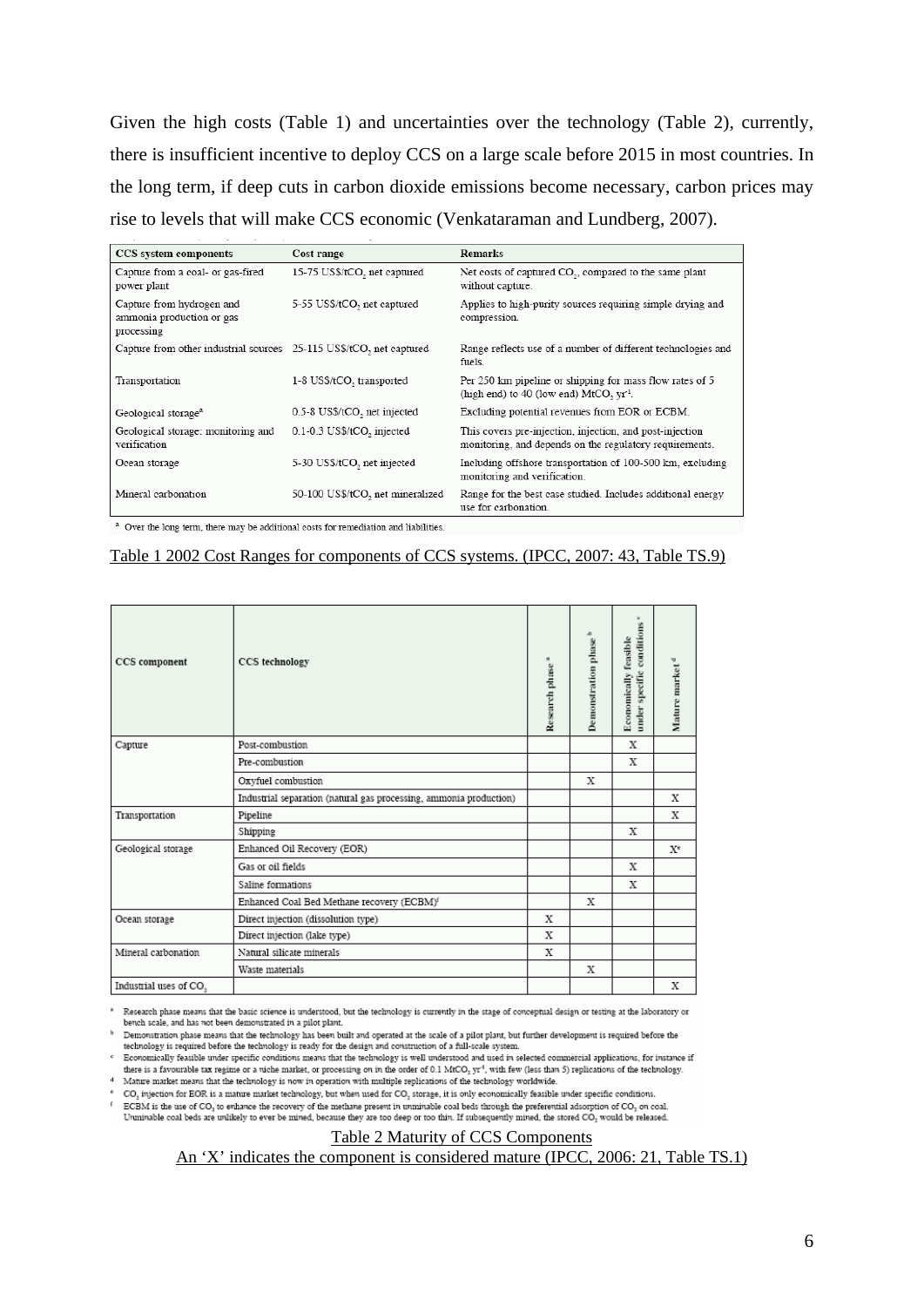# *1.2 Getting Ready for Carbon Dioxide Capture & Storage*

Making new fossil fuel plants Capture Ready would enable them to retrofit to capture  $CO<sub>2</sub>$ during their lifetime more easily and economically. The extra cost to retrofit a Capture un-Ready plant over the long-term compared with a hypothetical Capture Ready design is demonstrated in [Table](#page-7-0) 3.

| <b>Supercritical PC</b><br>(86% Net Emissions Reduction)                                                                                                                                                                                                                                                                |        | Capture un-ready                                       | Capture ready        |
|-------------------------------------------------------------------------------------------------------------------------------------------------------------------------------------------------------------------------------------------------------------------------------------------------------------------------|--------|--------------------------------------------------------|----------------------|
| Original Efficiency                                                                                                                                                                                                                                                                                                     | %LHV   | 42                                                     | 42                   |
| <b>Efficiency Penalty</b>                                                                                                                                                                                                                                                                                               | %LHV   | 9.5                                                    | 8.5                  |
| plant capital<br>Capture<br>cost (above<br>original)                                                                                                                                                                                                                                                                    | %      | 45.8                                                   | 24.6                 |
| Estimated additional O&M cost                                                                                                                                                                                                                                                                                           | %      | 70                                                     | 43                   |
| $\sim$ $\sim$ $\sim$<br>$\mathbf{m}$ is a $\mathbf{m}$ is $\mathbf{m}$ and $\mathbf{m}$ is $\mathbf{m}$ and $\mathbf{m}$ and $\mathbf{m}$ and $\mathbf{m}$ and $\mathbf{m}$ and $\mathbf{m}$ and $\mathbf{m}$ and $\mathbf{m}$ and $\mathbf{m}$ and $\mathbf{m}$ and $\mathbf{m}$ and $\mathbf{m}$ and $\mathbf{m}$ and | $\sim$ | $\sim$ $\sim$ $\sim$ $\sim$<br>$ -$<br>$\cdot$ $\cdot$ | $\sim$ $\sim$ $\sim$ |

Table 3 Relative Benefits of Capture Ready (Gibbins, Li, and Liang 2006)

<span id="page-7-0"></span>Following the G8 Gleneagles Plan of Action (G8, 2005), the IEA was asked to investigate the definition of Capture Ready that would avoid Capture "lock-in" and lower retrofit costs. The UK Energy Review published in April 2006 also indicated the importance of exploring Capture Ready technologies (DTI, 2006).

At the UK-China Cleaner Energy Technology and Policy Workshop in Xiamen China, Otter (2006) suggested that Capture Ready plants could be employed in the near- to mid-term (around 2012) as a transitional pathway towards the long-term goal of zero emissions (Figure 3).



Figure 3 Pathway to Zero Emissions Power for Fossil Fuels (Otter, 2006)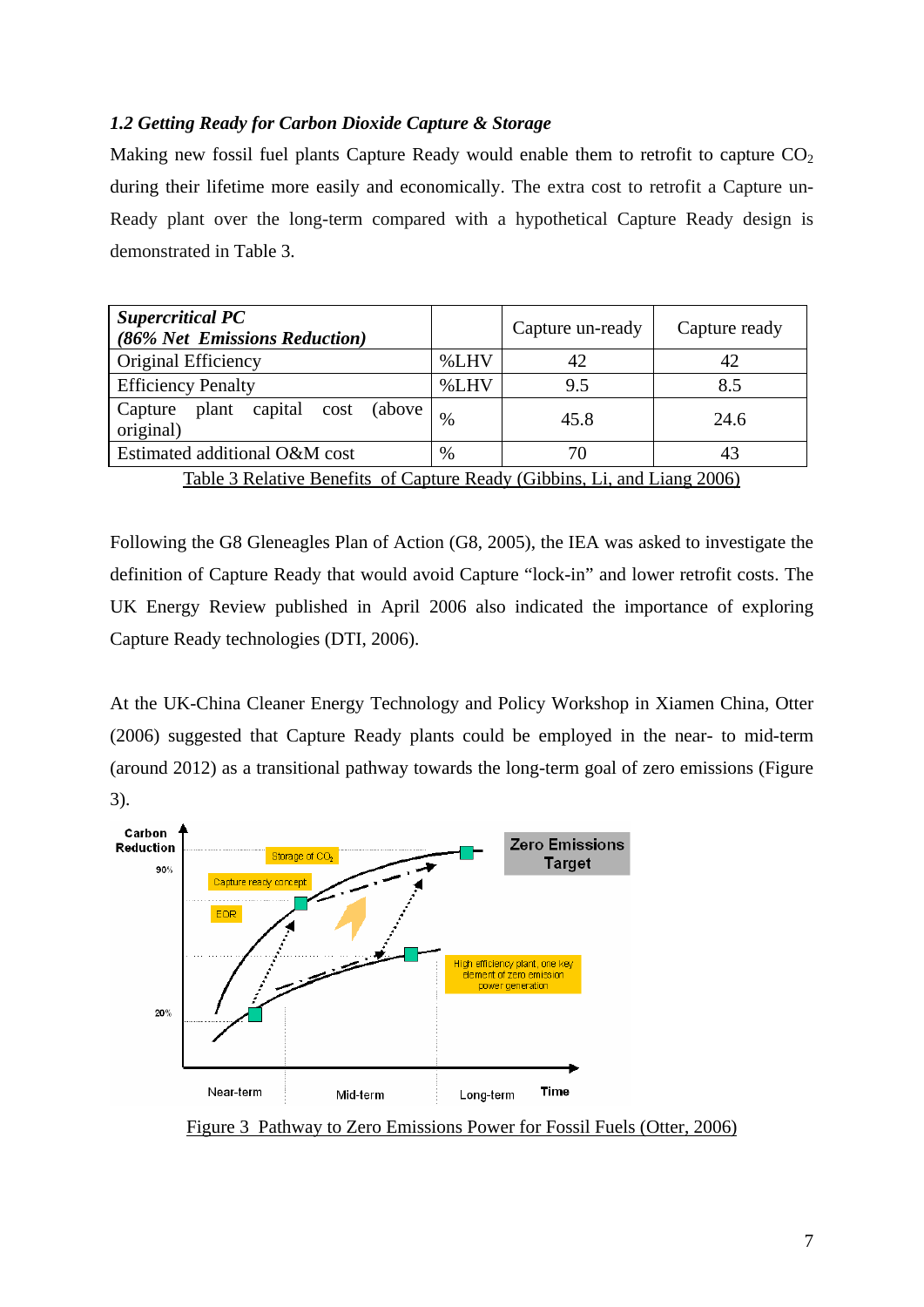A number of companies are considering making their plants Capture Ready. Table 4 below shows examples of industry efforts to plan for new plants to be Capture Ready since, to date, there have been no government mandates. Two UK projects related to making power plants Capture Ready were proposed shortly after HM Treasury emphasized the importance of Capture Ready (HM Treasury 2006). In Canada, SaskPower is working on the feasibility study to compare the economics of capture plants with renewables. And the proposed SASOL Coal to Liquid (CTL) project is proposing a design with Capture Ready in China, even though China has no obligation to reduce  $CO<sub>2</sub>$  emissions under the Kyoto Protocol.

| Company         | <b>Activity</b>                                              |
|-----------------|--------------------------------------------------------------|
| Scottish and    | Retrofit SSE's 500 MW Ferrybridge Power Station in           |
| Southern Energy | Yorkshire by installing Mitsui Babcock's supercritical       |
| (SSE) & Mitsui  | boiler and turbine unit onsite to facilitate the subsequent  |
| (now Doosan)    | development of post-combustion technology for carbon         |
| <b>Babcock</b>  | capture and storage (SSE 2006).                              |
| E.ON-UK         | A proposal to build two new 800 MW coal-fired power          |
|                 | plants with Capture Ready in Kent. If successful, the plant  |
|                 | could be operational by 2012 (Platts 2006)                   |
| <b>SASOL</b>    | Study the feasibility of building two 80,000 barrels per day |
|                 | (bpd) CTL plants in China, with Capture Ready (SASOL         |
|                 | 2006).                                                       |
| RWE-UK          | Feasibility study of two 800 MW post-combustion Capture      |
|                 | Ready plant in Tilbury. A future plan for a 3x800 MW         |
|                 | Capture Ready plant in Blyth. (RWE, 2006)                    |
|                 |                                                              |

Table 4 Industry Proposals for Capture Ready Design

# **2. Defining Capture Ready**

# *2.1 Alternative Definitions of Capture Ready*

Since 2000, General Electric (GE) has conducted many studies on coal-fired Integrated Gasification Combined Cycle (IGCC) power plants to obtain  $^{\circ}CO_{2}$  sequestration ready' design (GE-EER, 2000). Their studies mainly focused on adopting pre-combustion capture technology to capture carbon dioxide, while at the same time producing high concentration hydrogen. In this case, Capture Ready means that the entire module for capturing  $CO<sub>2</sub>$  is built onsite during plant construction.

Gibbins (2004) suggested Capture Ready as being "Plant designed to have  $CO<sub>2</sub>$  capture added at some time in the future with minimal impact of lifetime economic performance." Aside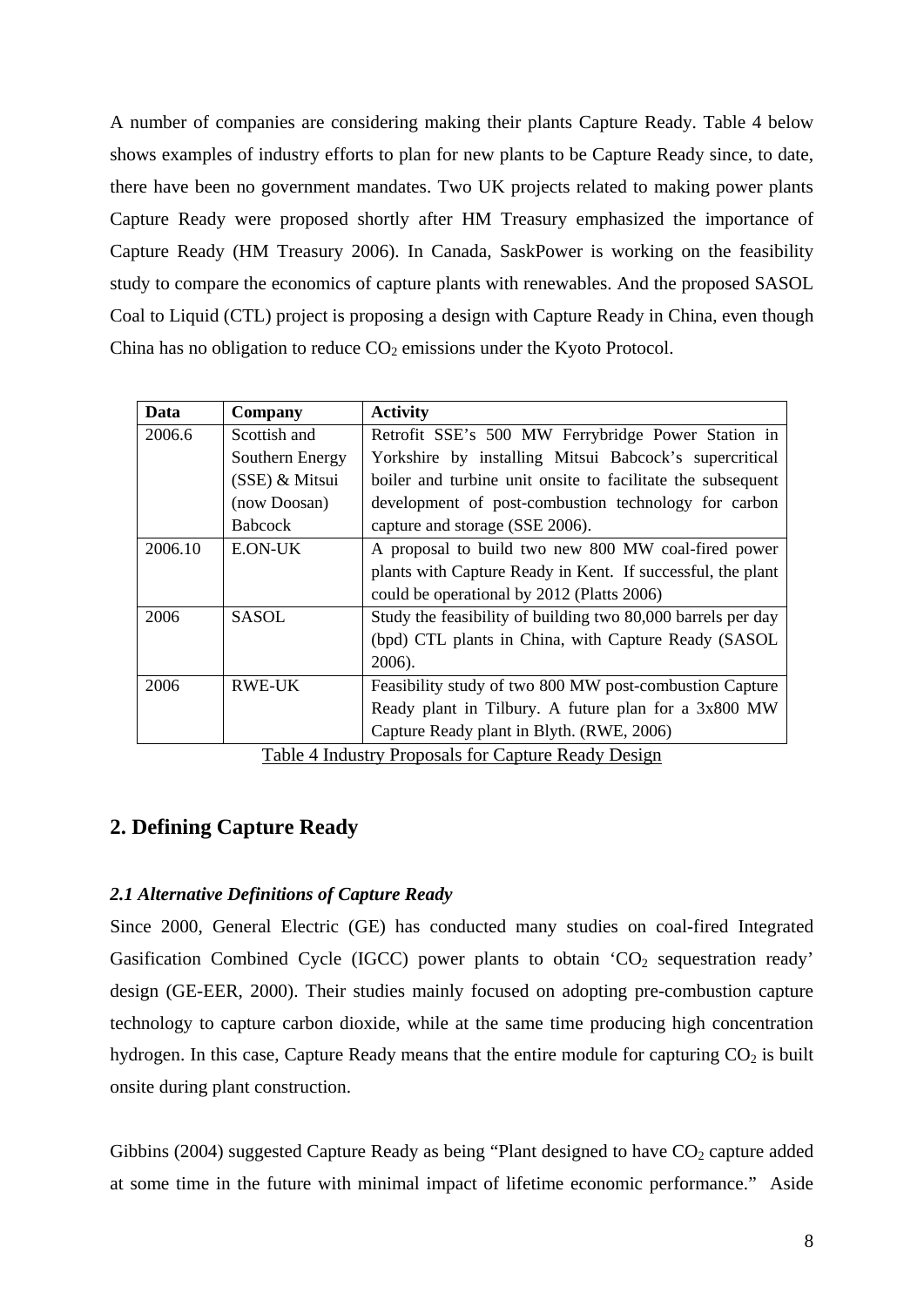from technical design, a critical element in any Capture Ready proposal is the need for the physical space to accommodate the additional plant needed.

The idea has also become popular among some environmental groups. In December 2004, the US environmental group Natural Resources Defense Council (NRDC)'s China Clean Energy Project listed 'promoting the development of Capture Ready in China for coal gasification based poly-generation (co-production of electricity and chemicals) as one of their national initiatives (NRDC, 2004).

Wilson and Gibbins (2005) raised a broader concept of 'Capture Ready' in early 2005. Their suggestions for Capture Ready include:

- "a) Making sure that new fossil fuel plants of all types are built so that, within the limits of the best current understanding, they can have capture retrofitted in the future with the minimum additional cost and performance penalty.
- b) Improving the technologies that will be needed to convert these 'capture ready' plants (and other existing plants) to capture  $CO<sub>2</sub>$ , and feeding experience from this back into capture ready plant design.
- c) Making sure that any additional technologies that may not be so competitive until  $CO<sub>2</sub>$ capture becomes the norm are also developed for rapid deployment when they will be needed.
- d) Developing proven and socially acceptable  $CO<sub>2</sub>$  storage options. "

Rosenberg et al (2005) suggested legislative language in the US context that Capture Ready design for IGCC plant: 'be capable of accommodating the equipment likely to be necessary to capture the carbon dioxide that would otherwise be emitted in flue gas from the project'. Although Rosenberg et al mentioned a plant should be capable of being retrofitted into a capture plant for its sustainable use, it does not require any technology investigation to support that the plant is built for a cheaper retrofit. Moreover, Capture Ready should not be restricted to IGCC plants but applied to conventional Pulverized Coal (PC) plants as well.

Capture Ready should not be restricted to 'Capture' alone in the sense that a CCS project will need to be integrated across Capture, Transport and Storage. Accordingly, the concept of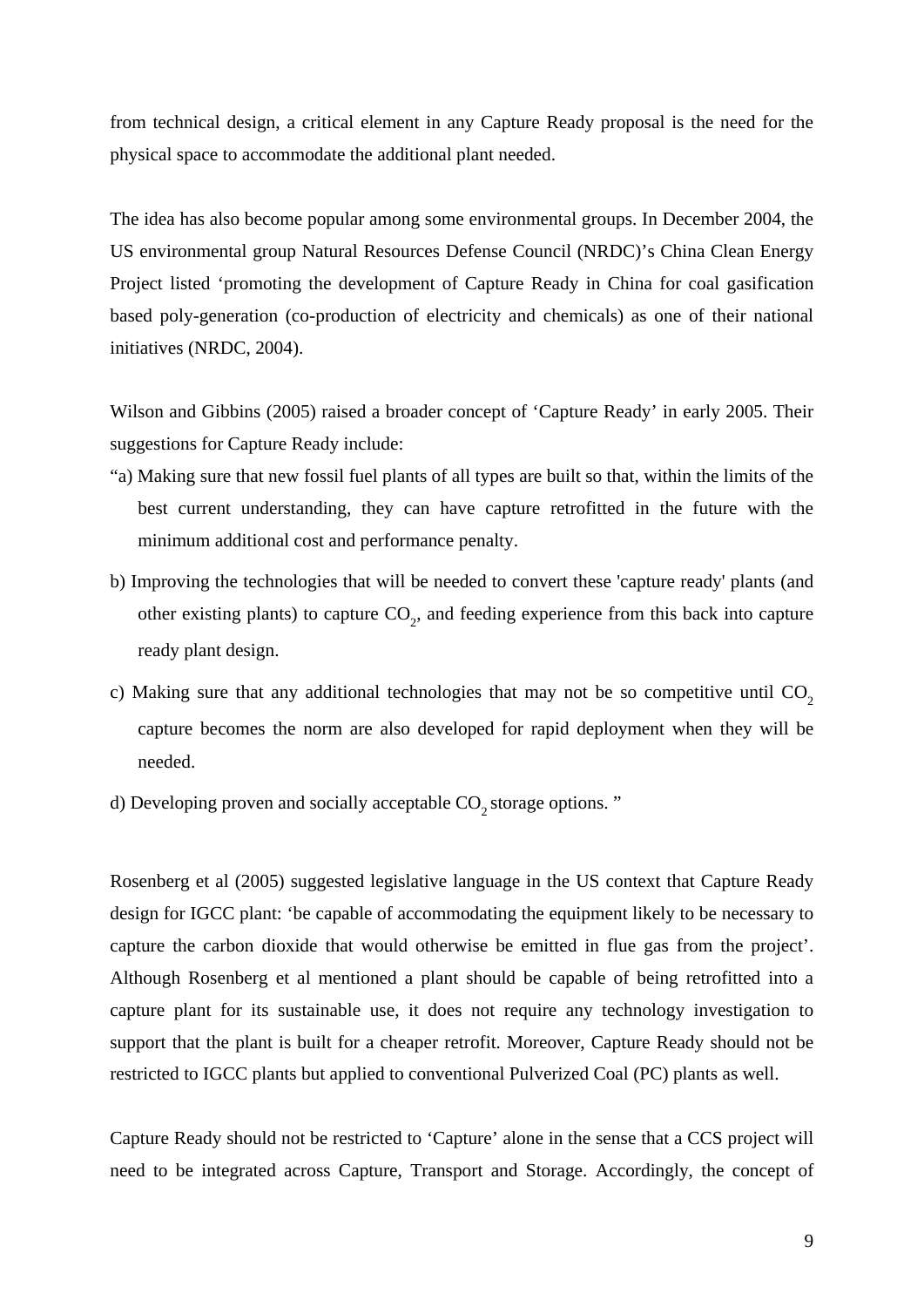Capture Ready should ideally incorporate plant siting to allow as much as possible of the captured  $CO<sub>2</sub>$  to be transported to the storage site in order to lower the total cost of the whole CCS process.

In March 2006, in a paper published by HM Treasury, Capture Ready was given a broad and simple explanation, and it spelled out the key issue for a capture ready plant, i.e., it should be less expensive to retrofit the plant (HM Treasury, 2006: 4).

Bohm et al define Capture Ready to mean: 'if, at some point in the future [the plant] can be retrofitted for carbon capture and sequestration and still be economical to operate.' Moreover, they conThe concept of 'capture-ready' is not a specific plant design; rather it is a spectrum of investments and design decisions that a plant owner might undertake during the design and construction of the plant. (Bohm, Herzog, Parsons and Sekar, 2007: 114)

In February 2007, Scott Brockett from DG Environment within the European Commission, suggested all new coal-fired power generation plants prior to 2020 must be Capture-Ready and retrofit rapidly after 2020 (Brockett, 2007a). In July 2007, a Capture Ready study by the Institution of Chemical Engineers (IChemE) warned that 'lack of clear definition will hamper a low carbon economy' (IChemE, 2007). However, the European Commission has chosen not to give detailed definition of Capture Ready requirements. Intending to require capture on all coal plants after 2020, Commission officials possibly have taken the view that firms will be penalized at a later date for any corners cut and so there is no need for any explicit definition similar to 'the Broad Sense Capture Ready' definition given in Section 2.2 (Brockett 2007b).

## *2.2 Broad Sense Capture Ready and Narrow Sense Capture Ready*

Liang (2006) summarized and classified existing Capture Ready explanations and definitions into 'Broad Sense' and 'Narrow Sense' categories. As its name implies, supporters of a 'Broad Sense' Capture Ready believe that any design or investment that can ease retrofitting a plant with carbon dioxide capture and storage in the future can be called Capture Ready, while the proponents of 'Narrow Sense' Capture Ready insist that a plant must be in compliance with specific technical requirements to claim Capture Ready status.

Under this classification system, the GE and NRDC definitions would be considered Narrow Sense Capture Ready, and the HM Treasury, Gibbins and Bohm et al explanations fall under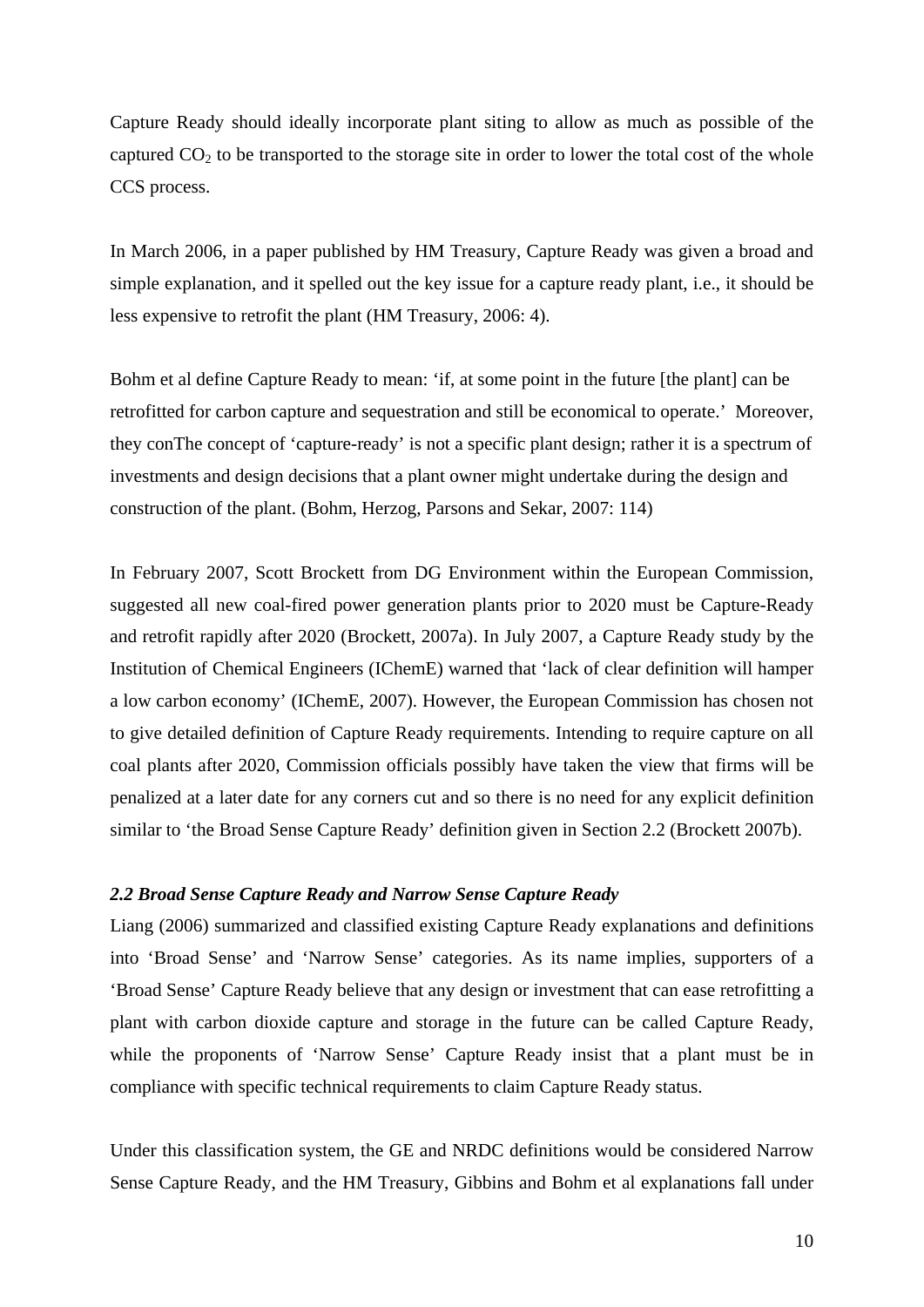the Broad Sense definition of Capture Ready. Generally, the Broad Sense definition of Capture Ready is better than the Narrow Sense definition for expansion investments, whereas when Capture Ready is mandatory, the Narrow Sense definition is preferred. Companies from industry in developed countries have started to become aware of the value of making new fossil fuel plants Capture Ready based on the broad sense definition. Some power companies are planning to invest using internal financial resources (NRDC, 2004).

How can new plants be encouraged to become Capture Ready? An obvious way to stimulate Capture Ready would be to develop and announce a clear timetable for imposing CCS regulations, because it would help power companies judge what the optimal investment would be by assessing the risks or opportunities of mandatory CCS in the future. However, this kind of regulatory signal on CCS has not yet been occurred in major industrialized countries let alone in developing countries. A major potential hurdle of facilitating new plants is information inefficiency, partly due to inconsistent interests and different decision-making criteria used by power companies and regulators.

# **3. Prospects for Financing Capture Ready in Developing Countries**

## *3.1 Current Obstacles to Financing Capture Ready*

Capture Ready does not reduce emissions directly, and therefore it is not eligible to be financed through either the EU Emissions Trading Scheme (ETS) or the Clean Development Mechanism (CDM) available to developing countries. Unlike developed countries, where there is a credible possibility that governments will mandate CCS on all new coal plants in the near future, developing countries such as China will need to rely on outside investors to encourage Capture Ready, at least in the short term.

Furthermore, China is building more new coal-fired power capacity than anywhere else in the world. However, the current prospects for financing Capture Ready in China are not promising. Reiner et al (2007) conducted a survey of more than 100 key opinion leaders on CCS in China. Capture Ready, described as a pre-investment option to ease retrofitting to Capture in the future, was recognized as an option by a majority of respondents, but about half of respondents suggested that the Chinese government should not intervene in the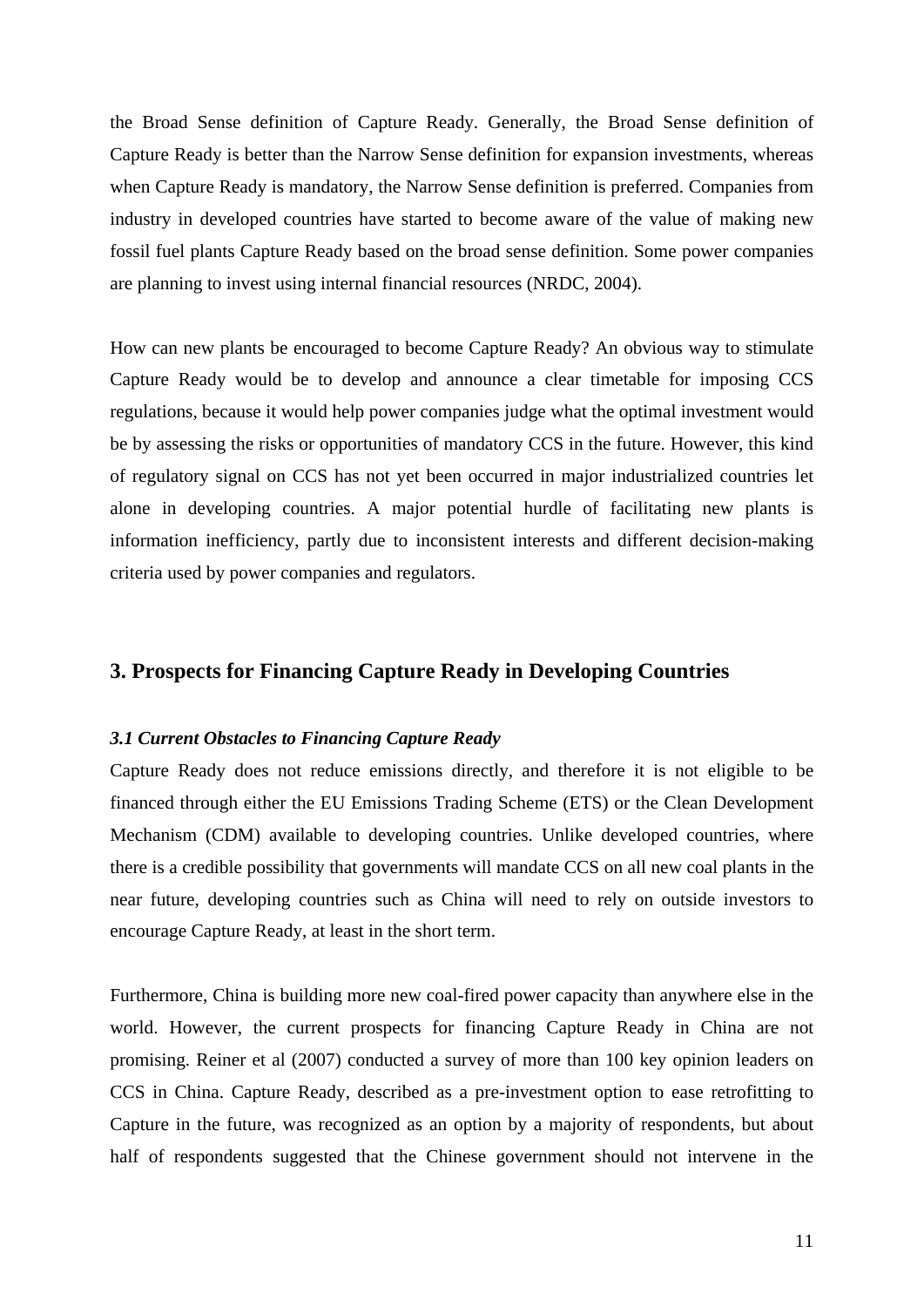Capture Ready decisions of individual projects. Industry, especially the electric power industry, was also found to be risk averse with respect to Capture Ready investment. As a result, the chance of incentivising Capture Ready through existing channels, whether through the Chinese government, industry or the CDM is low in the near term.

## *3.2 An Innovative Approach to Finance Capture Ready*

Capture Ready is crucial, but attracting conventional financing sources is not currently viable. In order to finance newly built fossil fuel power plants to become Capture Ready, we introduce the concept of a tradable Capture Option and provide estimates of its value.

Section 4 introduces the principles and benefits of Capture Options. By employing Monte Carlo simulations with a randomized cash flow model, Section 5 evaluates the net present value (NPV) for both Capture Options and Capture Ready investments for the case of a 600 MW supercritical FGD unit. In the following sections we seek to answer the following research questions:

- How can a Capture Option help finance Capture Ready?
- What is the potential benefit of Capture Ready?
- What is the value of a Capture Option?

# **4. Benefits and Challenges of Trading Capture Options**

#### *4.1 Definition of a Capture Option*

A Capture Option is an option contract which stipulates that one party (the holder) has the right (but not the obligation) to exercise the contract to require the capture of  $CO<sub>2</sub>$  on or before a future date (the exercise date or expiration) and the other party is a stationary  $CO<sub>2</sub>$ emitter such as a power plant owner. A perfect Capture Option is an American-style option, which allows the option holder to exercise their option to capture  $CO<sub>2</sub>$  at any time before expiration. If the prospect of  $CO_2$ -enhanced oil recovery (EOR) is not available, the underlying asset is the carbon credit price, while the strike price is the floating opportunity cost of retrofitting to Capture, which primarily depends on the costs and risks of capture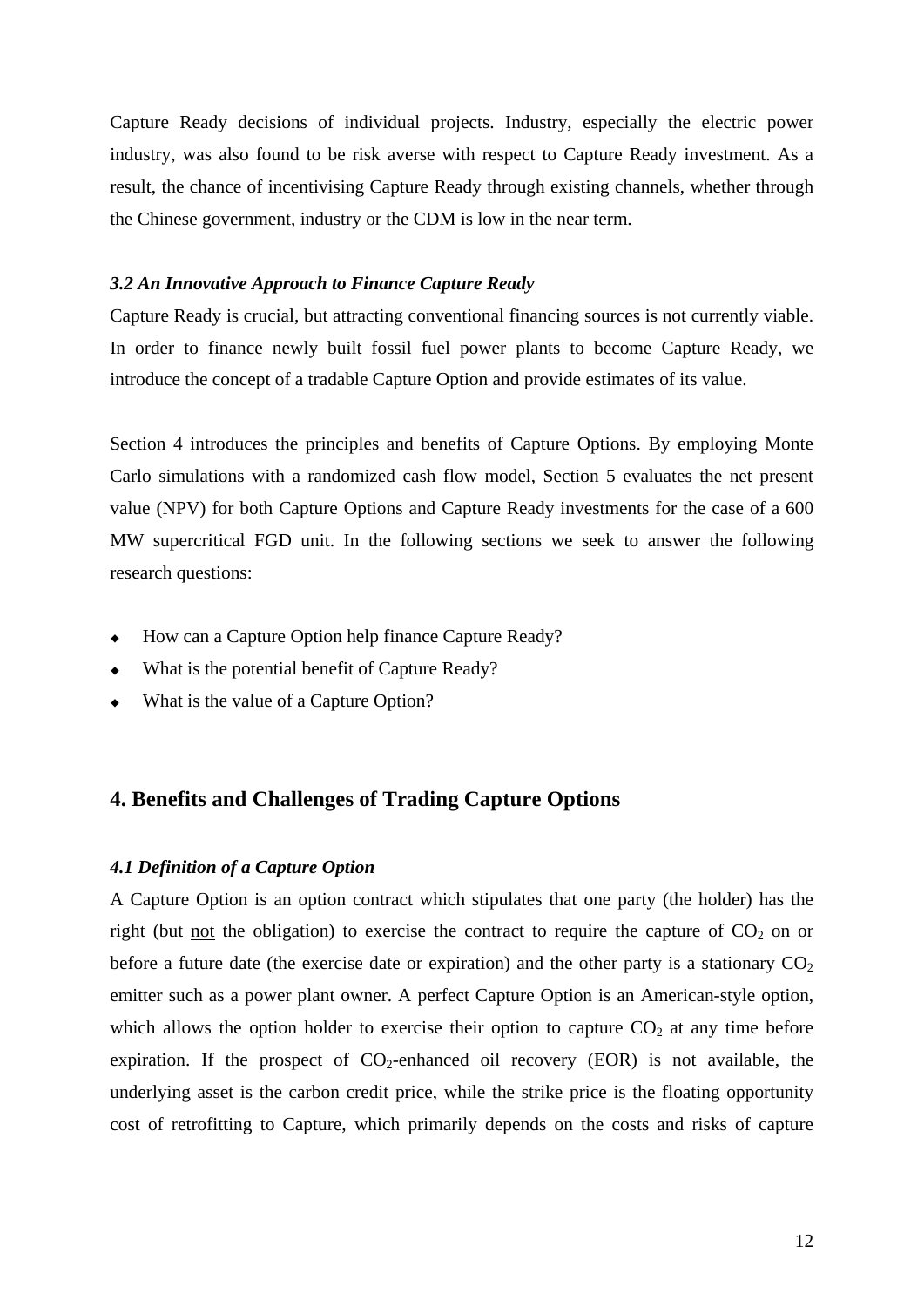technologies, fuel cost, and the prices of, and demand for, products (e.g. electricity, cement). in the base plant. If EOR prospects do exist, then the oil price will also be an underlying asset .

## *4.2 Potential Market in Capture Options*

Capture Options will be issued by new or existed stationary  $CO<sub>2</sub>$  sources, including fossil fuel power plants, and a range of other industries where capturing  $CO<sub>2</sub>$  would be viable including cement, fertilisers, iron and steel, and petrochemicals. By purchasing capture options, the option holders will be able to exercise the options, Capture  $CO<sub>2</sub>$  and then inject it into underground thereby generating carbon credit and/or returns from EOR whenever economic. CCS operating companies, oil companies and power companies may therefore have a relatively high synergy in deciding to exercise Capture Options.

#### *4.3 Opportunities to Profit from Capture Options*

How can investors in Capture Options make a profit? If option holders decide to exercise the option - which means retrofitting the other party's plant to capture  $CO<sub>2</sub>$ , their potential benefit is the net cash flow generated by  $CO<sub>2</sub>$  emissions reductions or other  $CO<sub>2</sub>$  utilization opportunities such as Enhanced Oil Recovery (EOR). Similar to other financial options, an option holder is also able to make a profit by selling options to other investors before the expiry date of the option.

## *4.4 Financing and Optimizing Capture Ready*

By selling Capture Options, the shareholders of fossil fuel plant get extra cash inflow immediately, and part of the money may be spent to achieve some level of Capture Ready. *To optimize the economic benefits, shareholders in fossil fuel plants will continue to invest in Capture Ready if the marginal price of the Capture Option is higher than the marginal cost of Capture Ready investments* (Capture Ready here is based on the Board Sense definition of Capture Ready, as described in Section 2.2, 'any design or investment that can ease retrofitting a plant with Carbon Capture and Storage in future can be called Capture Ready').

## *4.5 Other Benefits of Issuing a Capture Option*

#### *CCS Investment Opportunities in Focus*

For investors, the demand for global warming investment products is growing rapidly (Clarke, 2006). Capture Options create an alternative global warming investment opportunity, which,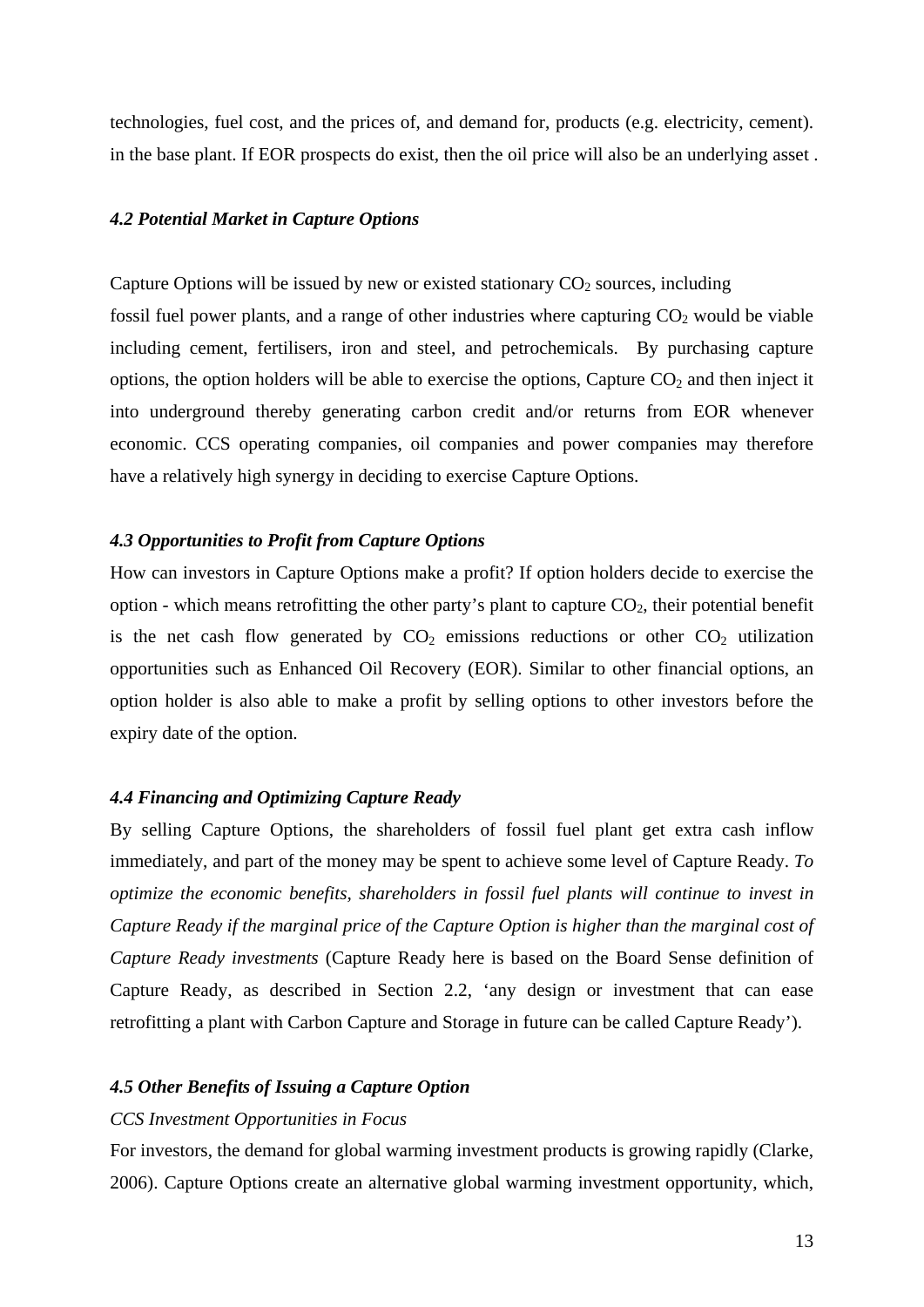for the first time, allows investors to acquire returns from the development of CCS without directly investing in the power generation or oil industry. It helps to introduce more investors into the world of CCS by developing a financial instrument with broader appeal.

## *Accelerating CCS Development*

Once institutional investors hold large quantities of Capture Options, they may tend to increase the value of their holding immediately by engaging in political activities such as promoting methodologies to introduce CCS into the CDM or advising policymakers to reduce regulatory hurdles to CCS. Alternatively, technology development will increase the price of a Capture Option by reducing an option's exercise price, which is the cost of retrofitting a plant to capture  $CO<sub>2</sub>$ .

#### *Secure Emissions Reduction Target*

A government or its agencies can purchase and deposit a large number of Capture Options at relatively low cost to secure their long-term emissions reduction target or commitment. For instance, if the British government had purchased Capture Options for new coal fired plants built in China in 2005 and 2006, then the UK would easily achieve even the most ambitious emissions reduction targets by exercising a fraction of their options. Emissions reductions generated from capturing  $CO<sub>2</sub>$  at all new coal-fired plants built in 2005 and 2006 in China would be more than twice the emissions from the entire power sector in the UK.

## *Facilitating EOR (Enhanced Oil Recovery) in Future*

Demand-side investors such as oil companies are potential holders of capture options, because purchasing Capture Options enables them to secure their future  $CO<sub>2</sub>$  supplies for potential EOR projects in advance. Furthermore, the opportunity cost of investing in Capture un-Ready plant because of inefficient information dissemination between fossil plants and oil companies, and the time lag between plant constructions and using the  $CO<sub>2</sub>$  in EOR, can be recovered and reflected in the value of Capture Option.

#### *Managing the Risks of Capture Ready Investments*

From a risk management point of view, investment in Capture Ready may be exposed to higher risk of 'Capture Lock-in' in the absence of an active market of tradable Capture Options. For example, if a local government instituted a ban on CCS because of concerns over pipeline leakage in a high population density area, a plant would not be able to use CCS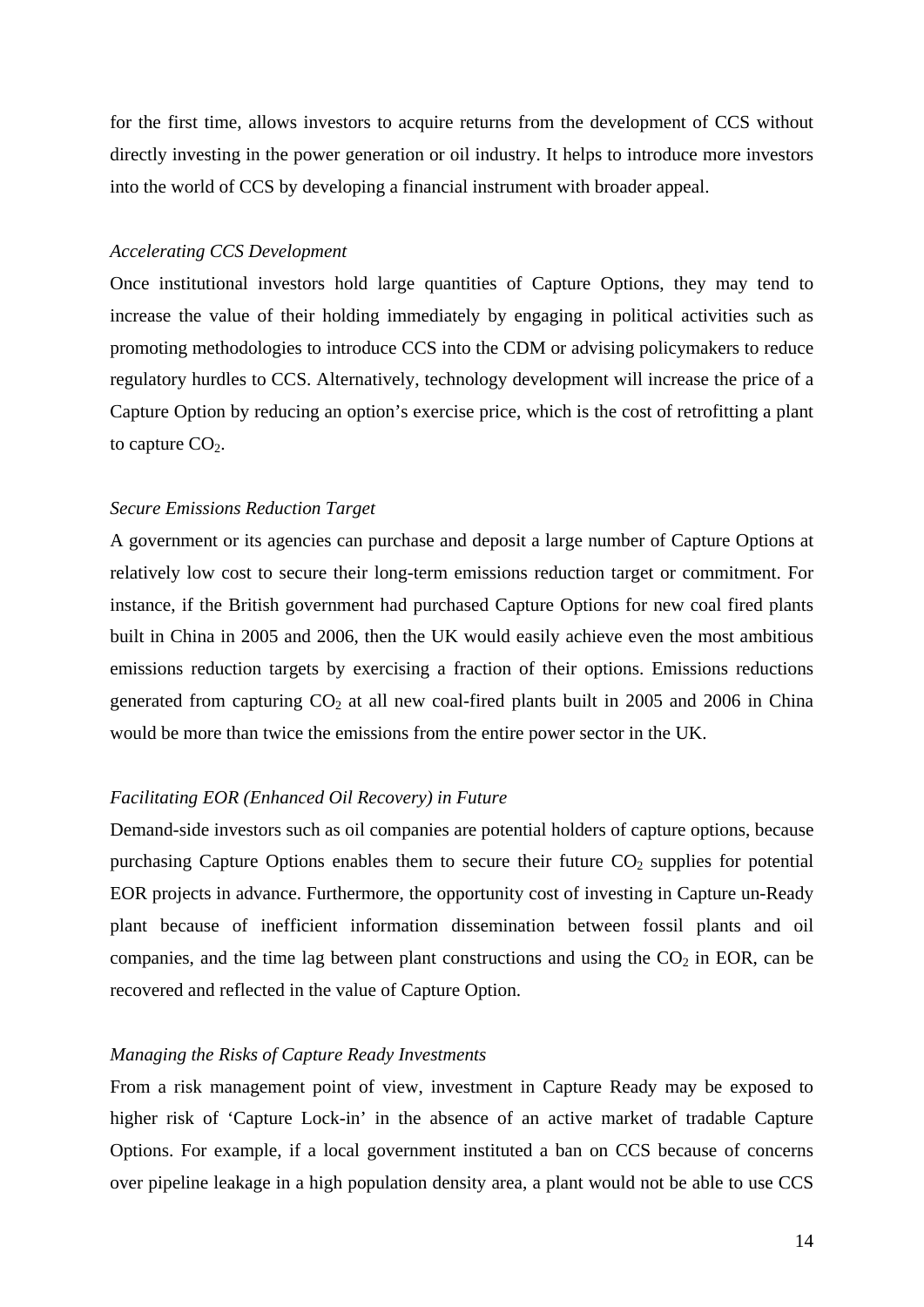even though carbon prices might be high enough to make it profitable. However, if there is an active capture options market, the risk and benefits of Capture Ready investment will be easier to quantify or transfer. By trading Capture Options, plant shareholders can manage their non-systematic risk more efficiently. For example, in theory, investors in fossil fuel plants could sell part of the Capture Option of their home plant and purchase Capture Options from other plants located in different regions or investors who have different risk perceptions could diversify the non-systematic risk of 'Capture lock-in'.

## *Capture Ready - No longer a cost*

As described in greater detail in Section 5, Capture Options not only increase the value of a project significantly but also reduces the risk from carbon prices for a new coal-fired unit measured in terms of the standard deviation (Std dev). The analysis in Section 5 also shows that a Capture Option for a 600 MW supercritical FGD unit in China would be worth over one hundred million Chinese yuan (\$14m) using a 8% discount rate in two of four scenarios thereby increasing the project's initial cash flow.

Finally, the most important benefit of a Capture Option is to make shareholders of fossil fuel plants become more aware of the real options value of capturing  $CO<sub>2</sub>$  and to optimize the options' value by investing in some level of Capture Ready based on the broad sense definition. In other words, the option to capture  $CO<sub>2</sub>$  would come to be regarded as an 'asset' rather than a 'liability', and in the meantime while a Capture Ready investment may lift the value of a project.

## *4.5 Potential Hurdles of Issuing Capture Options*

## *Liquidity Risks and Possible Solutions*

Only one capture option would be available for each generation unit, and the economic prospects of Capture are not identical among generation units, thus it is difficult to generate a liquid exchange trading market for capture options trading directly. Capture options would be suitable for over-the-counter (OTC) trading, which involves trading between two parties. However, we suggest creating professionally-run capture option funds managed by CCS and financial experts. Such funds would allow for options to be traded liquidly on an exchange and can increase bargaining power, the efficiency of option pricing and decisions regarding retrofitting.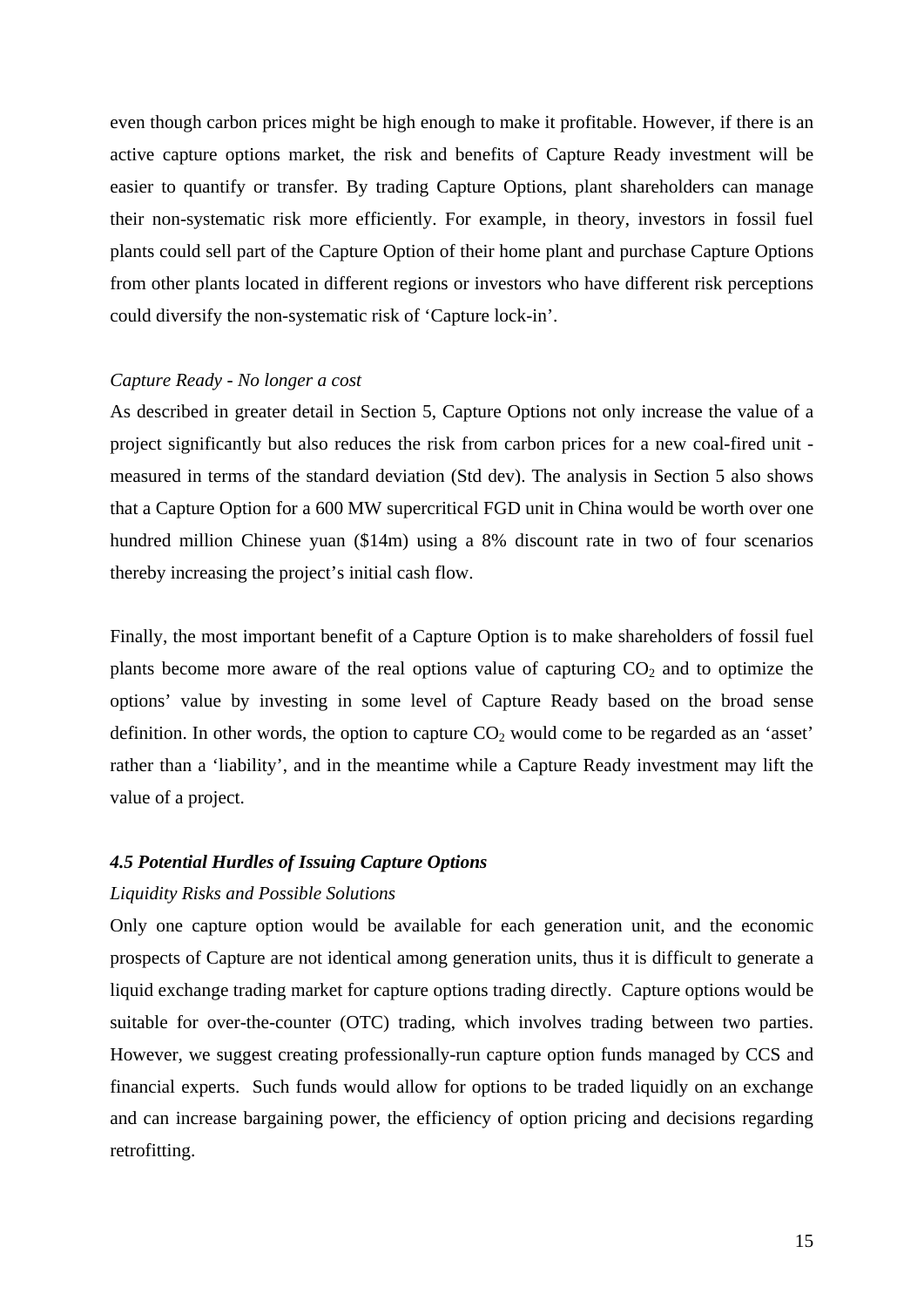## *Regulatory Hurdles*

In some countries, including China, issuing and trading Capture Options will be subject to the permission or authorization of national governments, adding some additional uncertainties. Uncertainties in approving CCS projects may therefore reduce the value of a Capture Option. The multiple uncertainties characteristic of Capture Options may lead to difficulties in pricing.

## *Maintaining Capture Ready Infrastructure*

The owners of power plants may be reluctant to maintain Capture Ready infrastructure after issuing Capture Options because they are not likely to benefit from exercising the options by retrofitting to Capture. One solution is to require that Capture Ready settings in place at the time of issuing the Capture Option be maintained either through regulation or via contract. On the other hand, the willingness to maintain Capture Ready may be enhanced if the original plant owners keep a proportion of the Capture Options.

#### *Asymmetric Information*

Plant owners will know earlier and more about the status of their plants, which influences the option price and would give them an advantage over other investors. Setting up an independent accreditation body and regulating the trading activities of those who hold nonpublic information may help reduce the danger of insider trading.

## **5. Pricing Capture Options: Building the Model Applied to a Case Study**

## *5.1 Methodology*

#### *Valuing Capture Options*

For the purposes of this analysis, we assume mean net present value (NPV) of total cash flow as the main investment decision criteria. NPV is the net present value of the future after-tax cash flows after subtracting initial investment outlay and adding present value of terminal year non-operating cash flow, or

$$
NPV = \sum_{t=1}^{n} \frac{CF_{t}}{(1+r)^{t}} - Outlay + \frac{TNOCF}{(1+r)^{n}}
$$
 (2-1)

Where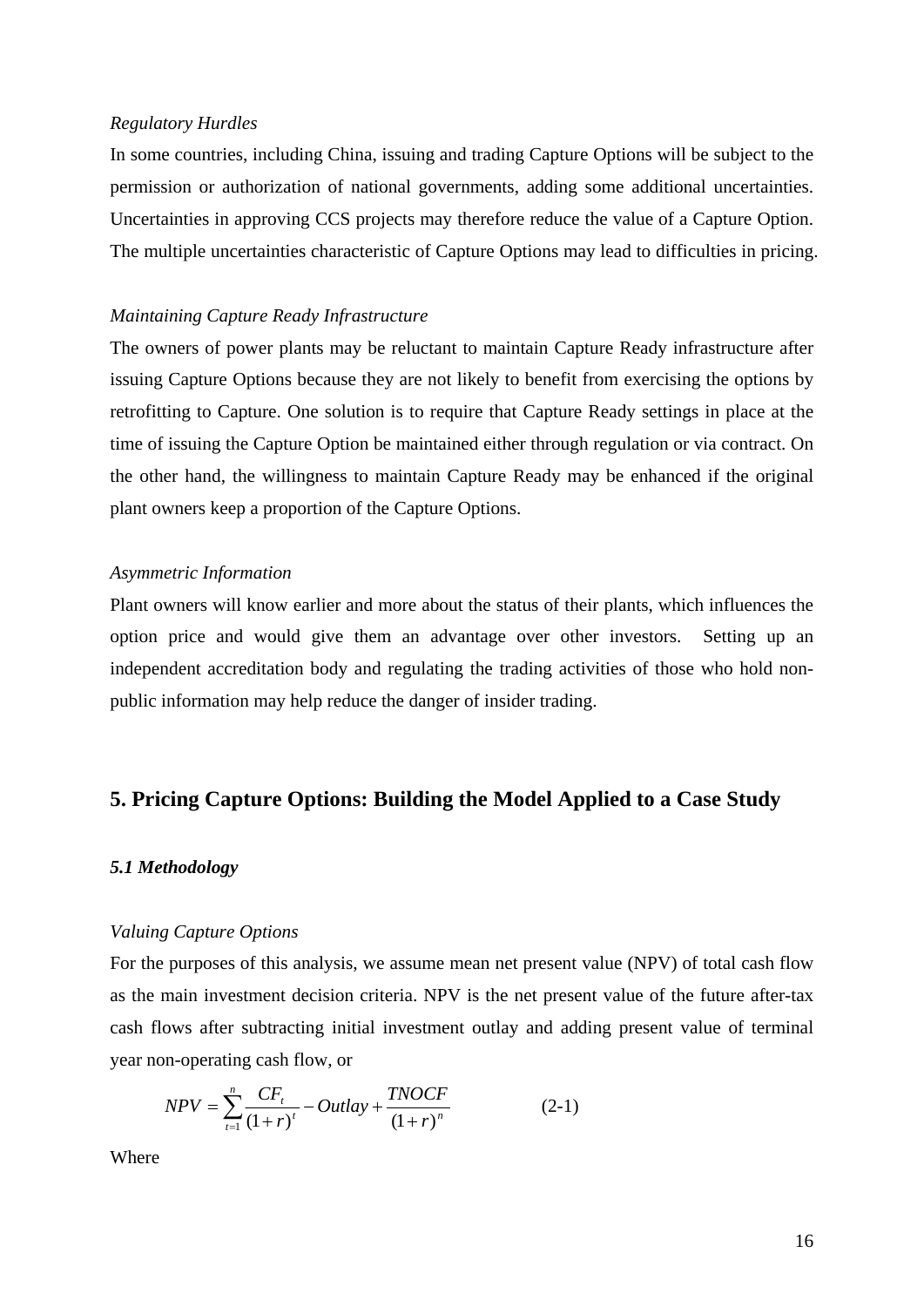$CF<sub>t</sub>$  = after-tax cash flow at year t

 $r =$  required rate of return for the investment (or discount rate)

*Outlay* = investment cash flow at time zero

 $n =$  life of the power project

*TNOCF* = terminal year after-tax non-operating cash flow

We project the value of a Capture Option by subtracting the 'mean NPV of total cash flow of a project without the option of retrofitting to Capture during its lifetime' from 'mean NPV of total cash flow of a project with the option of retrofitting to Capture':

$$
Value_{Option} = \overline{NPV_{with-option}} - \overline{NPV_{without-option}}
$$
 (2-2)

where

 $NPV_{with\text{-}option}$  = net present value of total cash flow with retrofitting option

*NPVwithout-option* = net preset value of total cash flow without retrofitting option

In order to estimate the mean NPV of total cash flow including options for retrofitting to Capture, a decision equation with regard to retrofit timing is required. The model assumes that plant owners or Capture Option holders will retrofit the plant to capture  $CO<sub>2</sub>$  at year T when the projected average NPV of total future cash flow with retrofitting is larger than the projected average NPV of future cash flow without retrofitting:

Returning to Capture if 
$$
\overline{\sum_{t=T}^{n} \frac{CF_{retro_{-t}}}{(1+r)^{t-T}}} > \overline{\sum_{t=T}^{n} \frac{CF_{no-retro_{-t}}}{(1+r)^{t-T}}} + Value'_{option}
$$
 (2-3)

where

 $CF_{retro_t}$  = after-tax randomized cash flow at year t with retrofitting to Capture  $CF_{no-retro\_t}$  = after-tax randomized cash flow at year t without retrofitting to Capture

*Value'*<sub>option</sub> = the option value of retrofitting to Capture in the future

- $T =$  retrofitting year
- $n =$  life of the power project

#### *Benefits of Capture Ready*

The additional capital outlay needed to make a new plant Capture Ready will depend upon the siting of the plant, engineering design and local costs of reserving additional land, thus we focus on the gross value (before capital outlay) of Capture Ready:

$$
GValue_{cr} = Value_{option-cr} - Value_{option-nocr}
$$
 (2-4)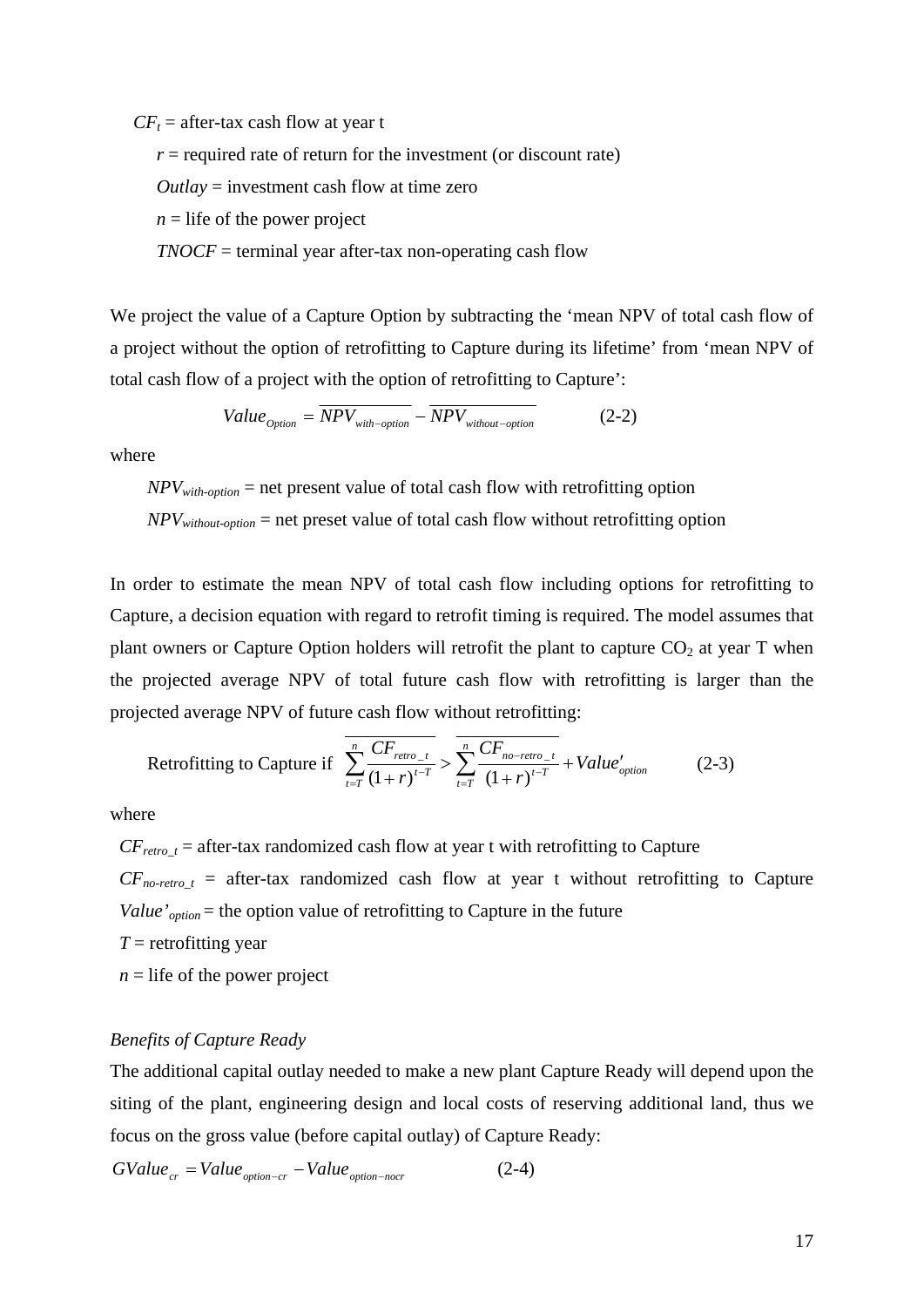where

 $GValue_{cr}$  = value of Capture Ready before capital outlay of Capture Ready *Value<sub>option-nocr* = value of Capture Option without Capture Ready</sub> *Value<sub>option-cr</sub>* = value of Capture Option with Capture Ready

A distinct advantage of building new plants with Capture Ready is increasing the cumulative probability of retrofitting to Carbon Capture economically over the course of a plant's lifetime:

$$
P_{capture-T} = 1 - P_{uncapture-T} = 1 - \prod_{t=1}^{T} (1 - p_{capture-t})
$$
(2-5)  

$$
p_{capture-T} = p(\sum_{t=T}^{n} \frac{CF_{retro_{-t}}}{(1+r)^{t-T}}) > \sum_{t=T}^{n} \frac{CF_{no-retro_{-t}}}{(1+r)^{t-T}})
$$
(2-6)

where

 *Pcapture-T* = cumulative probability of retrofitting to Capture at Year T  $P_{uncanture-T}$  = cumulative probability of not yet retrofitting to Capture at Year T *pcapture-T* = probability of retrofitting to Capture at Year T

The net value of Capture Ready is equal to the 'gross value of Capture Ready' less 'additional capital outlay on Capture Ready':

$$
Value_{cr} = GValue_{cr} - Outlay_{cr}
$$
 (2-7)

where

 $Value_{cr}$  = Net Value of Capture Ready (after capital outlay) GValue<sub>cr</sub> = Gross Value of Capture Ready (before capital outlay) *Outlaycr =* Capital Outlay on Capture Ready

A proper Capture Ready design should have little impact on operating performance and the capital required for Capture Ready investment is much smaller than the outlay for the baseline PC plant. Therefore, we ignore the operating risk after Capture Ready investment and assume the Capture Ready investment decision will not affect the required return of capital.

## *Cash Flow Components*

The underlying power project in the study is a new investment, thus the initial capital outlay is equal to investment in new fixed capital plus investment in net working capital.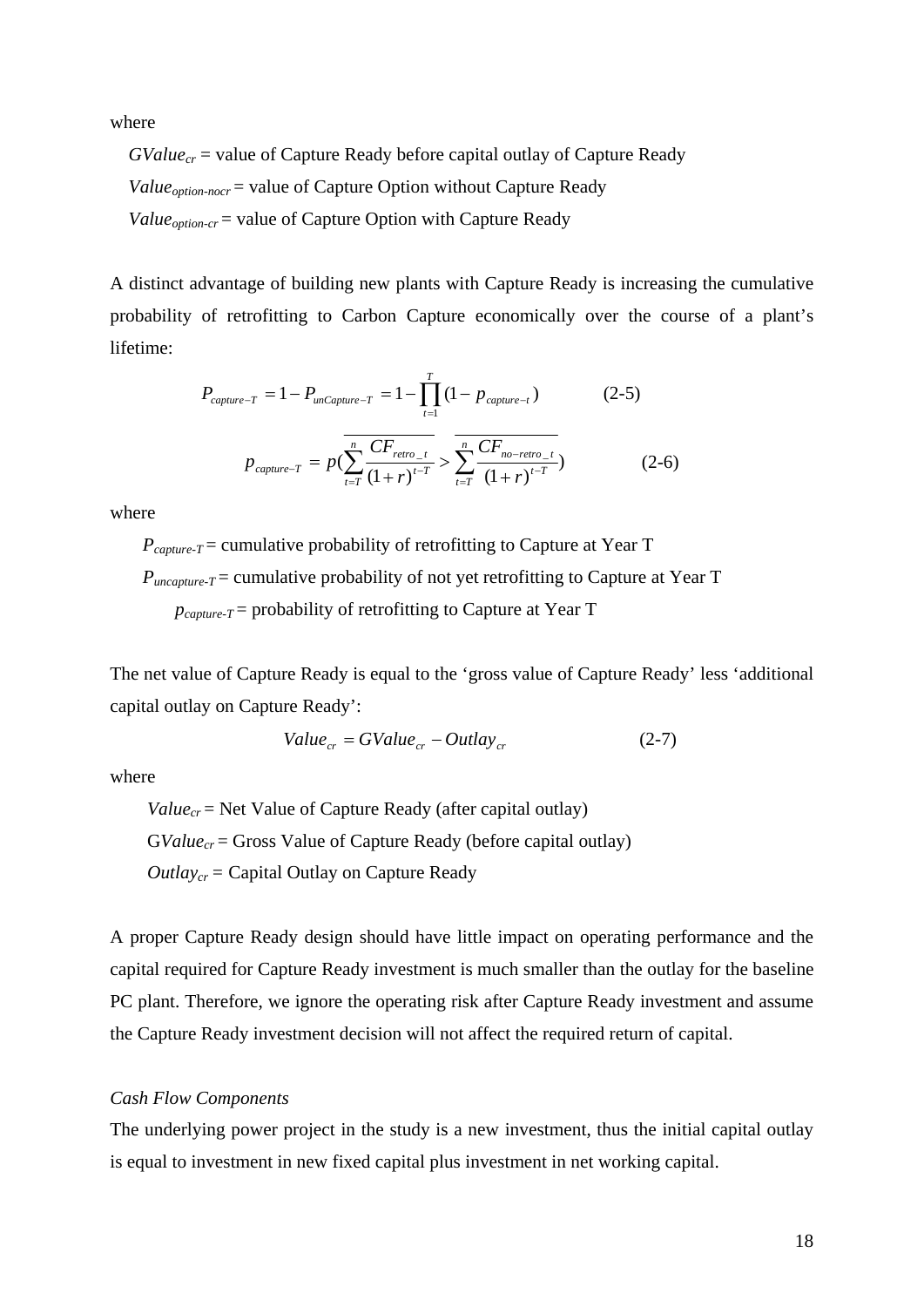$$
Outlay = FCInv + NWCInv \tag{2-8}
$$

where

*FCInv* = Investment in new fixed capital

*NWCInv* = Investment in net working capital

The annual after-tax operating cash flow is equal to 'revenue (or sales) less cash operating expenses and tax expense, plus depreciation charge':

$$
CFt = (St - Ct - Dt)(1 - Tax) + Dt
$$
 (2-9)

where

 $S_t$  = revenue from electricity sales at year t

 $C_t$  = cash operating expenses (fuel cost + carbon cost + other O&M costs) at year t

 $D_t$  = depreciation charge at year t

*Tax* = corporate tax rate

We assume the salvage value is zero at the end of the project. Therefore the terminal year non-operating cash flow is equal to:

$$
TNOCF = NWCInv + Tax \times B_{TN}
$$
 (2-10)

where

*TNOCF* = terminal year after-tax non-operating cash flow  $B_{TN}$  = book value of fixed capital on the terminal date

## *Options of Terminating ahead of Schedule*

If the prospect of continuous operation (with a retrofit option or after retrofitting to Capture) is extremely unfavourable, the underlying plant will be closed down ahead of its designed life. We assume that the plant will be terminated if the spot NPV of future cash flows with closure options is lower than zero.

## *5.2 Assumptions*

In order to run 'near-realistic' scenarios, we make a series of assumptions based on historical data and adjusted for potential inflation and growth, including technical performance without capture of  $CO<sub>2</sub>$ , the technical performance with capture of  $CO<sub>2</sub>$ , financial environment and market forecasts. The assumptions are summarized in Table 5.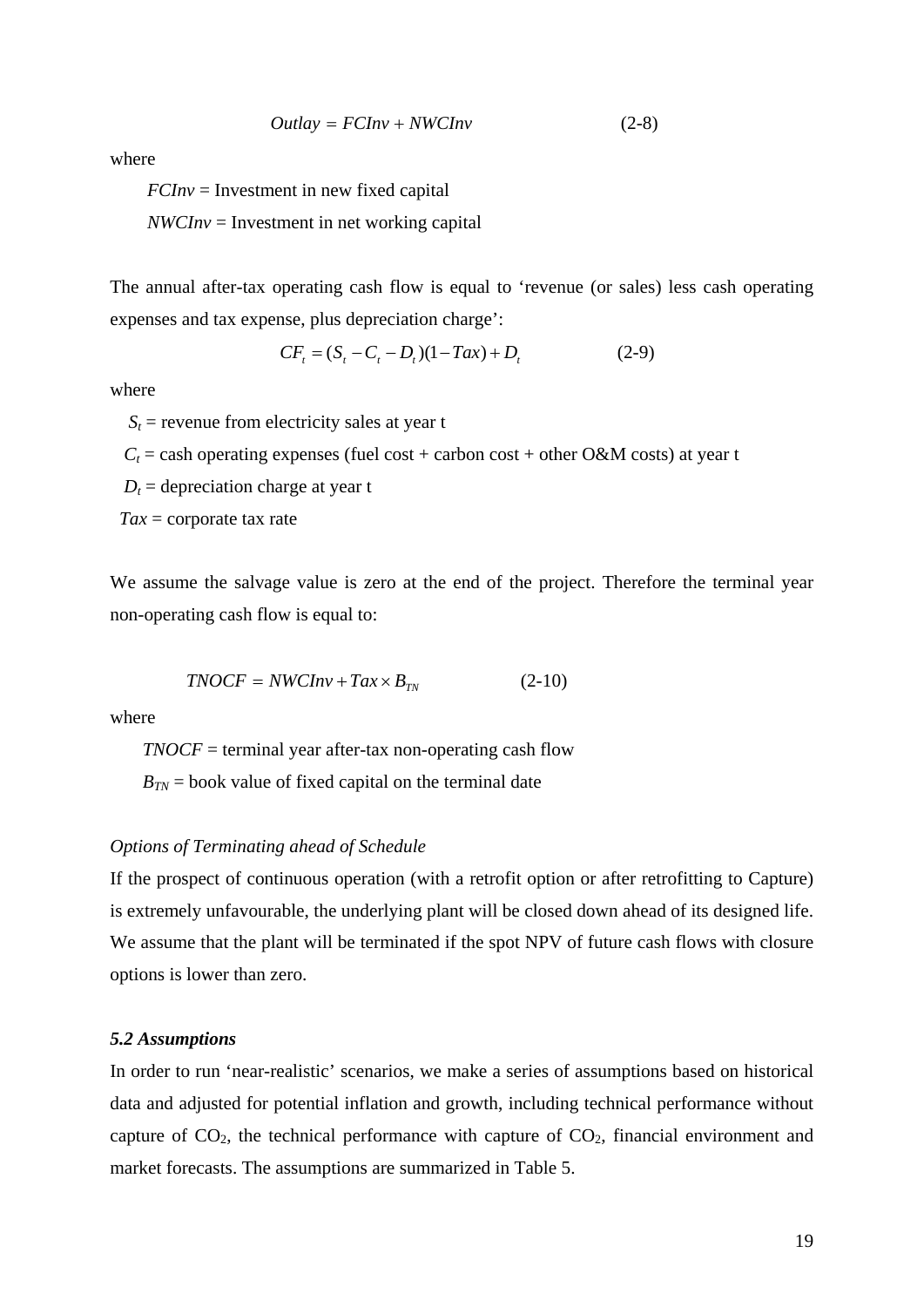| <b>Technical Performance Assumptions without Capture</b> |        |                                                      |                                                       |                              |                                                      |               |  |  |
|----------------------------------------------------------|--------|------------------------------------------------------|-------------------------------------------------------|------------------------------|------------------------------------------------------|---------------|--|--|
| Unit Type                                                |        |                                                      | <b>Supercritical Pulverized Coal</b>                  |                              |                                                      |               |  |  |
| <b>Installed Capacity</b>                                |        | 600 MW                                               |                                                       |                              |                                                      |               |  |  |
| <b>Start-Construction Timing</b>                         |        | $\overline{1}$ <sup>st</sup> Jan 2010                |                                                       |                              |                                                      |               |  |  |
| <b>Construction Cycle</b>                                |        |                                                      |                                                       |                              | 24 months (low scenario); 36 months (high scenario)  |               |  |  |
| <b>Operating Life</b>                                    |        | 2012-2050                                            |                                                       |                              |                                                      |               |  |  |
| <b>Average Capacity Load</b>                             | Period |                                                      | $\%$                                                  |                              | Period                                               | $\%$          |  |  |
|                                                          |        | 2012-2020                                            | 80%-90%                                               |                              | 2031-2040                                            | 70%-80%       |  |  |
|                                                          |        | 2021-2030                                            | 75%-85%                                               |                              | 2041-2050                                            | 65%-75%       |  |  |
| <b>Power Supply Efficiency</b>                           | 42%    |                                                      |                                                       |                              |                                                      |               |  |  |
| <b>Emissions Factors</b>                                 |        | $0.79$ ton $CO2/MWh$                                 |                                                       |                              |                                                      |               |  |  |
| Capital Outlay                                           |        |                                                      |                                                       |                              | CNY3750/kW (2003 base) plus extra 5% working capital |               |  |  |
| O&M cost                                                 |        |                                                      | CNY134.4m (2006 base)                                 |                              |                                                      |               |  |  |
| <b>Technical Performance Assumptions with Capture</b>    |        |                                                      |                                                       |                              |                                                      |               |  |  |
| <b>Additional Capital Outlay*</b>                        |        | <b>Without Capture Ready</b><br>45.8% above original |                                                       |                              |                                                      |               |  |  |
| *with 5% working capital                                 |        | <b>With Capture Ready</b>                            |                                                       |                              | 24.6% above original                                 |               |  |  |
| <b>Efficiency Penalty</b>                                |        |                                                      | <b>Without Capture Ready</b>                          | 9.5%                         |                                                      |               |  |  |
|                                                          |        |                                                      | <b>With Capture Ready</b>                             | 8.5%                         |                                                      |               |  |  |
| <b>Additional O&amp;M Cost</b>                           |        |                                                      | <b>Without Capture Ready</b>                          | 70% above without Capture    |                                                      |               |  |  |
|                                                          |        | With Capture Ready                                   |                                                       |                              | 43% above without Capture                            |               |  |  |
| <b>Average Capacity Load</b>                             | Period | $\%$                                                 |                                                       |                              | Period                                               | $\frac{0}{0}$ |  |  |
|                                                          |        | 2012-2020   85-95%                                   |                                                       |                              | 2031-2040                                            | 80%-90%       |  |  |
|                                                          |        | 2021-2030<br>75%-85%                                 |                                                       |                              | 2041-2050<br>70%-80%                                 |               |  |  |
| <b>Possible Retrofitting Year</b>                        |        |                                                      |                                                       |                              | 2017, 2022, 2027, 2032, 2037, 2042, 2047             |               |  |  |
| Storage,<br>Transport,<br>and                            |        |                                                      | CNY 0.6 (low) to CNY 16.3 (high) per metric ton $CO2$ |                              |                                                      |               |  |  |
| Monitoring costs                                         |        |                                                      |                                                       |                              |                                                      |               |  |  |
| <b>Financial Environment</b>                             |        |                                                      |                                                       |                              |                                                      |               |  |  |
| Corporate Tax Rate                                       |        | 25%                                                  |                                                       |                              |                                                      |               |  |  |
| <b>Depreciation Schedule</b>                             |        |                                                      | 10-year straight line                                 |                              |                                                      |               |  |  |
| Required Return (not fixed)                              |        |                                                      | 6%, 8%, 10%, 12%                                      |                              |                                                      |               |  |  |
| <b>Market Assumptions</b>                                |        |                                                      |                                                       |                              |                                                      |               |  |  |
| Inflation                                                |        | Basic                                                |                                                       | 1.5 (Low), 4.5% (High)       |                                                      |               |  |  |
|                                                          |        | O&M                                                  |                                                       | 1.5 times of basic inflation |                                                      |               |  |  |
|                                                          |        | <b>Fixed Capital</b>                                 |                                                       | 3.4%                         |                                                      |               |  |  |
| <b>Coal Prices</b>                                       |        | <b>Base</b>                                          |                                                       | CNY338 (2006)                |                                                      |               |  |  |
|                                                          |        | Std dev                                              |                                                       |                              | 10%                                                  |               |  |  |
|                                                          |        |                                                      | Annual Growth                                         |                              | $=$ basic inflation                                  |               |  |  |
| <b>Carbon Prices</b>                                     |        | <b>Base</b>                                          |                                                       | CNY80/ton (2006)             |                                                      |               |  |  |
|                                                          |        | Std dev                                              |                                                       |                              | 20% (pre-2020), 10% (post-2020)                      |               |  |  |
|                                                          |        |                                                      | <b>Annual Growth</b>                                  | 4.5% (low); 8% (high)        |                                                      |               |  |  |
| <b>Electricity Prices</b>                                |        | Base                                                 |                                                       |                              | CNY349.1/MWh (2006)                                  |               |  |  |
|                                                          |        | Std dev                                              |                                                       | 2.5%                         |                                                      |               |  |  |
|                                                          |        |                                                      | <b>Annual Growth</b>                                  | $=$ basic inflation          |                                                      |               |  |  |
| Correlation (coal, carbon)                               |        |                                                      | $-10\%$ (low), $-60\%$ (high)                         |                              |                                                      |               |  |  |
| Correlation (electricity, coal)                          |        |                                                      | 20% (low), 80% (high)                                 |                              |                                                      |               |  |  |
|                                                          |        |                                                      |                                                       |                              |                                                      |               |  |  |

Table 5 Model Assumptions Summary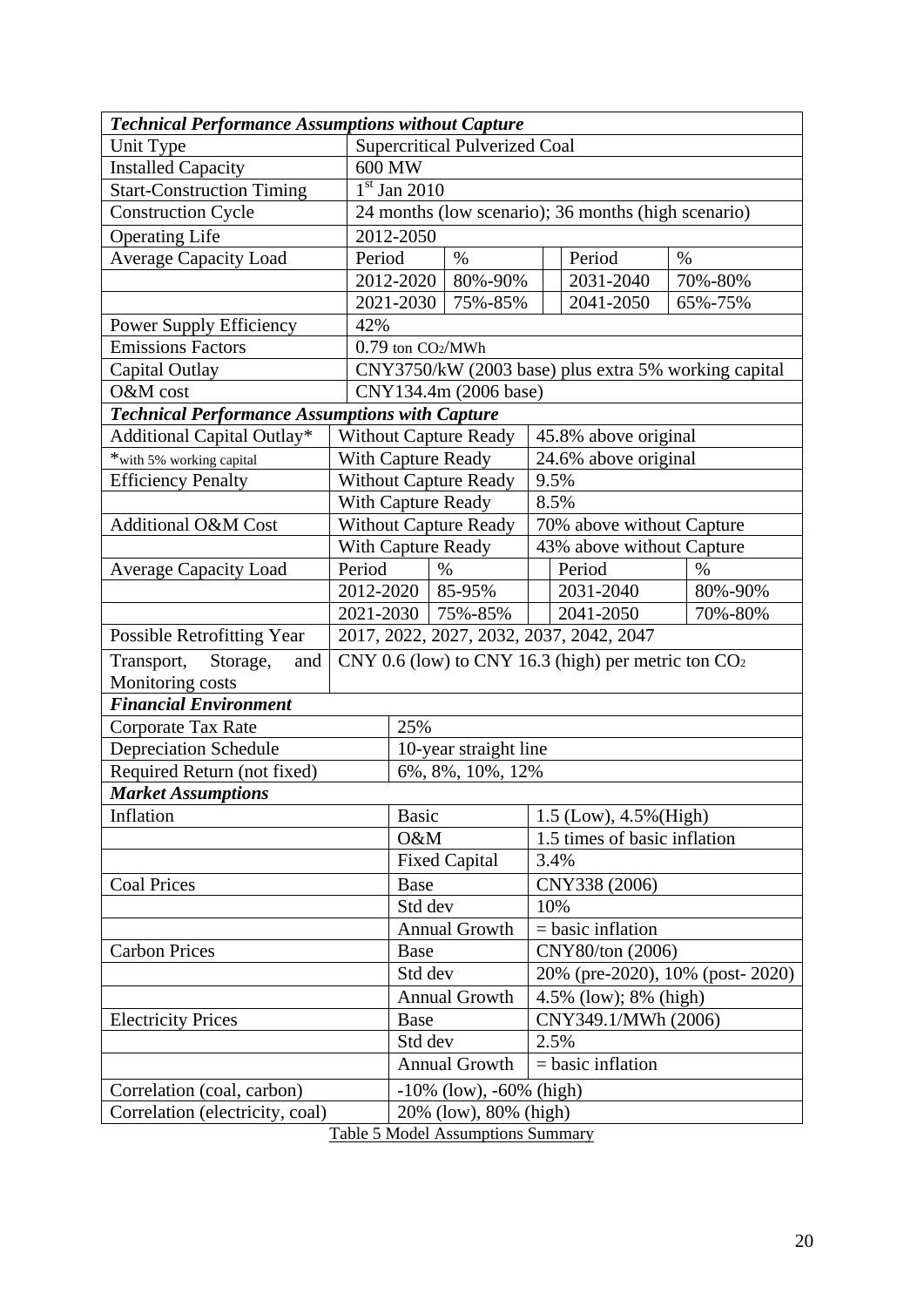## *Technical Performance Assumptions without Capture*

In January 2007, the National Development and Reform Commission (NDRC) announced the closure of a total of 50 GW of small coal-fired generation units by 2010 in order to reduce coal consumption and local air pollution (NDRC, 2007). Meanwhile, NDRC (2007) indicated that new-built coal-fired power plants should at least have the capacity and the thermal efficiency equivalent to a 600 MW supercritical plant or an ultrasupercritical unit if at all possible. Therefore, 600 MW or larger supercritical coal-fired units seem likely to become dominant in China in the short term.

Due to multiple uncertainties, we apply a cash flow model with Monte Carlo (MC) simulations to conduct a scenario analysis of the value of a 600 MW supercritical coal-fired project, which is assumed to begin construction in 2010 in China. The simulation applies 10,000 trials as it achieved a standard error of less than 1% consistently. The technical and operating assumptions are based on Huaneng's 600 MW supercritical units finished construction between 2004 and 2006 and then adjusted as appropriate. Huaneng Power International Corporation, a subsidiary of China Huaneng Group, is one of the leading independent power companies in China, with shares actively traded in Hong Kong, Shanghai, and New York (as ADR).

The construction cycle of 600 MW supercritical units built by China Huaneng Group (CHNG) and finished in 2006 varied from 24 to 35 months (CHNG, 2007). Accordingly, we assume the construction cycle is from 2 to 3 years in 2010. The average equivalent availability factor (EAF) of plants in the Huaneng Group is above 90% (CHNG, 2007). Considering the technical performance of the 600 MW supercritical units and the impact of an energyefficiency policy which allocates more generation quotas to higher efficiency units, we assume that the capacity load for a new supercritical unit constructed in 2010 would decrease from 85% to 70% over its 40 year lifetime (Table 6).

| Time period                                                                             | 2012-2020 | 2021-2030 | 2031-2040 | 2041-2050 |  |  |  |
|-----------------------------------------------------------------------------------------|-----------|-----------|-----------|-----------|--|--|--|
| Load Factor                                                                             | 80%-90%   | 75-85%    | 70-80%    | 65%-75%   |  |  |  |
| Output/yr (MWh)                                                                         | 4,467,600 | 4,204,800 | 3,942,000 | 3,679,200 |  |  |  |
| Table 6 Projected Average Capacity and Load Distribution of a 600 MW supercritical unit |           |           |           |           |  |  |  |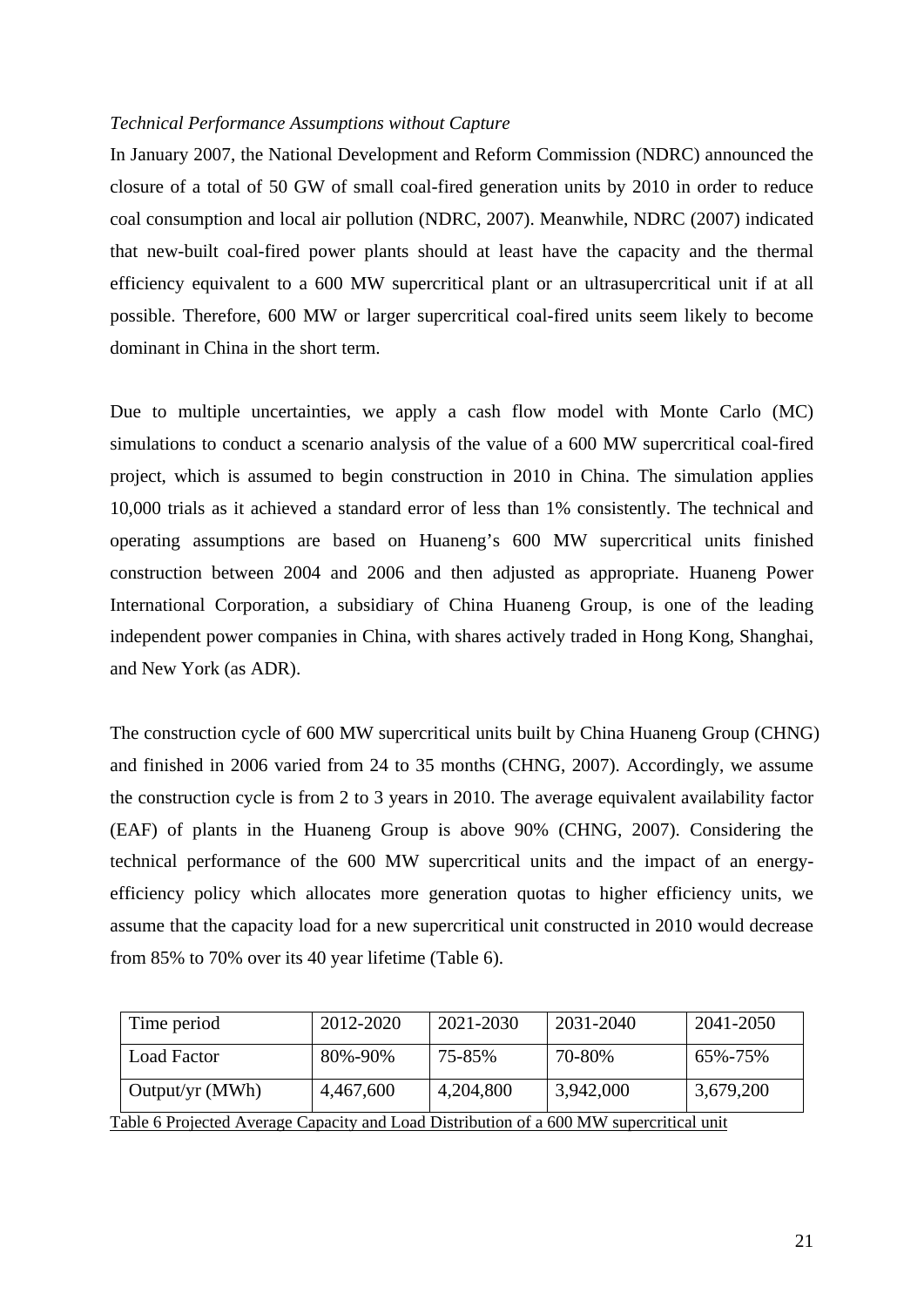The power supply efficiencies of existing 600 MW supercritical units operated by Huaneng Group are between 41% and 43% (LHV). To simplify calculations, we assume the power supply efficiency of the underlying plant is 42%, consistent with the efficiency assumptions for the SC-PC plant scenario in Table 3.

The historical initial capital investment for 2x600 MW SC-PC units in different regions of China was similar, varying between CNY4.4 billion and CNY4.6 billion at 2003 prices (CHNG, 2007; CPNN, 2007). Thus, we employ CNY2.25b (\$300m) as the reference capital needed for a single 600MW supercritical unit in 2003 (excluding any provision for inflation), which is equivalent to CNY3750/kW (\$500/kW) and we assume the working capital is 5% of total capital investment, which is CNY187.5/kW (\$25/kW). To simplify the calculations, the total investment outlay after inflation adjustment is equally distributed across the first two construction years in the model. By linear approximation, Operating & Maintenance (O&M) cost (including labour cost, maintenance cost, environment, insurance and other administration costs) was estimated to be CNY134.4m for a 600 MW SC-PC unit in 2006 (Huaneng Intl. Inc., 2007).

Regarding the emissions factor, Rubin et al. (2005, quoted in IPCC 2006: 151) estimated a 524 MW net output supercritical unit at 40.9% generation efficiency would emit 0.811 ton  $CO<sub>2</sub>/MWh$  without Capture, based on a 2.1% Sulphur bituminous coal. By linear approximation, assuming the same coal input, the carbon emissions factor of the underlying plant (42% efficiency, 600MW) in the model would be 0.79 ton  $CO<sub>2</sub>/MWh$  without Capture.

The technical performance assumptions for a Capture Ready plant can be found in Table 3.

## *Technical Performance with Capture*

As seen in Table 3, a plant that is not Capture Ready would require a premium of 75% above the original investment cost (versus 50% for a Capture Ready plant) and an additional year's construction time to retrofit to Capture. Gibbins (2005) estimated that the efficiency penalty would be 9.5%, while O&M costs would be increased by 70%.

The average capacity load factor after retrofitting to Capture is assumed to rise by 5% to recover part of the net output loss (Table 7).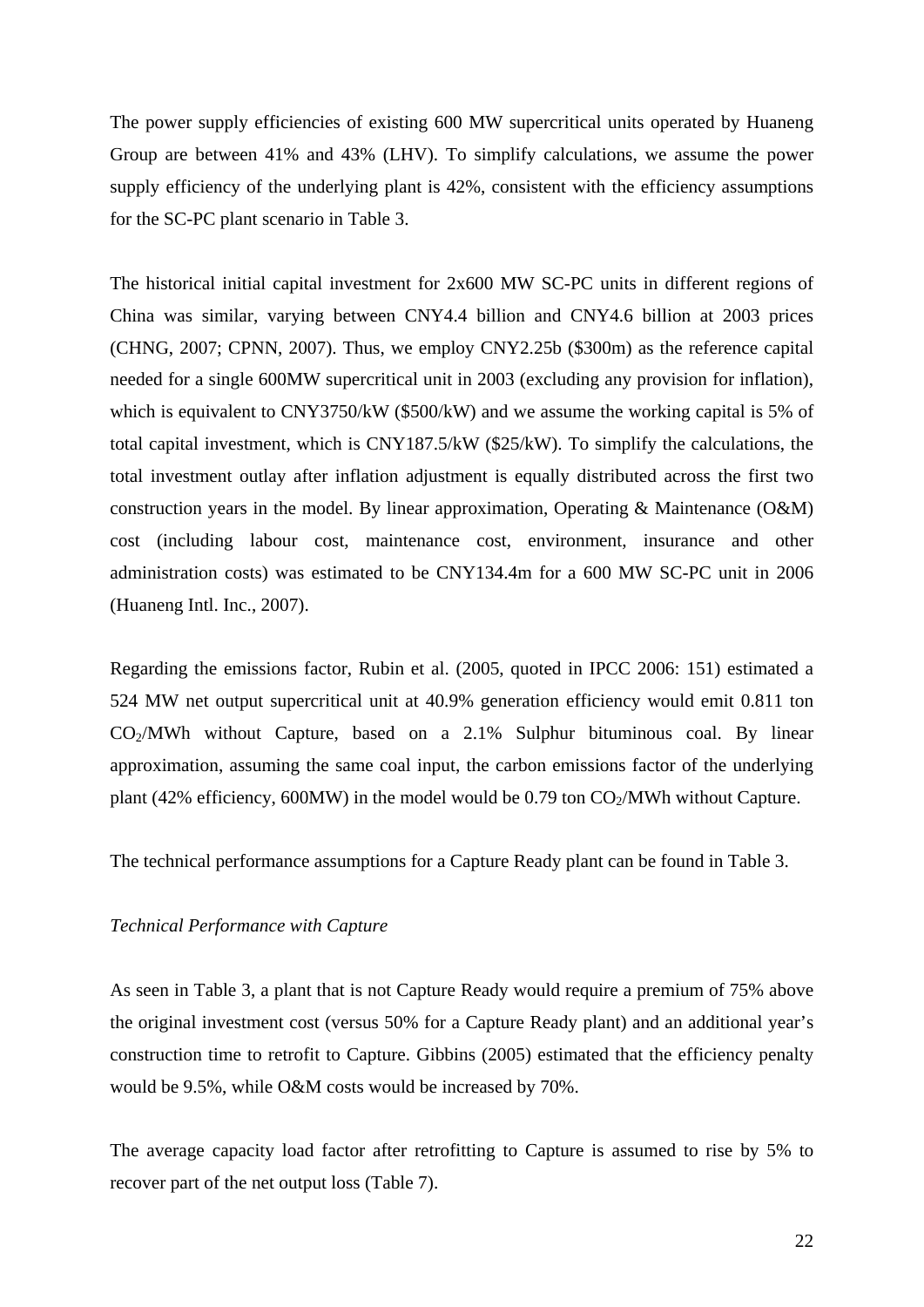| Time period                  | 2012-2020 | 2021-2030 | 2031-2040 | 2041-2050 |
|------------------------------|-----------|-----------|-----------|-----------|
| <b>Average Capacity Load</b> | 85%-95%   | 80%-90%   | 75%-85%   | 70%-80%   |
| Output/yr $(MWh)$            | 3,660,429 | 3,457,071 | 3,253,714 | 3,050,357 |
| Coal/yr $ton)$               | 1,384,115 | 1,307,220 | 1,230,324 | 1,153,429 |

Table 7 Projected Average Capacity Load Distribution of a 600 MW Supercritical Unit after Retrofitting to Capture

Gibbins (2005) predicted that in a supercritical-FGD plant built with a specific Capture Ready, the retrofitting cost could be reduced to 50% above the original cost while the efficiency penalty would be reduced by 8.5%, and O&M cost would be increased by 43%, as stated in Table 3. The value of the Capture Option with Capture Ready is presented before deducting additional capital outlays for Capture Ready.

In our model, retrofit timing takes advantage of the scheduled routine maintenance cycle (which normally takes four months). Therefore, the decision nodes on whether to retrofit is set at routine maintenance years which will be every five years starting from 2017 (Table 8).

| No.  | 1 St | $\lambda$ nd | 2rd | 4 th                                    | $\epsilon$ tn<br>ັ | 6 <sup>th</sup> | $\neg$ th |
|------|------|--------------|-----|-----------------------------------------|--------------------|-----------------|-----------|
| Year | 2017 |              |     | 2022   2027   2032   2037   2042   2047 |                    |                 |           |

Table 8 Projected Routine Maintenance Schedule of the Underlying 600 MW SC-PC (potential retrofitting year)

Expert costs estimations of storage, monitoring and transport in Europe, US and Australia were between \$0.3 to  $$8.6/mtCO<sub>2</sub>$  (IPCC, 2006: 344). After adjustment for the implied purchasing power parity between China and major advanced economies, about 1 to 3.95 (IMF, 2007), we assume that the costs of storage, monitoring and transportation are CNY0.6 to  $CNY16.3/mtCO<sub>2</sub>$  in 2006 respectively.

## *Financial Environment*

In March 2007, the Tenth National People's Congress enacted the new Enterprise Income Tax Law ("New Law") which unified the income tax levied on domestic and foreign enterprises.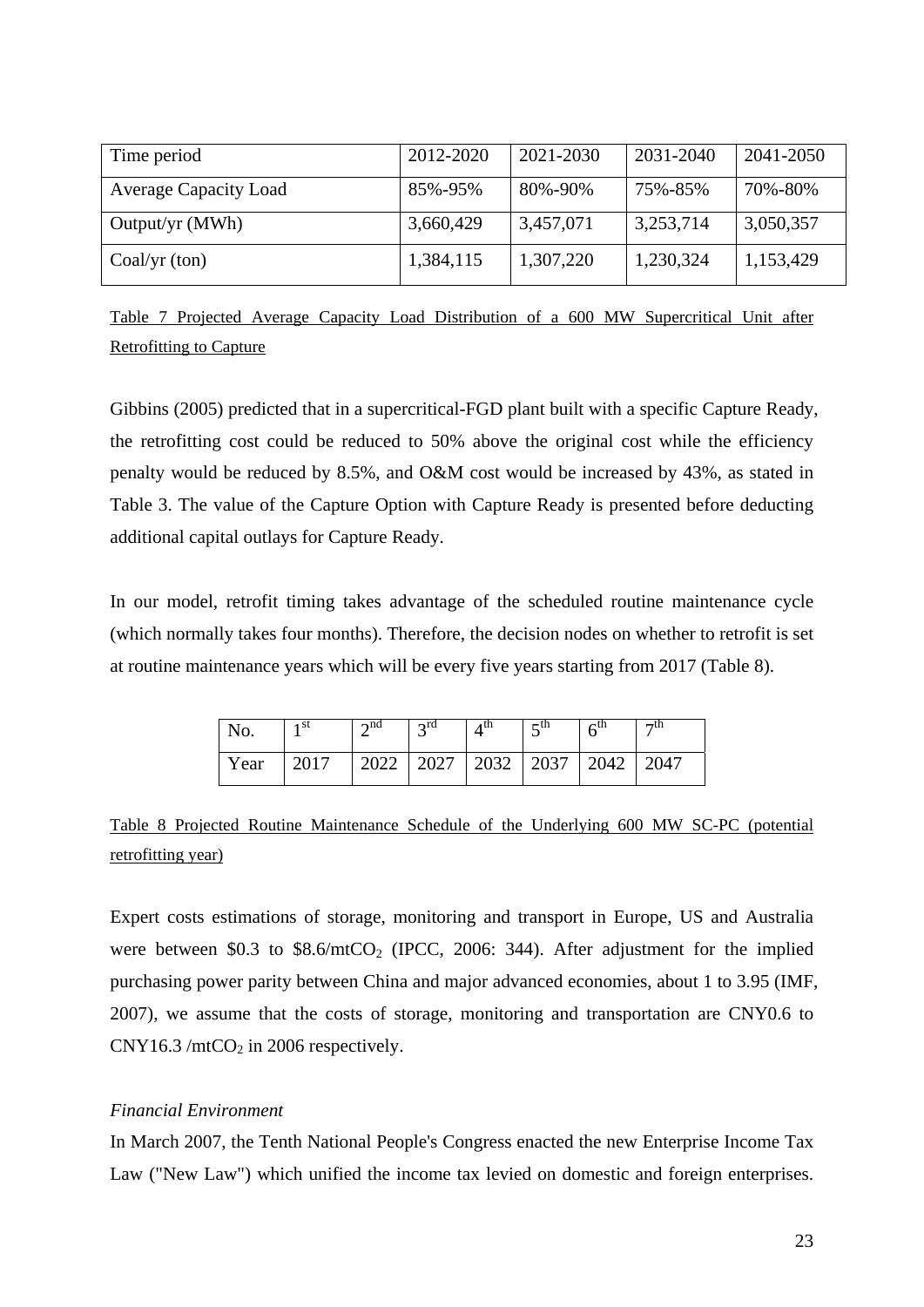The law introduced a single tax rate of 25% and takes effect on 1 January 2008 (Deloitte, 2007). Therefore, for the supercritical unit in this model (starting operation in 2012) an income tax rate of 25% is assumed.

The depreciation schedule can have a significant impact on cash flow net present value. In reality, the depreciation schedule should be designed to optimize the economic benefit of plant investors after complying with tax regulations. In China, the State Administration of Taxation (SAT) mandates that fixed assets at manufacturing facilities are depreciated by a minimum 10 years straight line method (SAT, 2000).

Taxable earning in a consolidated statement of the parent company can be deducted by the undeducted amount (if the project records a loss) of fuel cost, fixed O&M cost, carbon cost, and depreciation in the individual project's income statement. However, the tax shield effect may not be available when the parent company of the project records a continuously negative EBITDA (earning before interest, tax, depreciation and amortization) over five years. Knowing only information for an individual project, it is difficult to estimate the financial situation of the parent company. Such an extreme financial-situation (continuous losses) poses difficulties in estimating the amount of tax saving. Therefore, the model assumes the contribution of tax saving from losses in a power project will reduce accordingly when annual EBITDA is projected to be negative in the following four normal-operating years.

The discount rate has two components: the time value of money and the risk premium. We sought to develop a reference discount rate (required return) for Huaneng Power by using a weighted average cost of capital (WACC) method based on publicly available information from financial markets in Hong Kong (converted into Chinese Yuan). The capital asset pricing model (CAPM) approach found that over the past five years the cost of equity of Huaneng fluctuated between 14% and 16%, while the after-tax cost of debt was 4% to 6%. Using 1.25:1 as the debt to equity ratio over 2005-7 (Huaneng, 2007), the historical WACCimplied discount rate (required return) is between 7.5% and 9.5%. On the other hand, the risk of an individual project may be quite different from the risk posed to the project's parent company, which may have a well-diversified power investment portfolio, so it is difficult to determine a single incontestable discount rate. As a result, we conducted a sensitivity analysis for discount rates of 6%, 8%, 10%, and 12% rather than a single reference discount rate.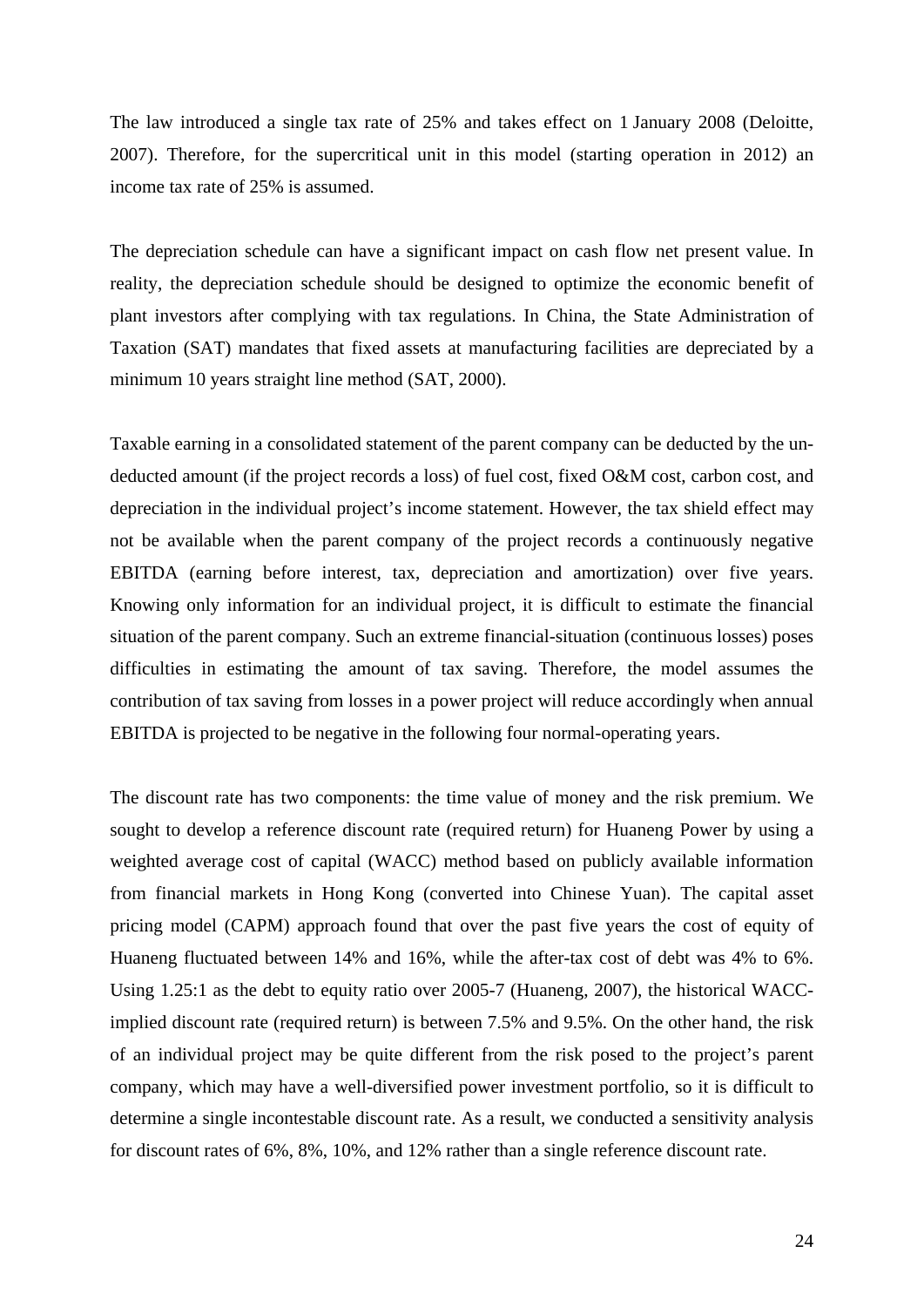#### *Market Assumptions*

Using the historical time series of inflation in China through 2006 (IMF, 2007), the long term overall inflation rate is assumed to be 1.5% in the low scenario and 4.5% in the high scenario, whereas the inflation rate for O&M is assumed to be 1.5 times the basic inflation rate to reflect the rising costs of environmental protection and labour in China. The fixed-capital cost inflation is set at 3.4%, equivalent to the annual Chemical Engineering Plant Cost Index (CEPCI) from 1956 to 2005 (Brown, 2007). We also apply the long-term overall inflation rate to the costs of transport, storage, and monitoring.

 Based on a review of various contract carbon prices for CDM projects in 2006, we assume the reference carbon prices for 2008 is CNY80/ton ( $\epsilon$ 8/ton or \$10.7/ton). The low and high annual growth scenarios are 4.5% and 8% respectively to reflect the increasing importance of mitigating climate change and a standard deviation of 20% is assumed to reflect the high volatility. Over time, we believe that the carbon price will be less volatile after the international regime has operated for a few years, thus, a 10% standard deviation for the carbon price is assumed post-2020.

The model uses Huaneng's average coal price, which was CNY338 per ton in 2006 (Huaneng, 2007), and assumes that the change in price is identical to the expected inflation rate (2.5%) in the long term. The model also assumes two correlation scenarios between coal prices and carbon prices: -10% (low) and -60% (high).

The adjusted average electricity price of Huaneng's coal-fired power plants in 2006 was CNY349.1/MWh (Huaneng, 2007). As the costs of meeting environmental standards and labour costs are expected to increase rapidly over the long term, the growth rate of the electricity price is taken to be identical to the assumed basic inflation rate. Compared with the carbon price or the coal price, electricity prices are relatively stable, so a 2.5% standard deviation is assumed to reflect the price volatility. Beginning in 2005, NDRC started a new power pricing mechanism linking electricity prices with coal prices, although the mechanism is not fully implemented. Therefore, given the important potential link between the two prices, we assume two correlation scenarios between electricity prices and coal prices, for which 64% of the volatility  $(R^2)$  of the electricity price can be explained by coal price fluctuations in the high scenario and 4% in the low scenario.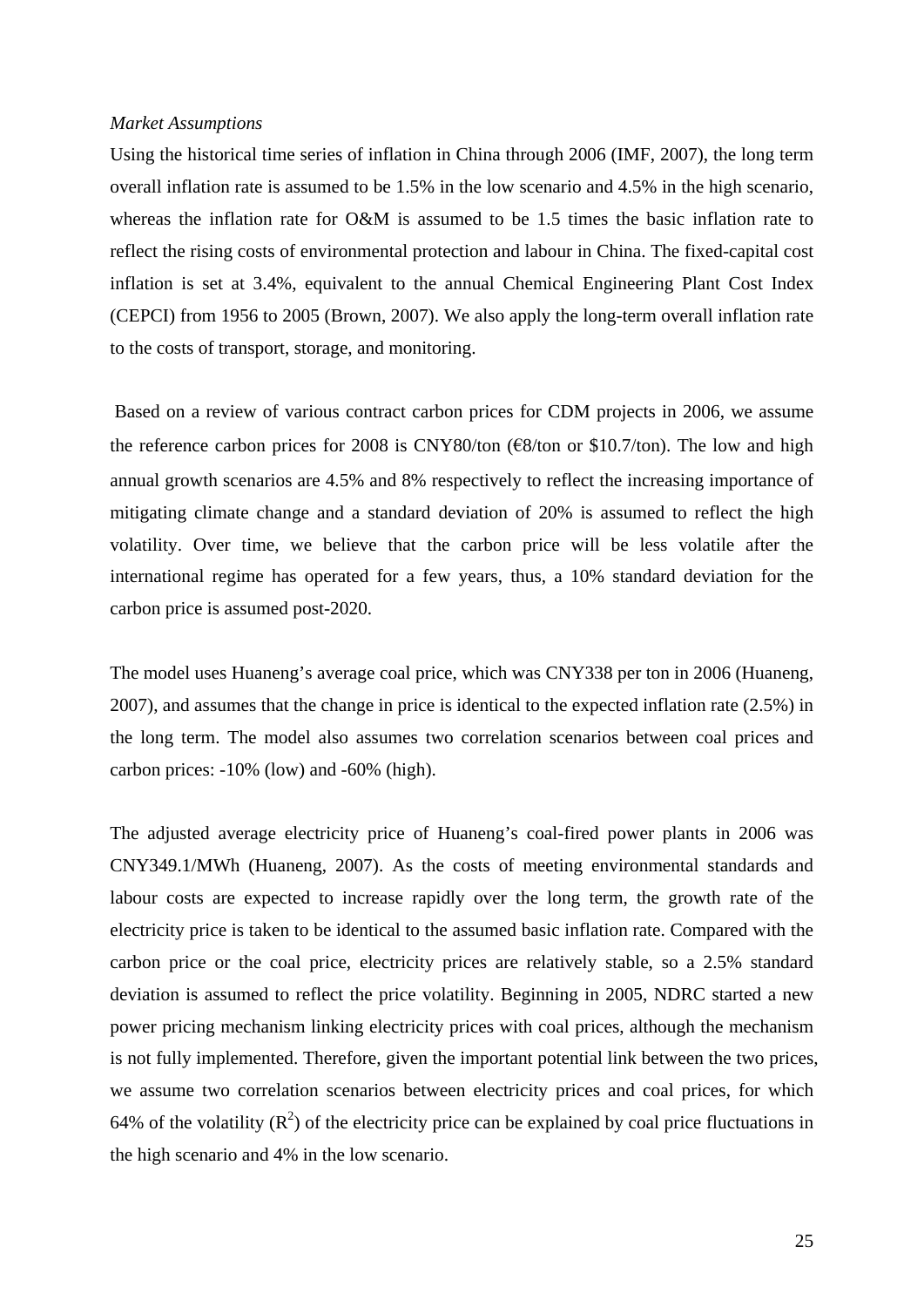## *5.3 Results*

## *The Value of the Capture Option*

What is the theoretical value of the Capture Option? The value of a Capture Option varies from CNY 1m to 471m (\$0.1m to \$62.8m) at a 10% discount rate in 2010, depending on the scenario (Figure 4). The coding of scenarios is described in Appendix I and the assumptions of selected scenarios are also highlighted in Table 9.

The value of the capture option is sensitive to the input uncertainties. The Capture Option amounts to CNY609 million (\$81.2m) at a 6% discount rate with Capture Ready investment in the LP scenario (when the construction cycle, the capacity load before the Capture, the Transport, Storage and Monitoring cost, basic inflation, the correlation between coal prices and carbon prices, the correlation between electricity prices and carbon prices are all at their lower bounds and the capacity load after Capture and the growth in carbon prices are at their upper bound) (Table 9). On the other hand, the option is valued close to zero at a 12% discount rate without Capture Ready investment in scenario LP. The impact of uncertainties on the Capture Option is described in Appendix I.

|                                         | <b>Scenarios</b> |      |           |      |  |  |
|-----------------------------------------|------------------|------|-----------|------|--|--|
| Uncertainties                           | HO               | LO.  | <b>HP</b> | LP   |  |  |
| Construction cycle                      | Low              | High | Low       | High |  |  |
| Capacity load before Capture            | Low              | High | High      | Low  |  |  |
| Capacity load after Capture             | High             | Low  | High      | Low  |  |  |
| Transport, storage and monitoring costs | Low              | High | Low       | High |  |  |
| Inflation                               | Low              | High | High      | Low  |  |  |
| Carbon price growth                     | High             | Low  | Low       | High |  |  |
| Correlation (coal, carbon)              | Low              | High | High      | Low  |  |  |
| Correlation (Electricity, carbon)       | Low              | High | High      | Low  |  |  |

*HO: High Option Value; LO: Low Option Value; HP: High Project Value; LP: Low Project Value.* 

| <b>Table 9 Assumptions of Selected Scenarios</b> |
|--------------------------------------------------|
|--------------------------------------------------|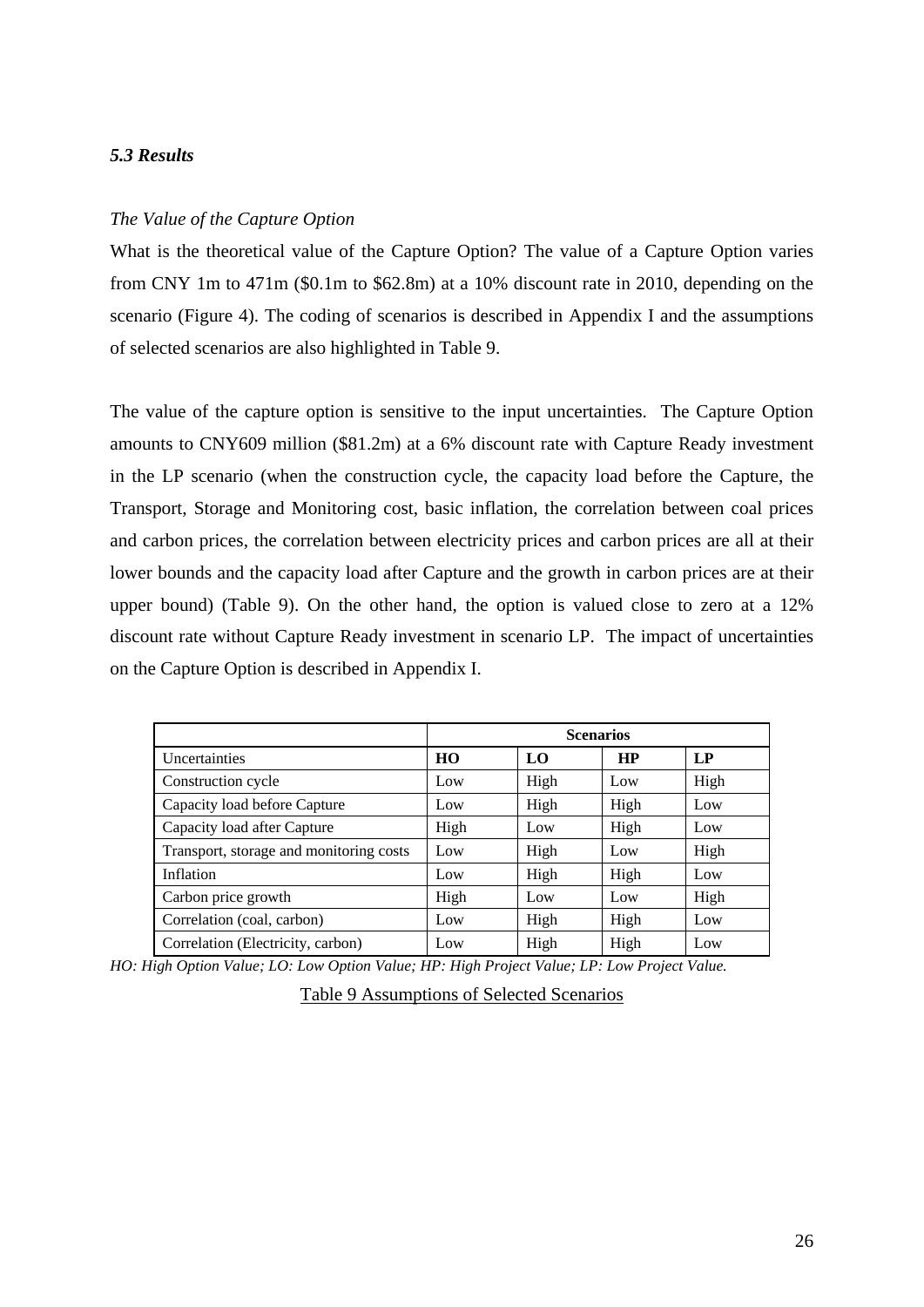

nCR: without Capture Ready, CR: Capture Ready

Figure 4 Scenario Analysis of Capture Option Value

Besides revealing the value of a Capture Option, perhaps even more importantly, we found that the existence of a Carbon Capture Option may significantly raise the NPV of the underlying plant and reduce the standard deviation (std dev) of the project's NPV, which serves as a proxy for risk.

The potential impact of uncertainty on the project NPV is highlighted in Appendix I.

## *The Value of Capture Ready Investment*

The pricing model reveals that the gross value of Capture Ready investment in the underlying plant are between CNY 3 million (\$0.4m) and CNY 630 million (\$84m) at a 8% discount rate. We also found that higher discount rates adversely affect the value of the Capture Option, as shown in Figure 5. For example, in scenario HO, the gross value of Capture Ready drops dramatically from 830m (\$110.7m) at 6% discount rate to only CNY 71 million (\$9.5m) at 12%. In other words, if Capture Ready investment requires CNY 200 million (\$26.7m), in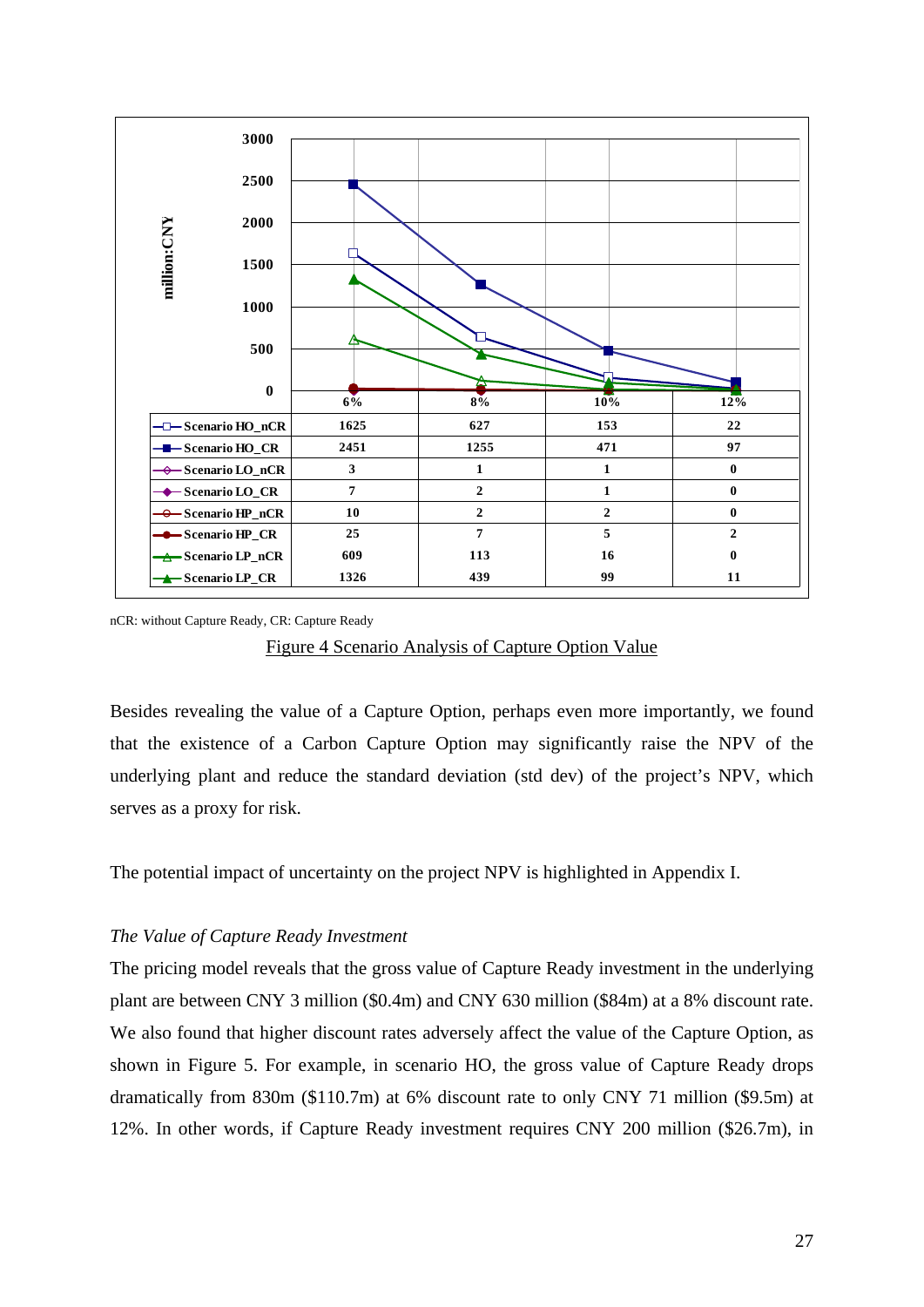scenario HO, the investment will be highly profitable at 6% discount rate but uneconomic at a 12% discount rate.



Figure 5 NPV for Capture Ready under Different Scenarios

Capture Ready investment may also increase the probability of retrofitting to Capture. As shown in Figure 7, the probability of Capture increases significantly from 34% to 80% using an 8% discount rate in scenario LP. On the other hand, the probability of retrofitting is adversely affected by the discount rate.



Figure 6 Probability of Retrofitting to Capture in Scenario LP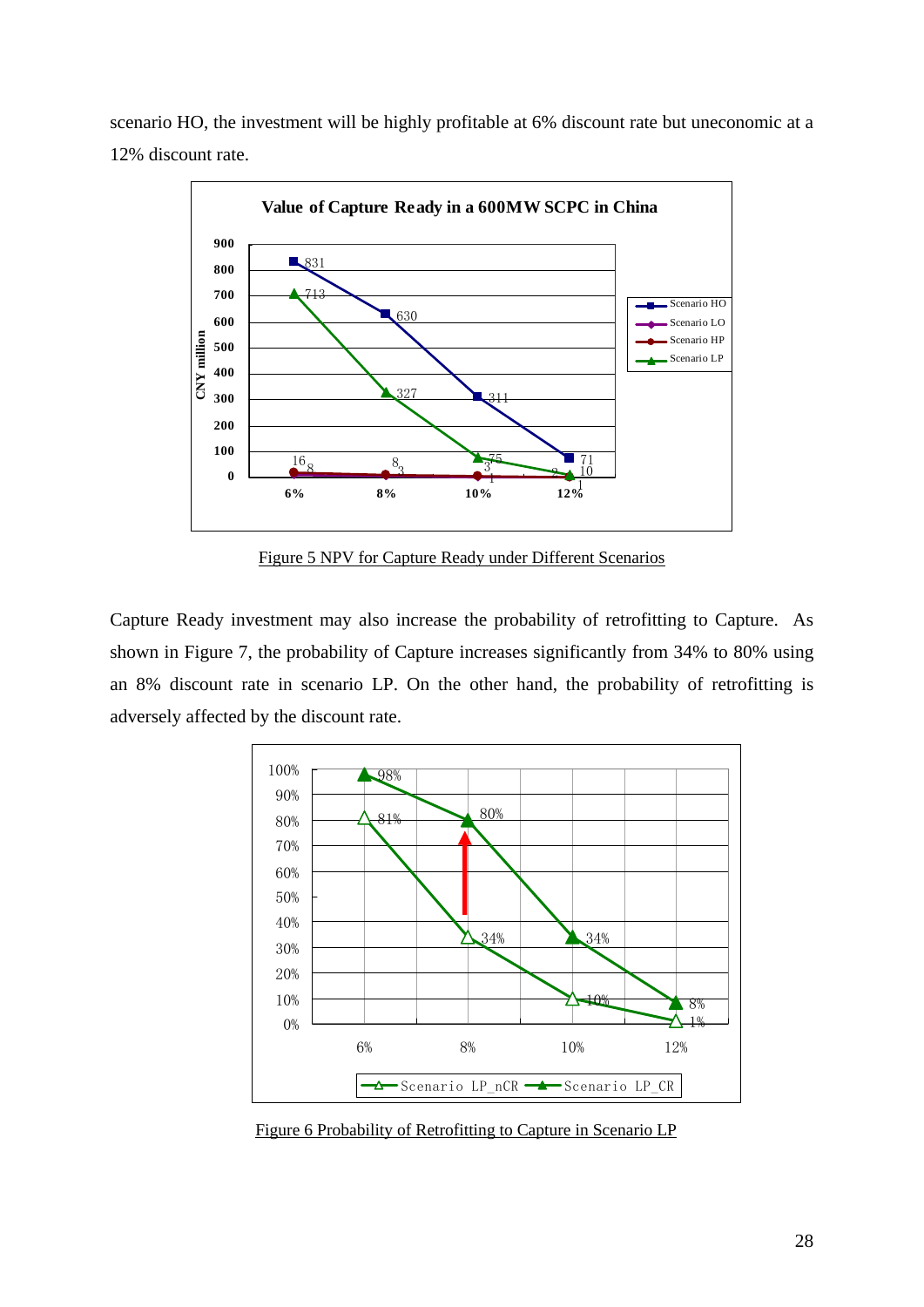## *Closure Possibilities*

The option of capturing  $CO<sub>2</sub>$  reduces the possibility of early closure of the underlying plant, especially in the LP and HO scenarios. Furthermore, Capture Ready investment also reduces the likelihood of shutdown. For example, in the LP scenario, at a discount rate of 8%, the probability of closure drops from nearly 100% to 75% because of the existence of CCS, while the possibility is further decreased to below 40% if there is a Capture Ready Investment.



Figure 7 Possibility of Early Termination in a Low Project Value (LP) Scenario

## *Value of European Style Capture Options*

In order to analyse the conditional probability and option value of a specific year, we also modelled the value series of European-style Capture Options (i.e. allow option holders to exercise the option only on a specific date). The result shows the value and the retrofitting probabilities are extremely low after 2032, even in a high option value scenario (Table 10). On the other hand, Capture Ready investment lifts conditional probabilities significantly especially through 2032 (Figure 8).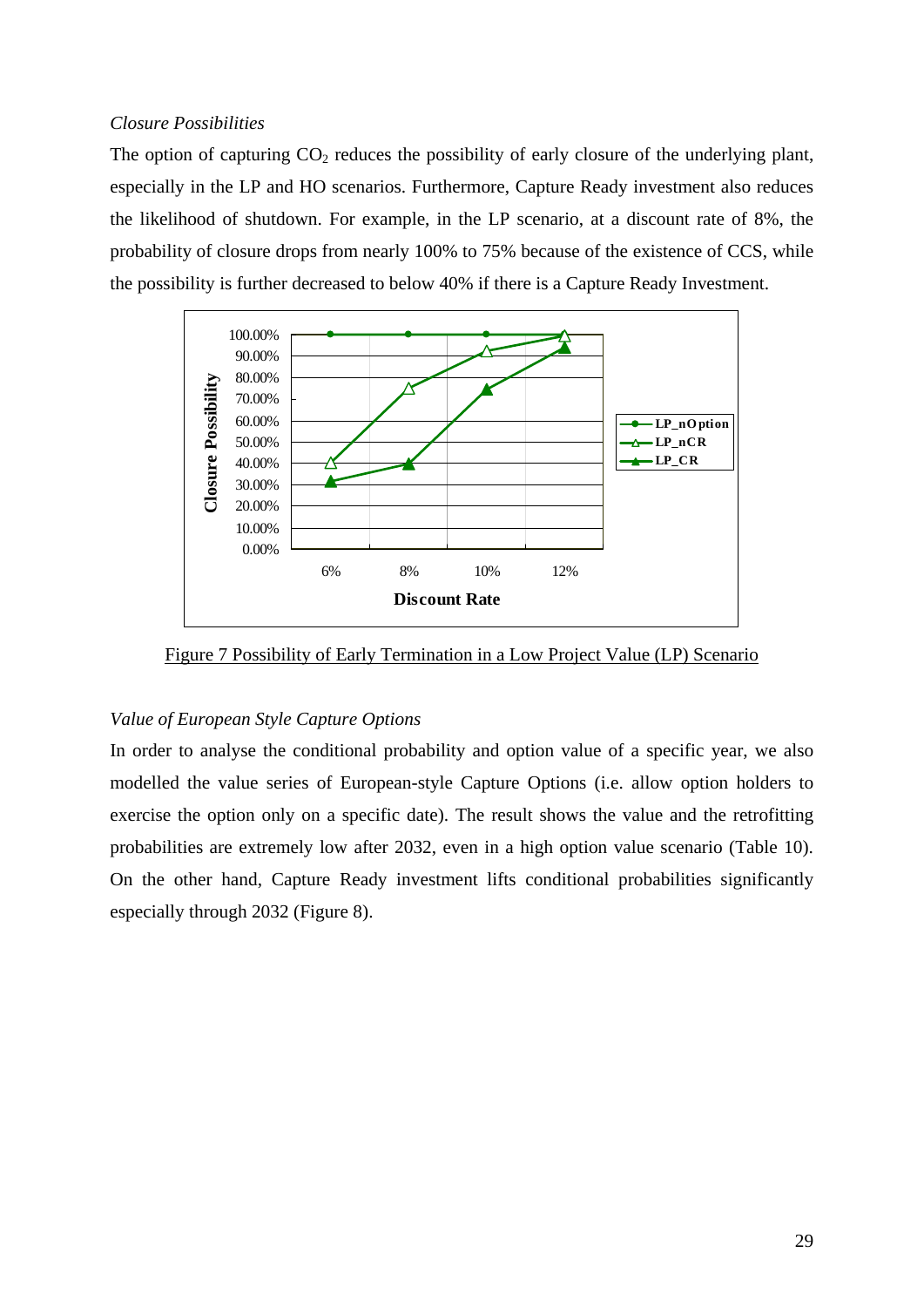| The European Style Option Value in HO Scenario                             |          |          |          |          |          |          |          |
|----------------------------------------------------------------------------|----------|----------|----------|----------|----------|----------|----------|
| 6%_nonCR                                                                   | 2017     | 2022     | 2027     | 2032     | 2037     | 2042     | 2047     |
| spot                                                                       | $\theta$ | 0        | $\Omega$ | $\Omega$ | $\Omega$ | $\Omega$ | $\Omega$ |
| Average                                                                    | 1592     | 1183     | 581      | 31       | $\theta$ | $\theta$ | $\Omega$ |
| Std Dev                                                                    | 546      | 771      | 690      | 205      | $\Omega$ | $\theta$ | $\Omega$ |
| <b>Std Err</b>                                                             | 17.26    | 24.37    | 21.83    | 6.48     | 0.00     | 0.00     | 0.00     |
| Max payoff                                                                 | 2872     | 3255     | 3591     | 2476     | $\Omega$ | $\Omega$ | $\Omega$ |
| Min payoff                                                                 | $\theta$ | $\theta$ | $\Omega$ | $\theta$ | $\theta$ | $\theta$ | $\Omega$ |
|                                                                            |          |          |          |          |          |          |          |
| 6%_CR                                                                      | 2017     | 2022     | 2027     | 2032     | 2037     | 2042     | 2047     |
| spot                                                                       | $\Omega$ | $\Omega$ | $\Omega$ | $\Omega$ | $\theta$ | $\Omega$ | $\Omega$ |
| Average                                                                    | 2427     | 1812     | 1015     | 268      | 1        | $\theta$ | $\Omega$ |
| <b>Std Dev</b>                                                             | 551      | 865      | 828      | 565      | 20       | $\theta$ | $\Omega$ |
| Std Err                                                                    | 17.41    | 27.36    | 26.19    | 17.85    | 0.63     | 0.00     | 0.00     |
| Max payoff                                                                 | 3589     | 3700     | 3335     | 2901     | 516      | $\Omega$ | $\Omega$ |
| Min payoff                                                                 | $\theta$ | $\Omega$ | $\Omega$ | $\Omega$ | $\Omega$ | $\theta$ | $\Omega$ |
| Table 10 Value of European Style Options in a Higher Option Value Scenario |          |          |          |          |          |          |          |



Figure 8 Conditional Probabilities of Retrofitting to Capture in HO Scenario

## *5.4 Discussion*

The value of a Capture Option is significant in some scenarios, as the model results imply that a Capture Option for a 600MW SCPC project in China is worth CNY113m to 1255m at an 8% discount rate in either *LP scenario* or *HO scenario*. However, in scenarios such as *LO* or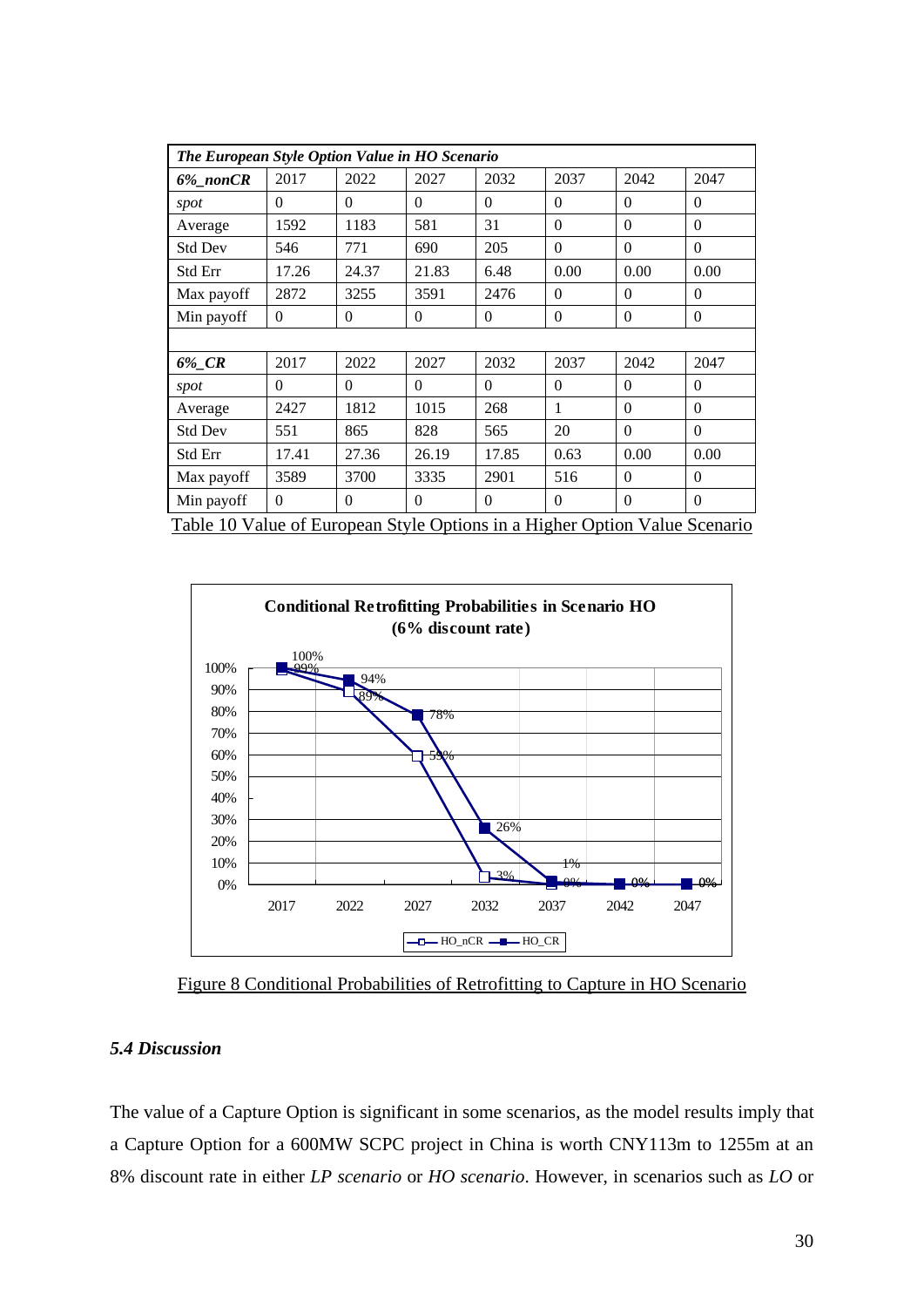*HP*, in which the costs of emissions is relatively low, the value of the Capture option is inconspicuous. At the same time, an option to retrofit the plant to Capture may reduce the operating risk associated with the cost of future carbon emissions reductions.

Capture Ready investment lifts the value of Capture Option. The gross value of Capture Ready varies from CNY3m to CNY633m (\$0.4m to \$84.4m) at an 8% discount rate and the number reduces dramatically when discount rate goes up. To maximise the returns from issuing a Capture Option, plant owners may invest in Capture Ready if the required Capture Ready investment cost is less than the gross value of Capture Ready.

Aside from the economic benefits, investing in Capture Ready significantly increases the probability of retrofitting to Capture becoming economic and reduces possibility of early termination of power plants, both of which may assist government's potential regulatory policies for decarbonising fossil fuel plants and leads to mandates Capture in the future. Of course, for this very reason, others might resist the introduction of Capture Ready.

In January 2007, a preliminary report published by the China Electricity Council (CEC, 2007) showed the total installed coal fired capacity at the end of 2006 is 484.05 GW increased by over 90 GW in a single year. However, none of the planned or in-construction plants been designed as Capture Ready. Assuming an 8% discount rate and that a 1% average capital outlay would be needed to meet Gibbins' Capture Ready definition, in *LP scenario*, roughly about CNY 48 billion (\$6.4b) has already been lost for the Capture un-Ready of new thermal installed capacity in 2006 alone based on this model. As the latest projections from NDRC (2007) imply that new coal-fired capacity will grow by at least 50 GW per year through 2010, it is crucial to recover the value of Capture Ready.

## *5.5 Limitations and Scope for Future Work*

## *Cost of Carbon Emissions*

We estimate a 2006 benchmark carbon price (cost) based on the current carbon price of CDM projects (CDM price) in China. However, as the project would operate from 2012 to 2050, the real shape of the carbon price may be much more complex than the carbon price assumed here. On the other hand, as of October 2007, there is still no approved methodology for including CCS in the CDM. Another critical factor is the timing and severity of any carbon constraints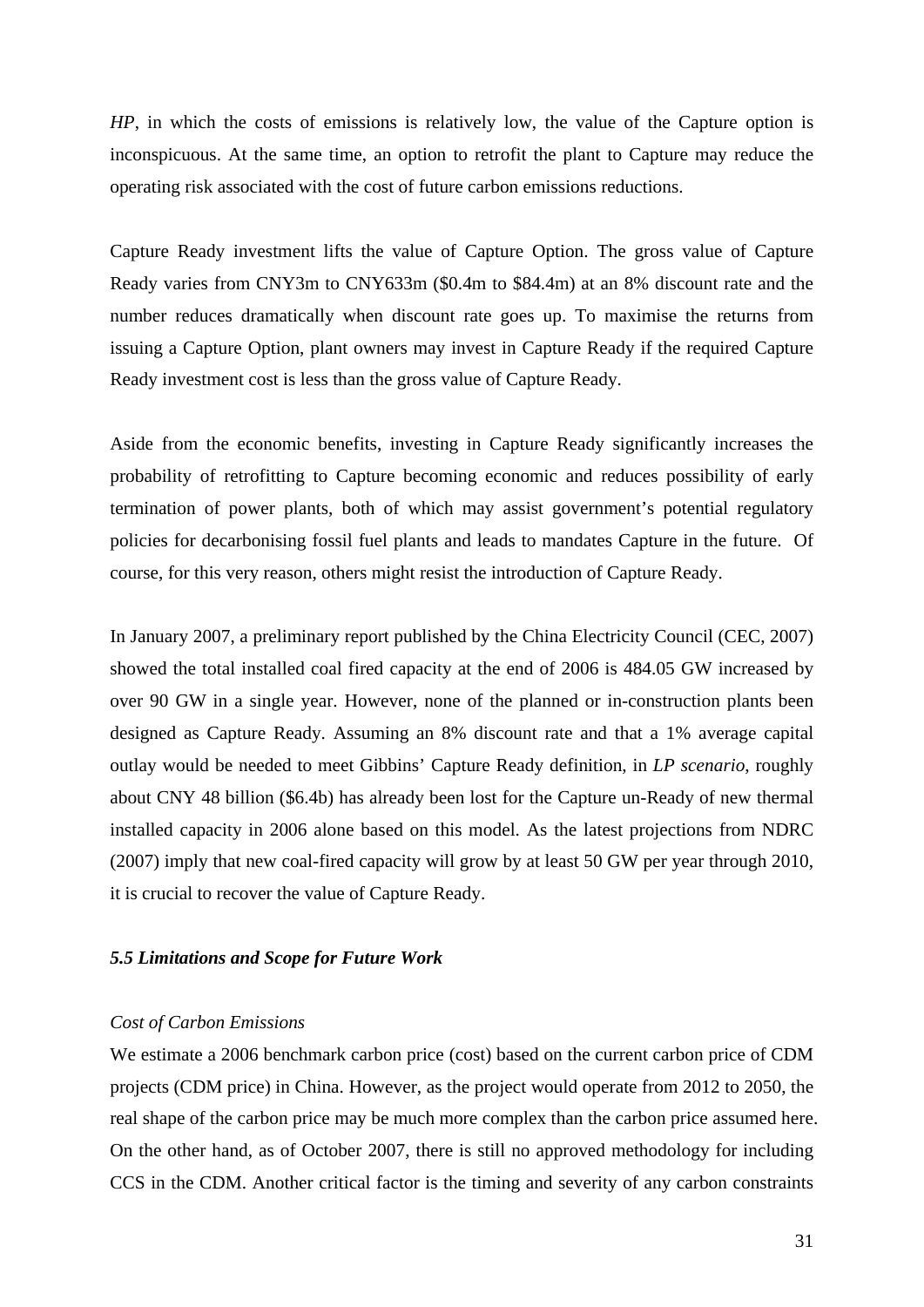assumed by China at some later date. Both the availability of CDM credit and Chinese constraints could be the subject of a more detailed uncertainty analysis.

## *Likelihood of Alternative Scenarios*

The probability distribution of the different scenarios is unknown, and we have not chosen a single base case or reference scenario in order to describe the range of plausible outcomes. Nevertheless, associating probabilities with each scenario using methods such as expert elicitation would improve the model and narrow the band of outcomes, leading to a more precise value of Capture Options and Capture Ready.

#### *Chinese Policies on Climate Change*

The scenarios considered are those where the decision to capture  $CO<sub>2</sub>$  is based on economics, whereas regulatory scenarios mandating capture are not included. Currently, China is not obliged to meet any carbon emissions reduction target and average per capita income in China is far below those countries that have assumed obligations to date. It is virtually impossible to predict whether and when the Chinese government will announce a policy to require fossil fuel plants to capture  $CO<sub>2</sub>$  or impose a punitive carbon tax, but recent news highlighting China overtaking the US as the leading emitter of  $CO<sub>2</sub>$  emissions has brought new pressure for Chinese actions (even if the US has a population less than one-quarter the size of China). It seems reasonable to assume that some form of regulatory regime would be put in place well before 2050, the time horizon of our analysis.

#### *Other Operating Flexibilities*

The model considers options of closing down the plant ahead of schedule when the economic prospect is unfavourable, but does not take the possibilities of restarting the plant into account. In addition, the options of increasing electricity generation and reducing carbon credit production at favourable economic conditions are not built into the model. Adding additional options may substantially increase the project value.

### *Technology Barriers and Policy Hurdles*

As of 2007, there is no commercial-scale CCS unit built, under construction or approved in China and global experience with full-scale CCS projects involving capture, transport and storage is minimal (IPCC, 2005). Therefore, the uncertainties and potential hurdles from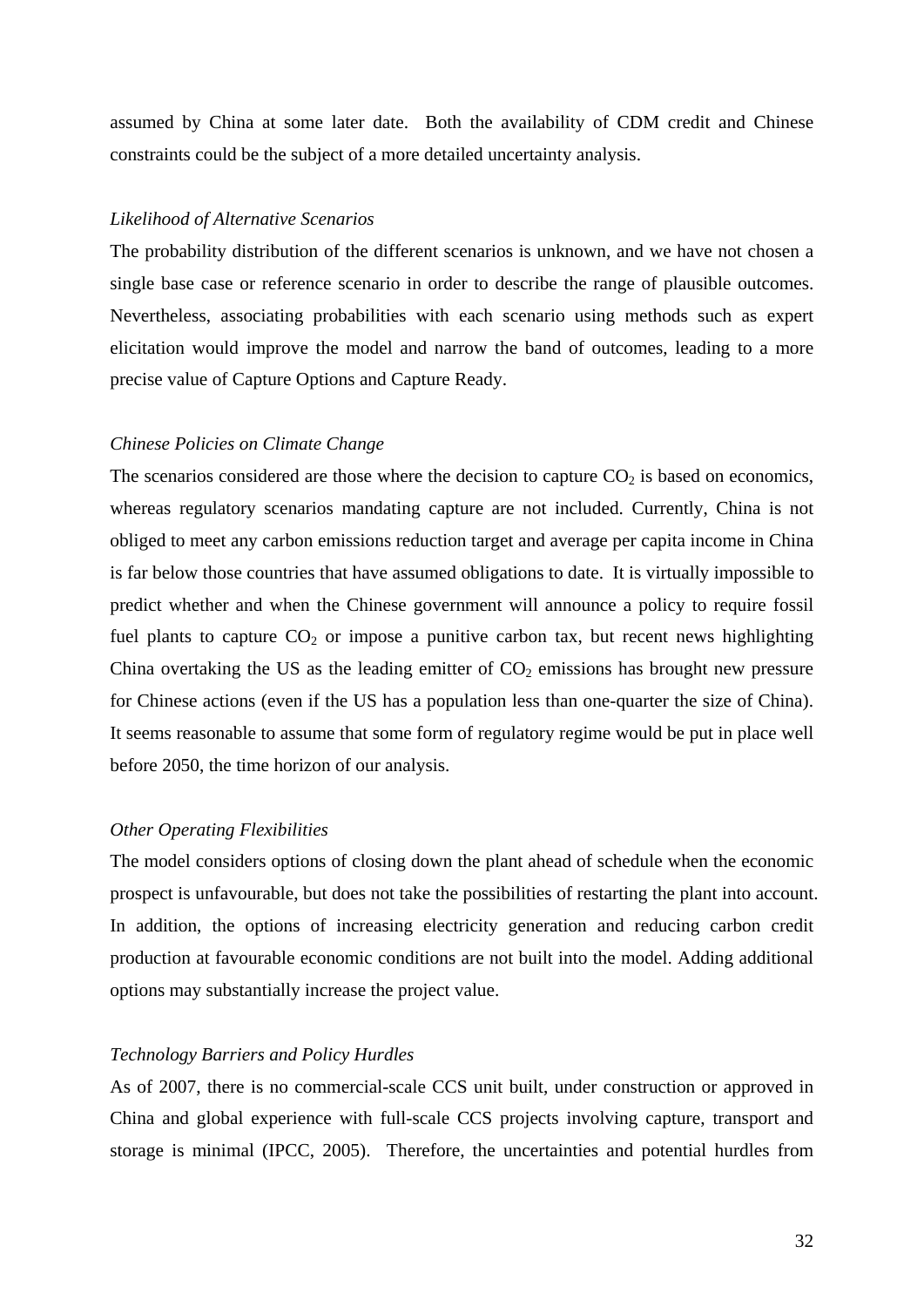either the technology side or the regulatory side may significantly impair the value of Capture Options and Capture Ready.

## *The Costs of Capture Ready*

The required capital outlay for Capture Ready is not given here, because the cost of Capture Ready can vary widely depending on the original design and location of a plant. Some factors such as property values and distance to storage site will affect the Capture Ready investment needed and transport cost significantly. For new SCPC plants, 1% of capital cost has been used as a reasonable assumption in Table 3 for achieving Capture Ready. Of course, a detailed engineering and economic assessment of a power plant project would need to use project-specific data and might yield quite different estimates. Aggregating across plants, it should then be possible to build up an improved estimate of the capital cost associated with Capture Ready at the typical Chinese plant.

## *Degree of Capture Ready*

The analysis in this section only considers a specific Capture Ready arrangement. In order to optimize the benefit of issuing a Capture Option, alternative configurations of Capture Ready should be evaluated and optimized for the case of real projects.

### *The Cost of Capital*

Throughout the analysis, the discount rate is not affected by either retrofitting to Capture or Capture Ready investment. In theory, the variance (a proxy of risk) of the project value should be reduced after Capture Ready investment or retrofitting to Capture. On the other hand, in reality, the technology, policy and regulatory uncertainties associated with Capture Ready and CCS may increase the discount rate. It is hard to make a quantitative conclusion regarding the net effect. Further research in this area is essential, because the model results are highly sensitive to the discount rate.

## *Behavioural Finance in the Decision-making Process*

The model assumes the investor's decision to build a new power plant, close down a plant, retrofit a plant or include Capture Ready is based on a positive trade-off between risk and return. In reality, some investors will be affected by frame dependence or various heuristicdriven biases (Shefrin, 2007). A survey of decision-making behaviour of key opinion leaders and institutions used when investing in the power sector may therefore improve the model.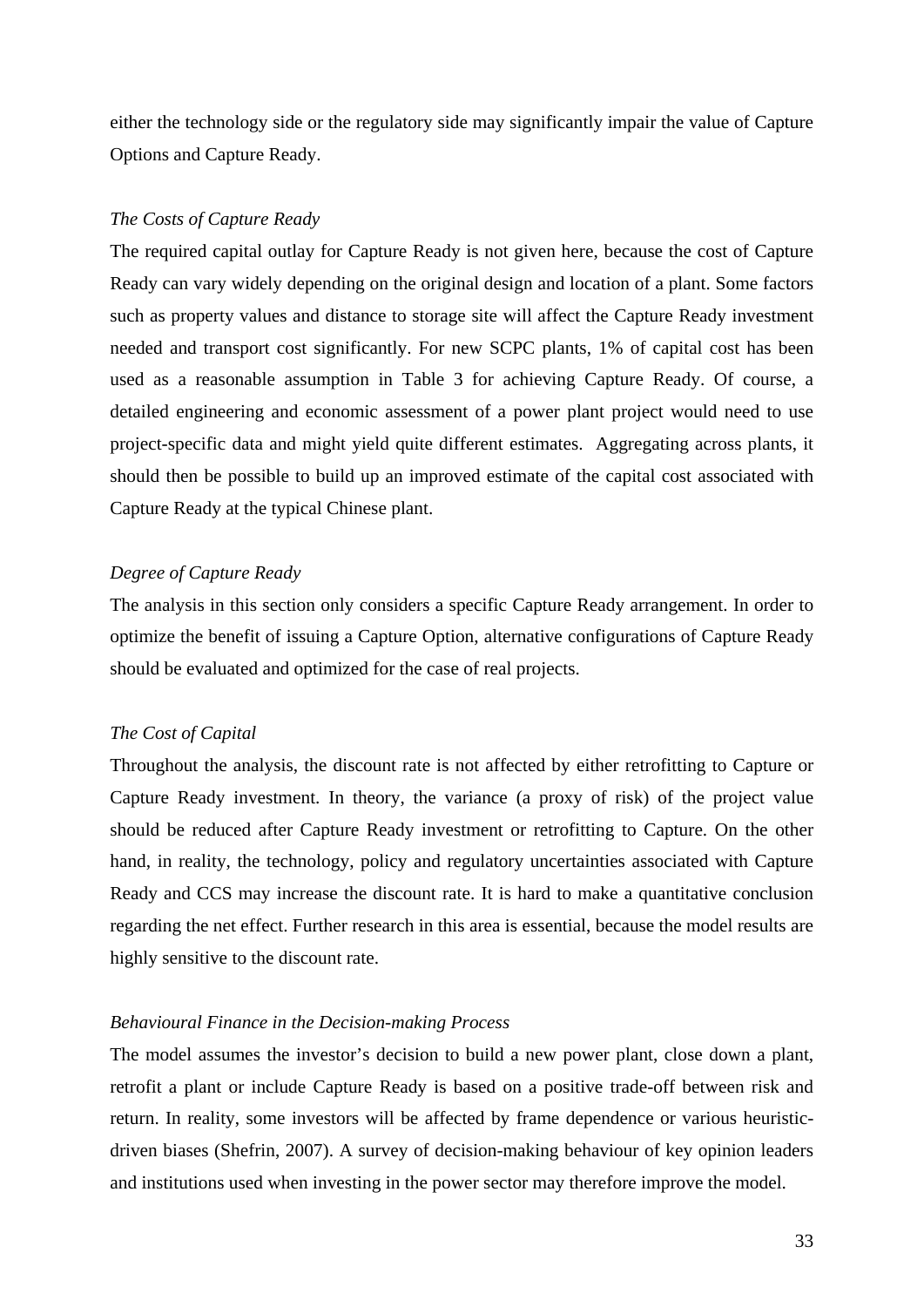## *Estimates of Transport, Storage and Monitoring Costs*

Transport, storage, and monitoring cost data are based on expert estimations found in the IPCC Special Report (IPCC, 2006). However, the report does not mention the dates associated with the cost estimates, which may affect the model results. We assume costs are based on 2006 data and are adjusted by fixed-capital inflation in our model, but a better understanding of the underlying costs overall is necessary.

#### *The On-going Electricity Market Reforms in China*

The Chinese electricity market still requires substantial market-oriented reform – recent assessments have found that the on-going reform appears 'limited to symbolic institutional changes rather than a real renovation of its central-planned style' (Yang, 2005). In our paper, the option pricing model is not based on a liberalized and competitive electricity market. Therefore, if the Chinese electricity market is liberalized over the time horizon, the model would require substantial modification.

## **6. Conclusions**

Making coal-fired plants Capture Ready is a critical stage on the path to a low-carbon economy in a country such as China where a large number of coal-fired power plants are under construction or being planned but where binding carbon constraints are not imminent. Unfortunately, existing financial incentives are unable to finance Capture Ready – both governments and electric utilities are reluctant to invest. To resolve the dilemma, we suggest that newly built fossil fuel plants, which are not currently considering Capture Ready because of the absence of any incentive, issue Capture Options in order to finance Capture Ready by drawing in foreign investors and others interested in low-carbon investment opportunities.

Not surprisingly, our analysis finds that the value of Capture Options and Capture Ready investments are more attractive in high carbon-price growth scenarios. The potential significant cash inflow from issuing Capture Option may encourage new plants to consider and even optimize Capture Ready arrangements. Furthermore, it may improve stakeholder awareness of the value of Capture Ready. Investors concerned about the growth in Chinese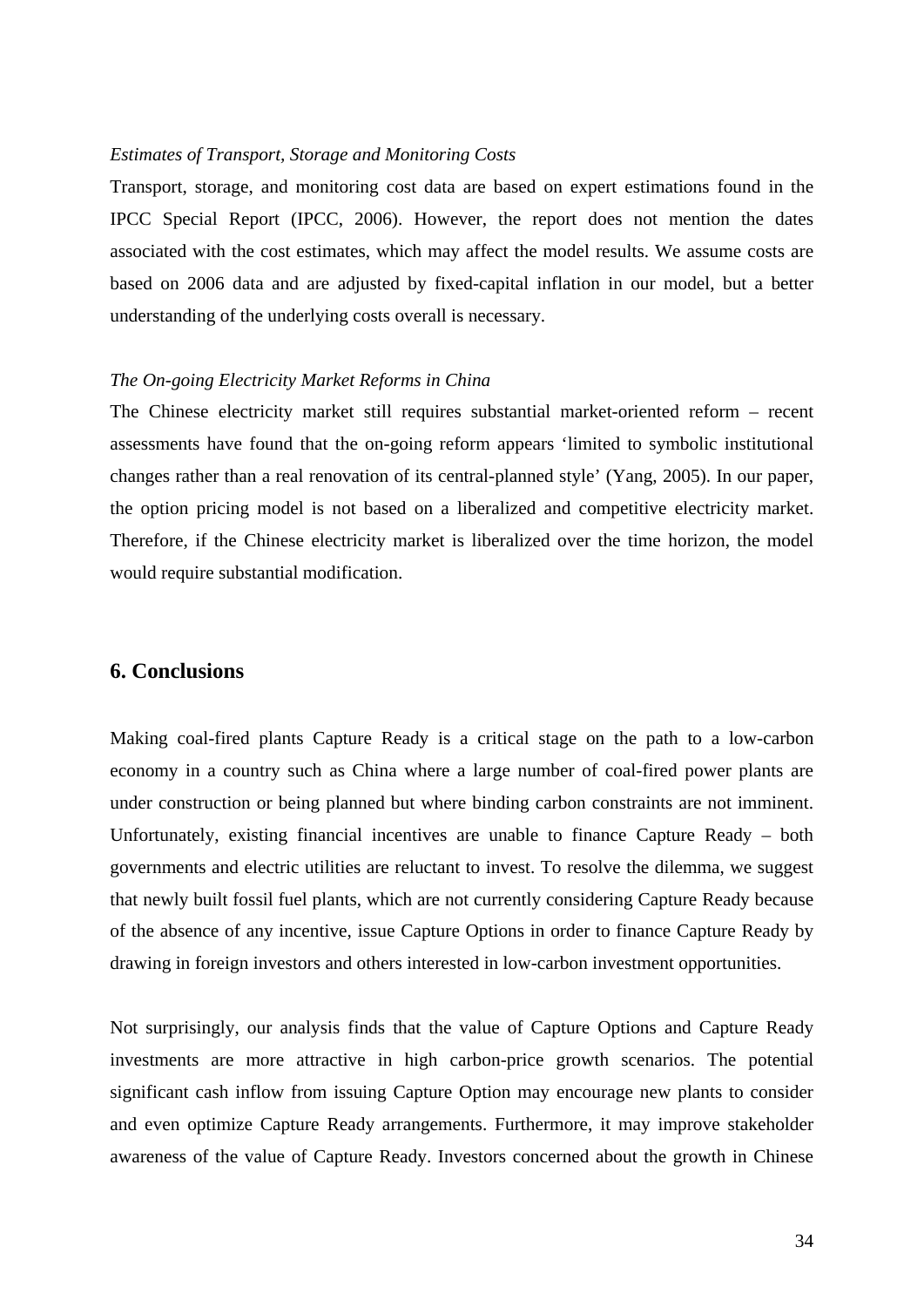emissions might also become interested in Capture Ready, not only because it raises the possibility of affecting the emissions path in China's rapidly growing power sector but also because the investment would be attractive relative to other options.

Through the analysis, we hope to have begun to answer several major research questions outlined at the end of Section 3.

## How can a Capture Option finance Capture Ready?

If the gross value of Capture Ready is higher than the required capital outlay of Capture Ready, plant owners can invest in Capture Ready to maximize their profits by selling Capture Options at a later date. In theory, a plant owner should finance Capture Ready until the marginal benefits from greater investment in Capture Ready is equal to the marginal cost of the additional capital outlay.

## What is the potential benefit of Capture Ready?

We evaluated a specific Capture Ready proposal for a 600 MW supercritical unit in China and found the gross value of Capture Ready (before capital outlays) to be between CNY3m (\$0.4m) and 630m (\$84m) using an 8% discount rate. Capture Ready investment may increase the value of the project and reduce the operating risk of the high carbon prices. On the other hand, we find Capture Ready is highly sensitive to the discount rate (required return) of a project. In a high option value (HO) scenario, based on an assumption of 1% additional capital outlays for Capture Ready, the net value of Capture Ready varies from CNY803m (\$107m) at a 6% discount rate to CNY43m (\$5.7m) at a 12% discount rate.

### What is the value of a Capture Option?

The value of a Capture Option is highly dependent on the assumptions made with regard to electricity price, carbon price and coal price (or the probability distribution of scenarios). In our case study, at a discount rate of 8%, across all scenarios, the gross value of the Capture Option for a 600 MW coal-fired supercritical unit in China ranges from CNY1m (\$0.1m) to 627m (\$83.6m) without Capture Ready, and from CNY2m (\$0.3m) to 1255m (\$167.3m) with Capture Ready. The value of a Capture Option is also sensitive to discount rates; for example, under the high option value scenario (HO), the value varies from more than CNY2400m (\$320m) using a 6% discount rate down to CNY97m (\$12.9m) at 12%. Finally, arguably the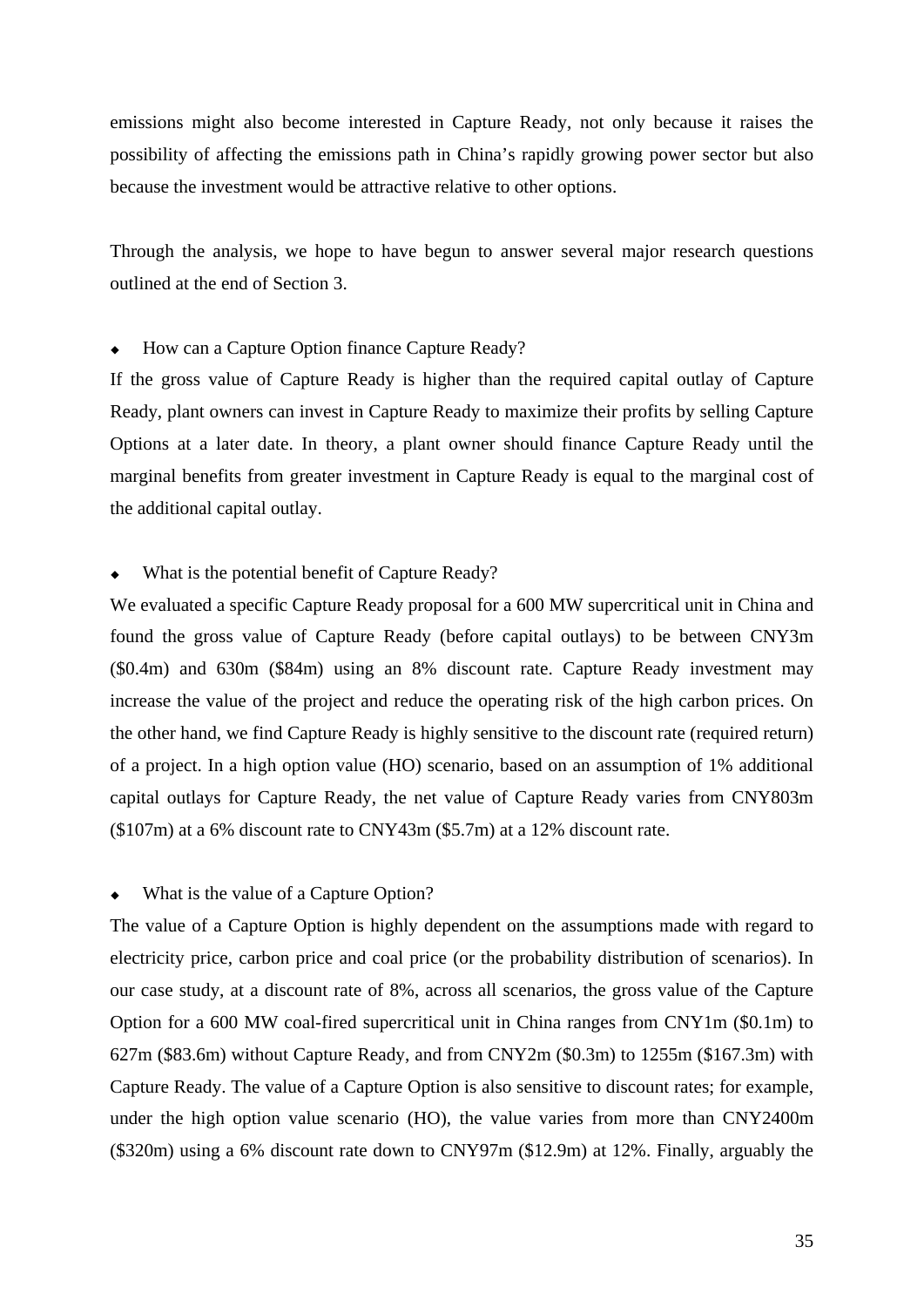most important benefit of a tradable Capture Option is to encourage stakeholders to treat the Capture Option as a valuable asset and Capture Ready as an important investment decision.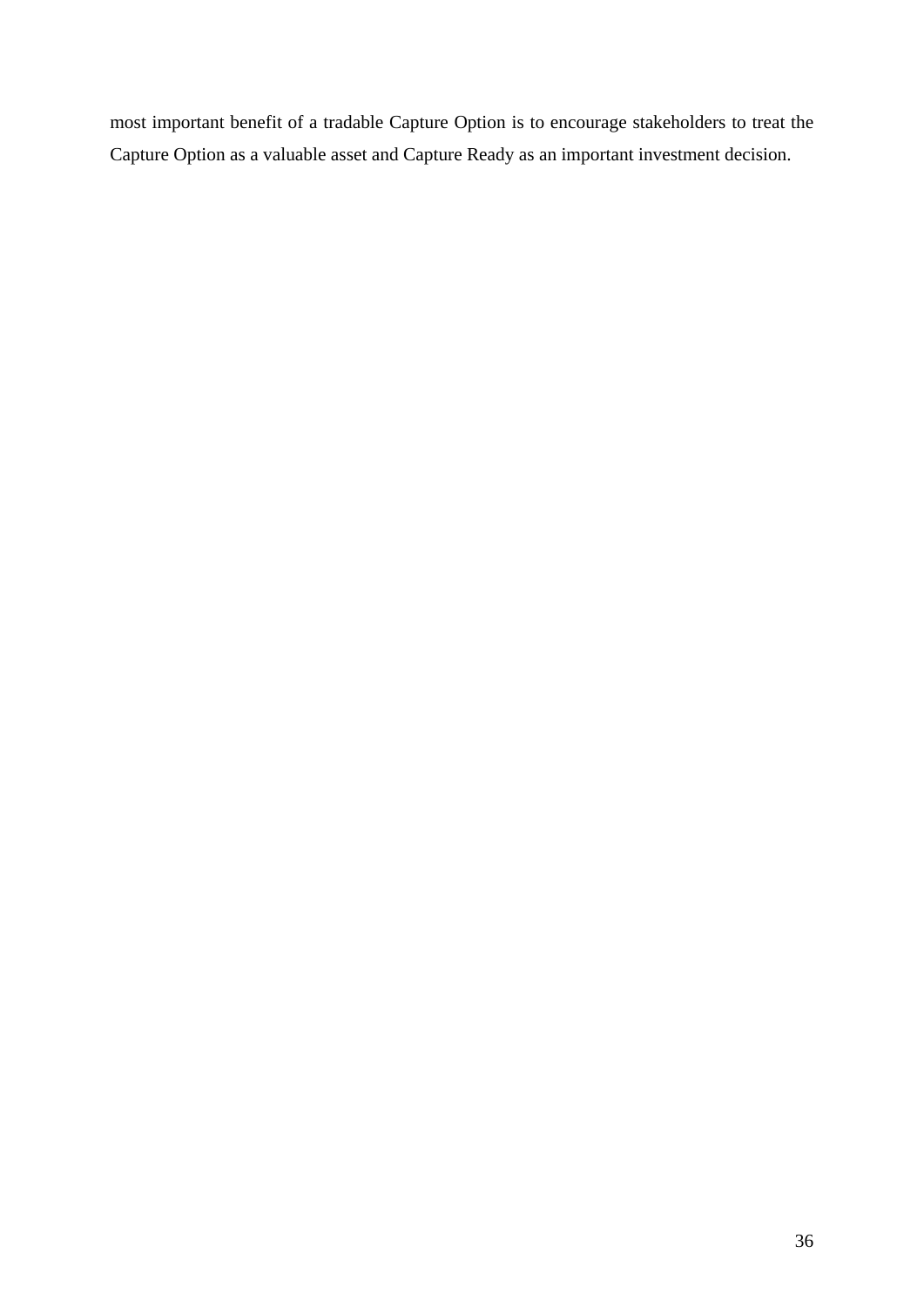# **Appendix I. Coding Rule for Scenarios and Impacts of Uncertainties**

| <b>Codes &amp; Impacts of Inputs' Uncertainties</b> |                |             |                                                 |                                                    |  |  |  |
|-----------------------------------------------------|----------------|-------------|-------------------------------------------------|----------------------------------------------------|--|--|--|
|                                                     | Low            | <b>High</b> | <b>Impact on Capture</b><br><b>Option Value</b> | <b>Impact</b><br><b>on</b><br><b>Project's NPV</b> |  |  |  |
| <b>Construction Cycle</b>                           | ccL            | ccH         | insignificant                                   | adverse                                            |  |  |  |
| Year                                                | $\overline{2}$ | 3           |                                                 |                                                    |  |  |  |
|                                                     |                |             |                                                 |                                                    |  |  |  |
| <b>Capacity Load before Capture</b>                 | cbcL           | cbcH        | adverse                                         | positive                                           |  |  |  |
| See Table 3                                         | Low            | High        |                                                 |                                                    |  |  |  |
|                                                     |                |             |                                                 |                                                    |  |  |  |
| <b>Capacity Load after Capture</b>                  | cacL           | cacH        | positive                                        | positive                                           |  |  |  |
| See Table 3                                         | Low            | High        |                                                 |                                                    |  |  |  |
|                                                     |                |             |                                                 |                                                    |  |  |  |
| <b>Transport, Storage &amp; Monitoring Cost</b>     | tmsL           | tmsH        | adverse                                         | adverse                                            |  |  |  |
| CNY/mtonCO2                                         | 0.6            | 16.3        |                                                 |                                                    |  |  |  |
|                                                     |                |             |                                                 |                                                    |  |  |  |
| <b>Basic Inflation</b>                              | infL           | infH        | adverse                                         | positive                                           |  |  |  |
|                                                     | 1.5            | 4. 5        |                                                 |                                                    |  |  |  |
|                                                     |                |             |                                                 |                                                    |  |  |  |
| <b>Carbon Price Growth</b>                          | cpgL           | cpgH        | positive                                        | adverse                                            |  |  |  |
|                                                     | 4.5%           | 8%          |                                                 |                                                    |  |  |  |
|                                                     |                |             |                                                 |                                                    |  |  |  |
| <b>Correlation (coal, carbon)</b>                   | cccL           | cccH        | adverse                                         | insignificant                                      |  |  |  |
|                                                     | $-10%$         | $-60%$      |                                                 |                                                    |  |  |  |
|                                                     |                |             |                                                 |                                                    |  |  |  |
| <b>Correlation (electricity, carbon)</b>            | cecL           | cecH        | adverse                                         | insignificant                                      |  |  |  |
|                                                     | 20%            | 80%         |                                                 |                                                    |  |  |  |
|                                                     |                |             |                                                 |                                                    |  |  |  |
| <b>Capture Ready Investment</b>                     | <b>cr</b>      | ncr         | positive                                        | positive                                           |  |  |  |
| (Ignore CR Capital)                                 |                |             |                                                 |                                                    |  |  |  |
|                                                     |                |             |                                                 |                                                    |  |  |  |
| <b>Discount Rate</b>                                |                |             | adverse                                         | adverse                                            |  |  |  |
| 6%, 8%, 10%, 12%                                    |                |             |                                                 |                                                    |  |  |  |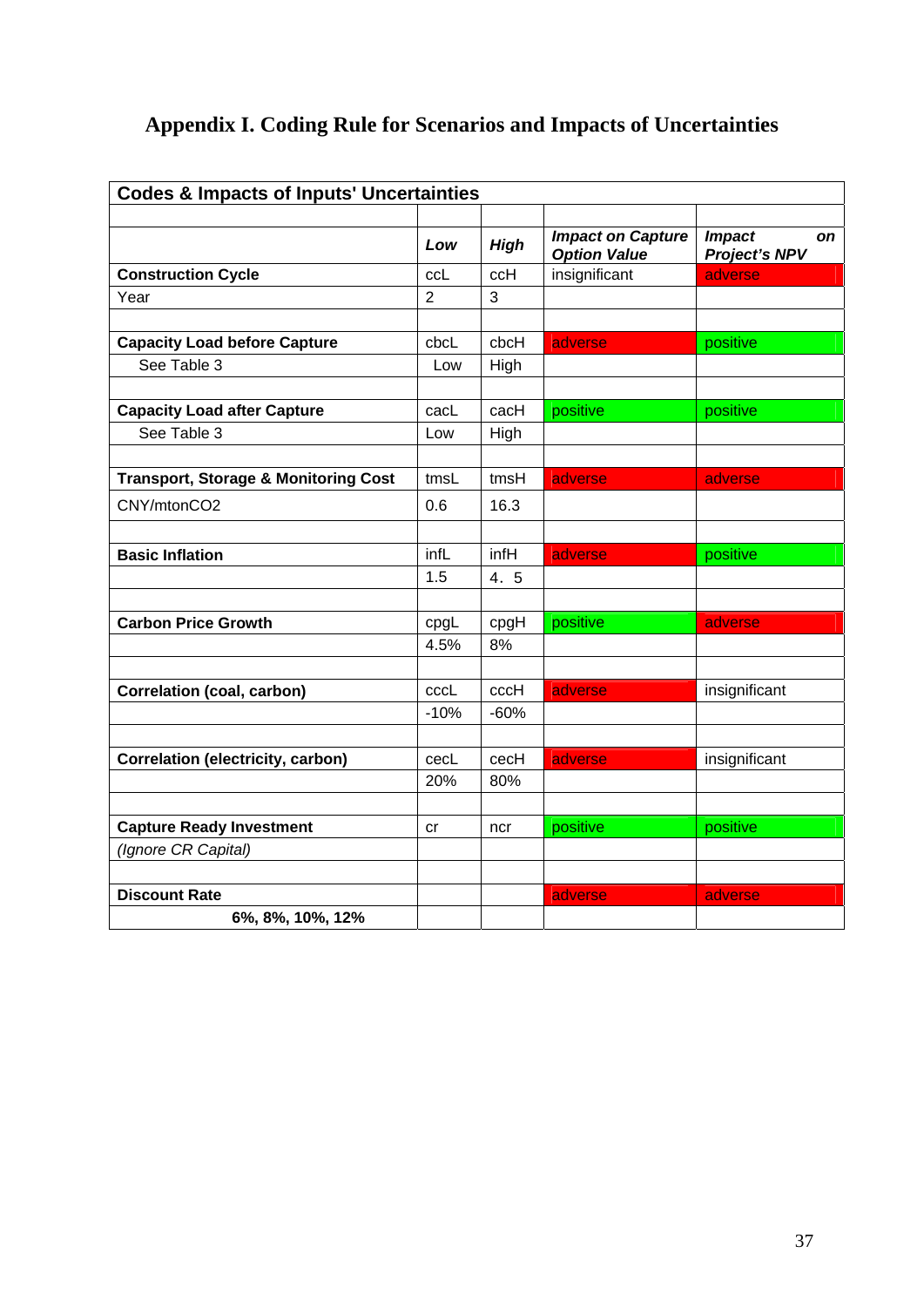# **References**

Bohm, M.C., Herzog, H.J., Parsons, J.E., Sekar, R.C., Capture-ready coal plants—Options, technologies and economics, *International Journal of Greenhouse Gas Technologies*, 1: 113-120.

Booth, N J. (2005). Secondment to the International Test Centre for CO2 Capture (ITC), University of Regina, Canada. Report No: DTI/Pub URN/06/798. Available at:

<http://www.berr.gov.uk/files/file32307.pdf>

Brockett, S. (2007a). Impact Assessment for Enabling Legal Framework for Carbon Capture & Storage, CO2NET East Kick-off meeting, Zagreb, 2007. Available at: [http://www.geology.cz/co2net-east/download/workshop-zagreb/Scott%20Brockett%20\(EC](http://www.geology.cz/co2net-east/download/workshop-zagreb/Scott%20Brockett%20(EC))

Brockett, S. (2007b). Presentation at the European Climate Change Program (ECCP) Stakeholder Meeting, Brussels, May 2007

Brown, T. (2006). Engineering Economics and Economic Design for Process Engineers, CRC Press.

China Electricity Council (CEC) (2007). Zhongguo Dianli Gongye Tongji Kuai Bao (Chinese Electricity Industry Statistics Report). Available at: <http://www.cec.org.cn/news/showc.asp?id=92985>

CHNG (2007). News of China Huaneng Group. Available at: http://www.chng.com.cn/minisite/news/new/news\_index\_38519.html http://www.chng.com.cn/minisite/news/new/news\_index\_45552.html http://www.chng.com.cn/minisite/news/new/news\_index\_14358.html http://www.chng.com.cn/minisite/news/new/news\_index\_34955.html http://www.chng.com.cn/minisite/news/new/news\_index\_40063.html http://www.chng.com.cn/minisite/news/new/news\_index\_54103.html http://www.chng.com.cn/minisite/news/new/news\_index\_53437.html

Clarke, D. (2006). BlackRock's New Energy Fund Lures Investors on Climate Change, Bloomberg.com, 24 October, Available at:

<http://www.csid.com.cn/NewsInfo.asp?NewsId=45989>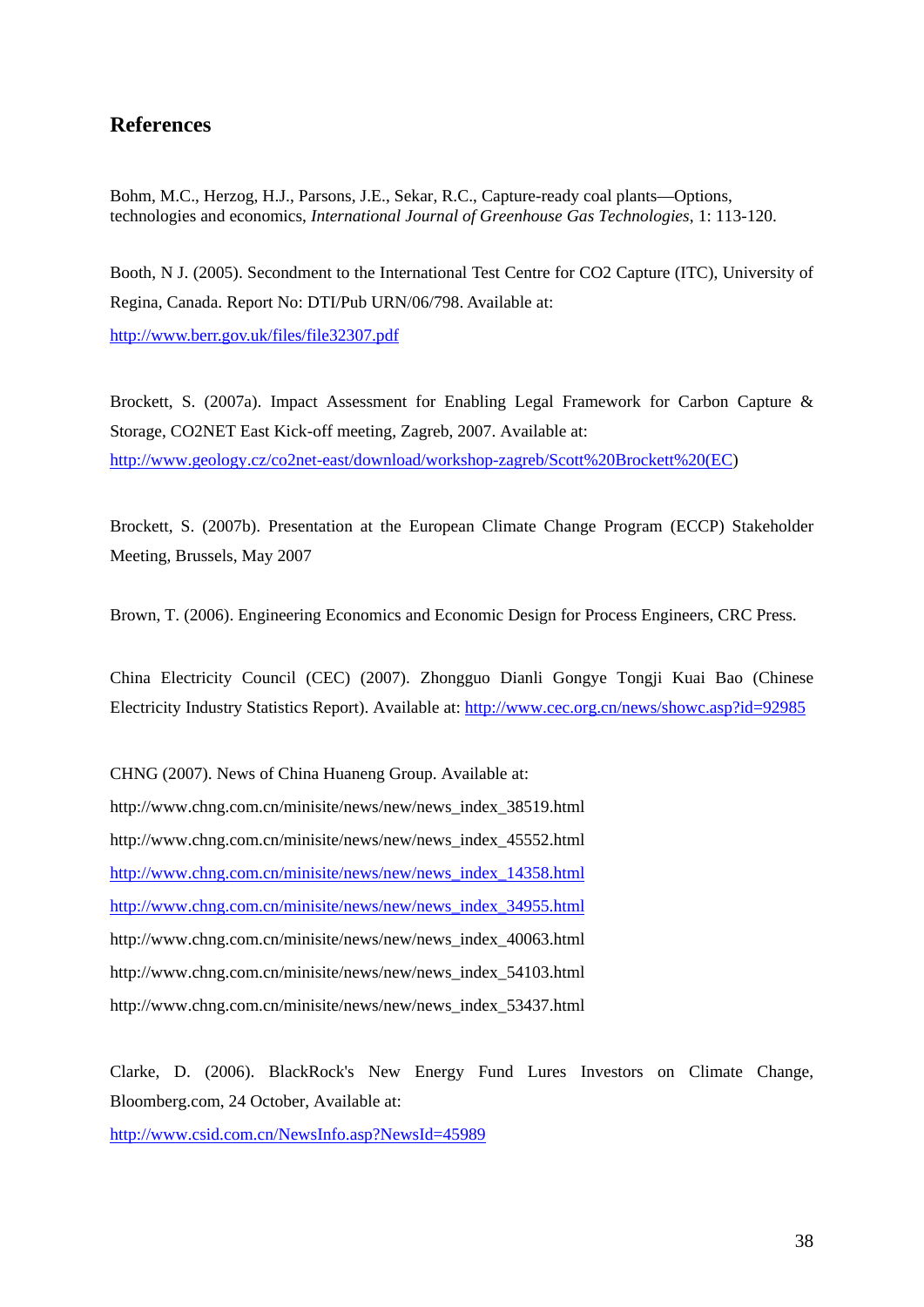Commission of the European Communities (EC), (2007). Sustainable power generation from fossil fuels: Aiming for near-zero emissions from coal after 2020, Communication from the Commission to the Council and the European Parliament, COM (2006) 843 final, Brussels, 10 January. Available at: [http://ec.europa.eu/energy/energy\\_policy/doc/16\\_communication\\_fossil\\_fuels\\_en.pdf](http://ec.europa.eu/energy/energy_policy/doc/16_communication_fossil_fuels_en.pdf)

Deloitte (2007). China's Unified Enterprise Income Tax Law brings Greater Clarity, Transparency & Fairness to the Tax System, Available at: [http://www.deloitte.com/dtt/press\\_release/0,1014,sid=7062&cid=149787,00.html](http://www.deloitte.com/dtt/press_release/0,1014,sid=7062&cid=149787,00.html)

Department of Trade and Industry (DTI) (2003). Our Energy Future: Creating a low carbon economy, London: TSO.

DTI (2006). The Energy Challenge, London: Department of Trade and Industry, available at: <http://www.dti.gov.uk/files/file31890.pdf>

Energy Information Administration (EIA) (2006). *International Energy Outlook 2006*, ed. U.S. Department of Energy, Washington, D.C., Available at: <http://www.eia.doe.gov/oiaf/ieo/index.html>

G8 (2005). Gleneagles Plan of Action, Gleneagles. Available at**:**  [http://www.fco.gov.uk/Files/kfile/PostG8\\_Gleneagles\\_CCChangePlanofAction.pdf](http://www.fco.gov.uk/Files/kfile/PostG8_Gleneagles_CCChangePlanofAction.pdf)

GE-EER (2000). Simultaneous Production of High-Purity Hydrogen and Sequestration-Ready CO2 from Syngas: Computer Model Development, DOE Award Number: DE-FG26-99FT40682—01. Available at:

<http://www.osti.gov/bridge/servlets/purl/881983-QWy9JC/881983.PDF>

Gibbins. J. (2004) Making pulverized coal plant "capture ready": methods and benefits,  $7<sup>th</sup>$ International CO2 Capture Network Meeting, Vancouver, Canada. March 2004.

Gibbins. J., Li J., Liang, X. (2006). Capture ready fossil fuel plants: a critical stage in tackling climate change, Proceedings of the 7th European IGCC conference, Barcelona, Spain, 25-27 April.

HM Treasury, (2006). Carbon capture and storage: A consultation on barriers to commercial deployment. Available at:

[http://www.hm-treasury.gov.uk/media/C/9/pbr06\\_carboncapture\\_responsesummary\\_185.pdf](http://www.hm-treasury.gov.uk/media/C/9/pbr06_carboncapture_responsesummary_185.pdf)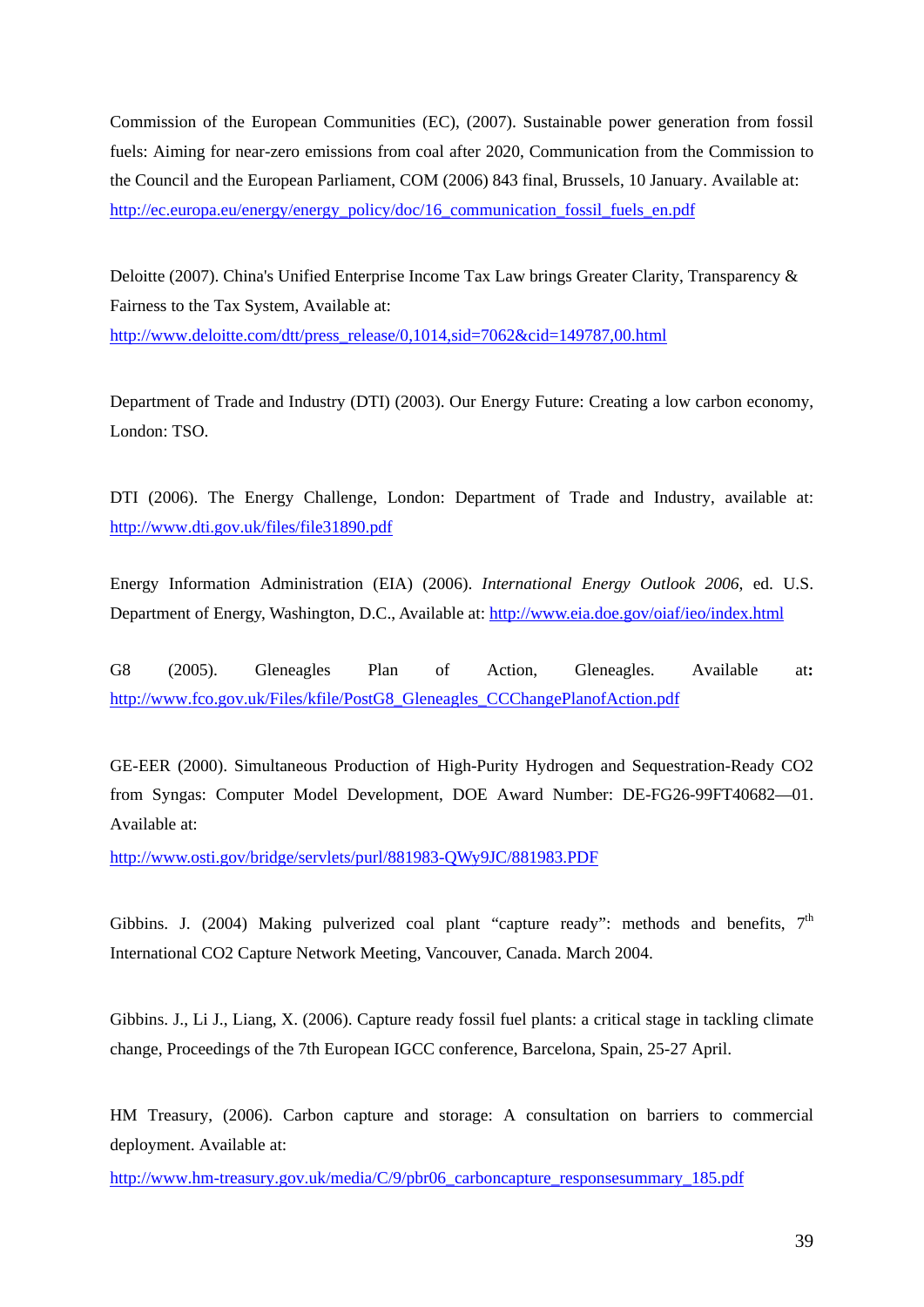Huaneng Intl. Inc. (Huaneng). (2007), Huaneng Power International, Inc.'s Annual Report on Form 20-F 2006, SEC (US), Available at

<http://www.sec.gov/Archives/edgar/data/929058/000134100407001245/hpi20f-ar.txt>

Institute for Chemical Engineers (IChemE) (2007) Capture Ready Study. Available at: <http://www.icheme.org/captureready.pdf>

Intergovernmental Panel on Climate Change (IPCC) (2006). *IPCC Special Report on Carbon Dioxide Capture and Storage*, Cambridge: Cambridge University Press.

International Energy Agency (IEA) (2006). *Energy Technology Perspective: Scenarios & Strategies to 2050*. Paris: OECD.

International Energy Agency (IEA) (2007). *World Energy Outlook 2007 – China and India Insights*. Paris: OECD.

International Energy Agency Greenhouse Gas Programme (IEA GHG) (2007). R, D and D Projects Database. http://www.co2captureandstorage.info/

International Monetary Fund (IMF), (2007). World Economic and Financial Surveys: World Economic Outlook Database, Available at: <http://www.imf.org/external/pubs/ft/weo/2007/01/data/index.aspx>

Liang, X. (2006). Capture Ready: Progress, Opinion and Finance, PhD Winter Conference at Judge Business School, University of Cambridge, December.

Natural Resources Defense Council (NRDC) (2004), Clean Power, in NRDC's China Clean Energy Project. Available at: <http://www.nrdc.org/air/energy/china/cleanpower.asp>

National Development and Reform Commission (NDRC) (2007). 'Shang Da Ya Xiao' Jieneng Jianpai Gongzuo Huiyi (An Energy Conservation Conference) (in Chinese), National Development and Reform Commission, Available at: [http://www.ndrc.gov.cn/nyjt/zhdt/t20070201\\_115294.htm](http://www.ndrc.gov.cn/nyjt/zhdt/t20070201_115294.htm)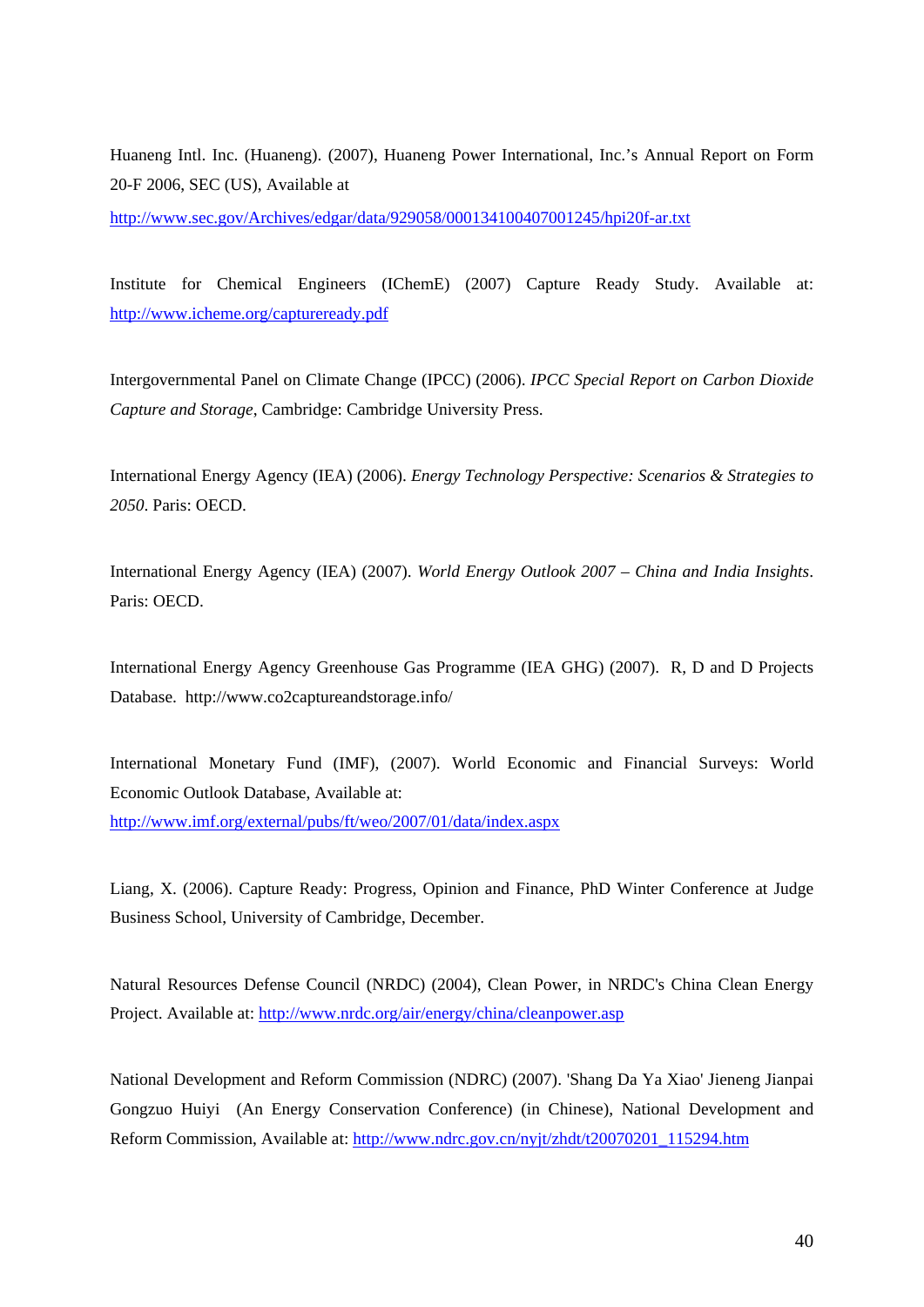Otter, N. (2006). Carbon Abatement Technologies for Fossil Fuels, Presented at UK-China Workshop on Cleaner Energy Policy and Technology, Xiamen, China, 13-15 June

Platts (2006). New supercritical boiler, coal-fired plant proposed by E.On UK, International Coal Report, 27 October. Available at:

[http://www.platts.com/Coal/highlights/2006/coalp\\_icr\\_102706.xml](http://www.platts.com/Coal/highlights/2006/coalp_icr_102706.xml)

Reiner, D., Liang, X., Sun, X., Zhu, Y., Li, D., (2007), Stakeholder Attitudes towards Carbon Dioxide Capture and Storage Technologies in China, International Climate Change Conference, Hong Kong, May 29-31 2007

Rosenberg, W. G., Walker, M.R., and Alpem, D.C. (2005). National Gasification Strategy: Gasification of Coal & Biomass as a Domestic Gas Supply Option; Harvard University, John F. Kennedy School of Government: Cambridge, MA, 2005. Available at: [http://www.belfercenter.org/files/gasification\\_2005.pdf](http://www.belfercenter.org/files/gasification_2005.pdf)

RWE (2006). RWE Group, RWE npower announces feasibility study for 1000MW 'Clean Coal' power station, Press release, 12 April. Available at: <http://www.npowermediacentre.com/content/detail.asp?ReleaseID=676&NewsAreaID=2>

SASOL (2006). Sasol and Chinese sign landmark coal-to-liquids agreement. Press Release, 22 June. Available at:

[www.sasol.com/sasol\\_internet/frontend/navigation.jsp?articleTypeID=2&articleId=14900002](http://www.sasol.com/sasol_internet/frontend/navigation.jsp?articleTypeID=2&articleId=14900002)

Shefrin, H. (2002). *Beyond Greed and Fear: Understanding Behavioural Finance and the Psychology of Investing*, Oxford: Oxford University Press

State Administration of Taxation (SAT) (2000). Qiye Suodeshui Shuqian Kouchu Banfa (Tax Deduction Method of Enterprise's Income tax). Available at:

<http://www.chinatax.gov.cn/n480462/n480513/n480919/index.html>

Scottish and Southern Energy (SSE) (2006). Plans for the UK's First Cleaner Coal Power Plant at FerryBridge Power Station. Available at:

<http://www.scottish-southern.co.uk/SSEInternet/index.aspx?id=2550>